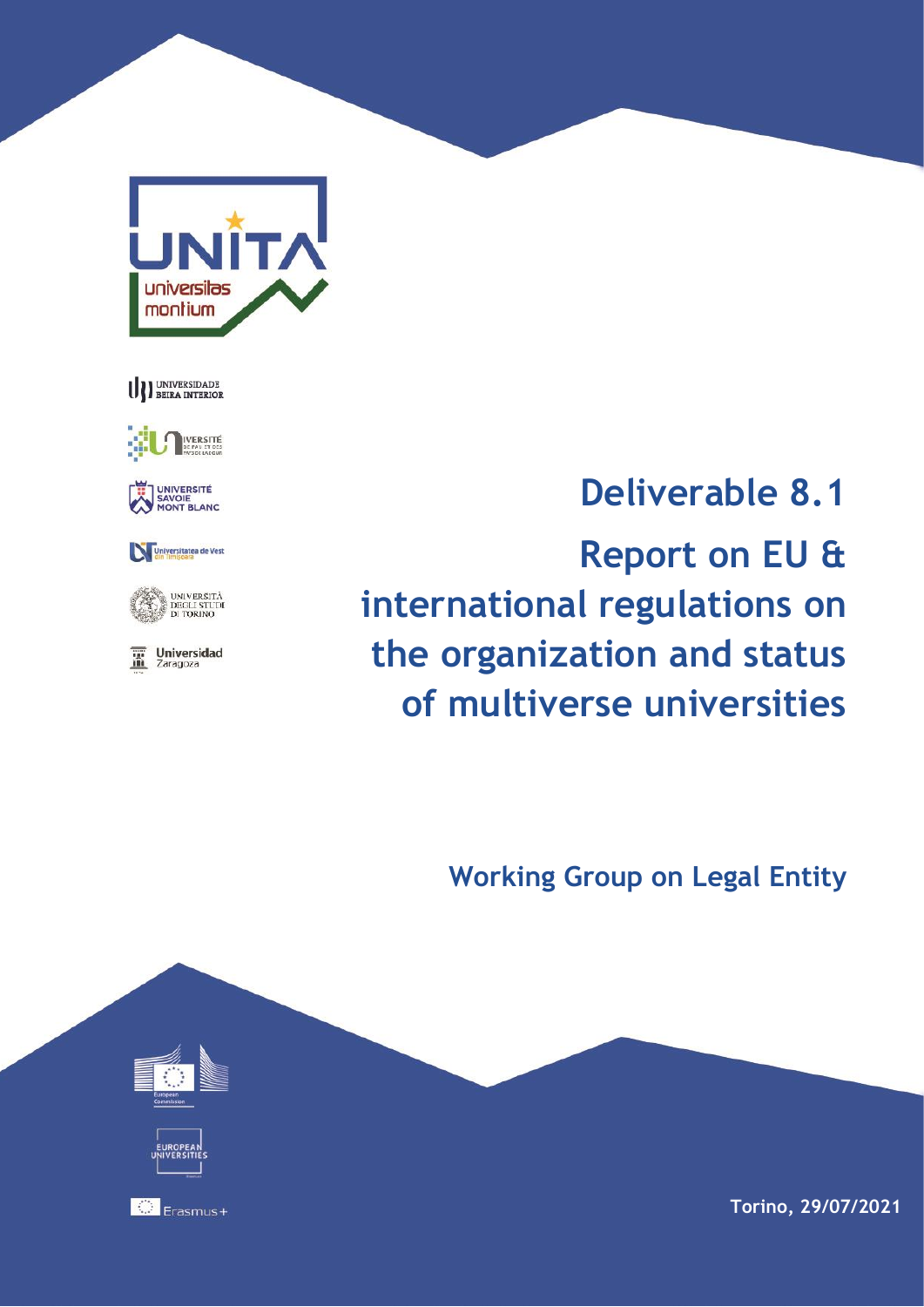| Project Acronym               | <b>UNITA</b>                       |
|-------------------------------|------------------------------------|
| <b>Project Title</b>          | <b>UNITA - Universitas Montium</b> |
| <b>Document Author</b>        | Working Group on Legal Entity      |
| <b>Project Coordinator</b>    | Maurizio De Tullio                 |
| <b>Project Duration</b>       | 36 Months                          |
| Deliverable No.               | 8.1                                |
| Dissemination level *         | PU                                 |
| <b>Work Package</b>           | $\overline{8}$                     |
| <b>Task</b>                   | 8.1.1                              |
| Lead beneficiary              | Università degli Studi di Torino   |
| Due date of deliverable       | 31/07/2021                         |
| <b>Actual submission date</b> | 29/07/2021                         |
| <b>Document version</b>       | 1.0                                |

\* PU = Public; PP = Restricted to other programme participants (including the Commission Services); RE = Restricted to a group specified by the consortium (including the Commission Services); CO = Confidential, only for members of the consortium (including the Agency Services)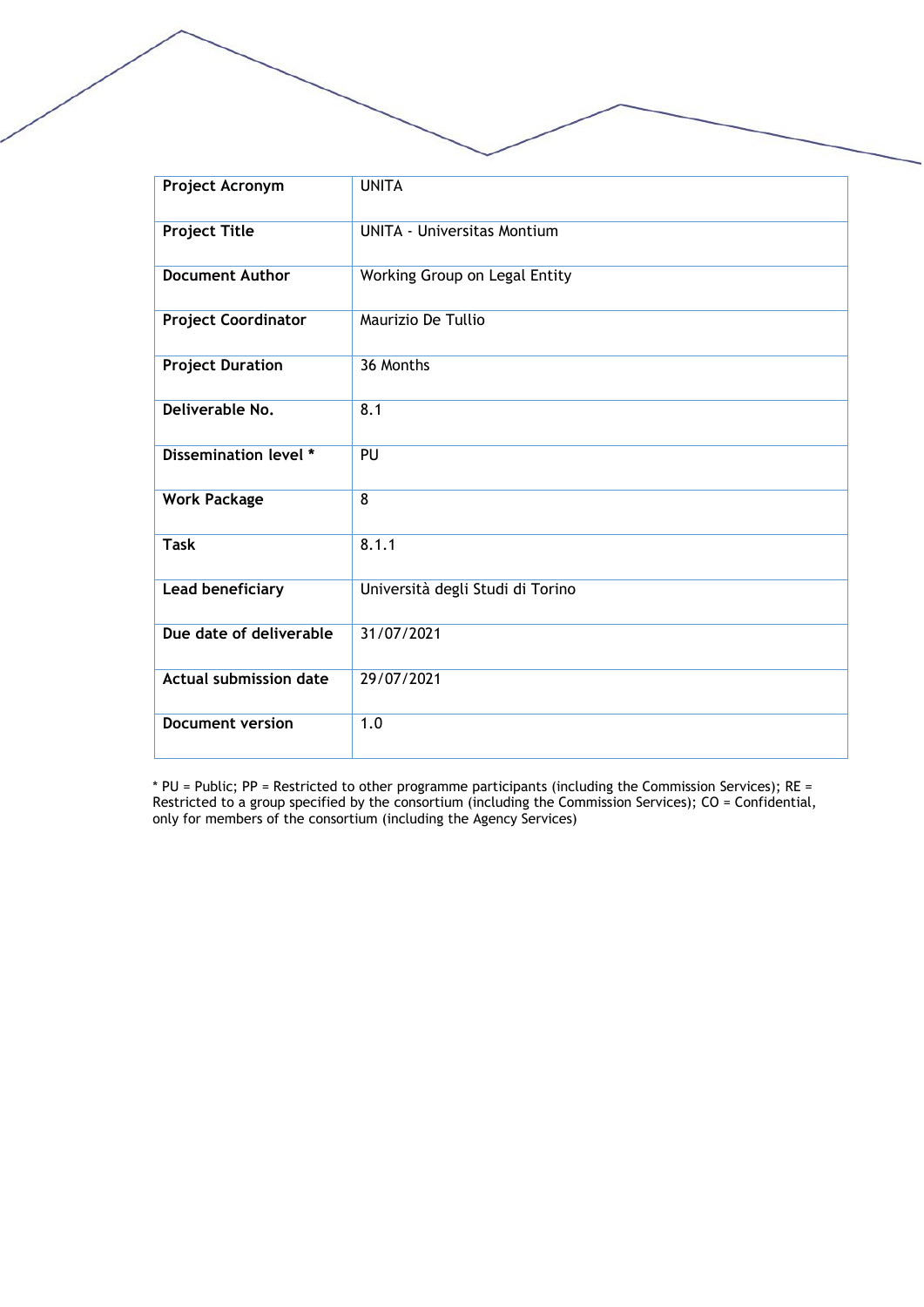# **Abstract**

The report concerns the transformation of Unita into an autonomous legal entity and the possible options provided at EU and national level. It is based on the results of the work of the task force appointed by the members of the Alliance within the WP8 and on the directives formulated by the Unita Governance Board. It illustrates the reasons and aims pursued with the establishment of the legal entity, such as the possibility to manage financial resources, to participate to competitive procedures, to recruit staff and so on, but also the definition of a permanent governance model, and more in general the strengthening of the collaboration among the partners, accordingly with the purposes of the European Research Area (ERA). The methodology followed by the group and the steps of the analysis are explained. All legal entities available are illustrated, distinguishing between EU options, national non-profit options and public entities. The report concludes with the choice of some models to analyse in depth. All the templates filled by the members of the group are in annexes.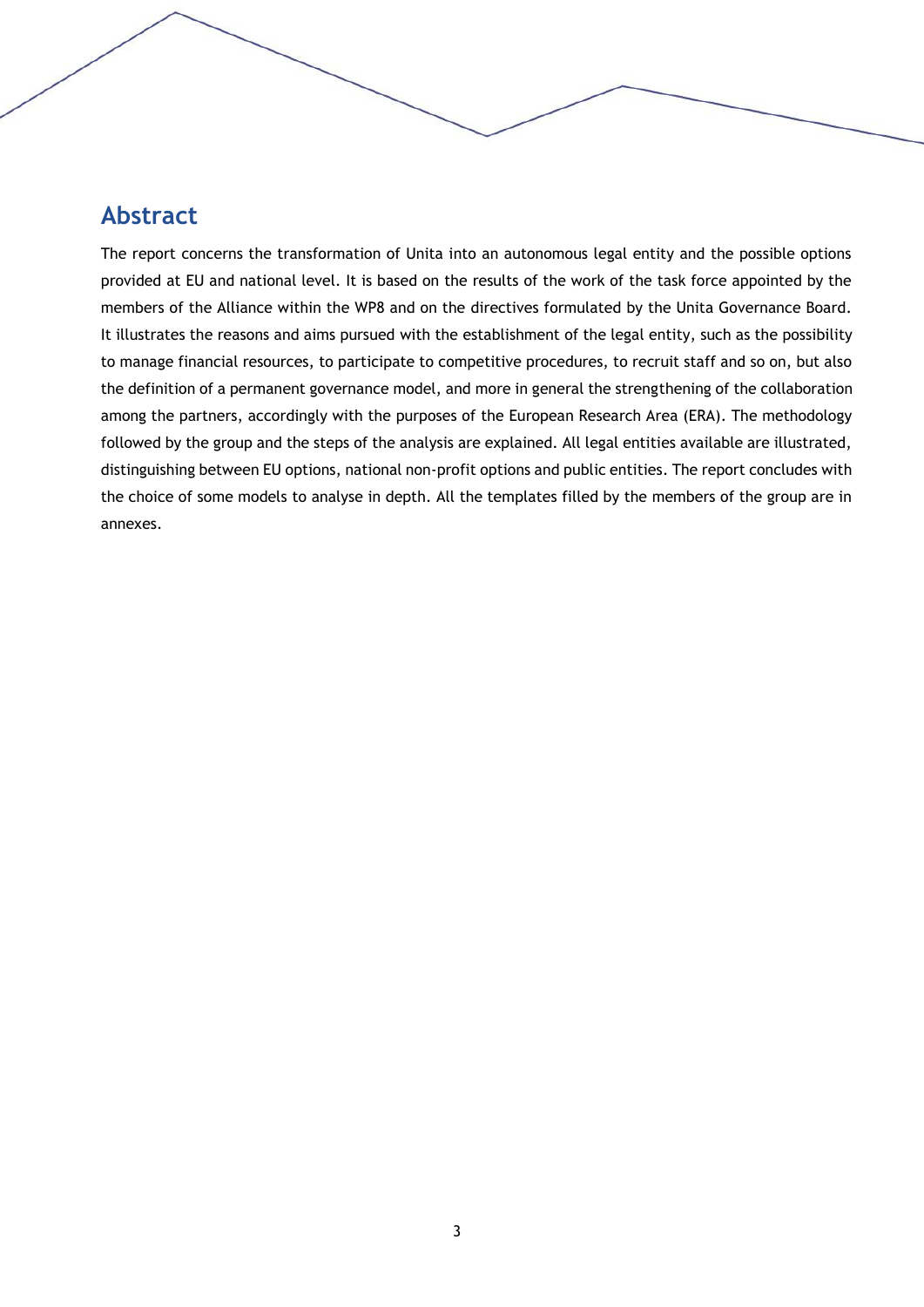| 5. Non-Profit Options: the International Non-Profit Making Association - Association |
|--------------------------------------------------------------------------------------|
|                                                                                      |
|                                                                                      |
|                                                                                      |
|                                                                                      |
|                                                                                      |
|                                                                                      |
|                                                                                      |
|                                                                                      |
|                                                                                      |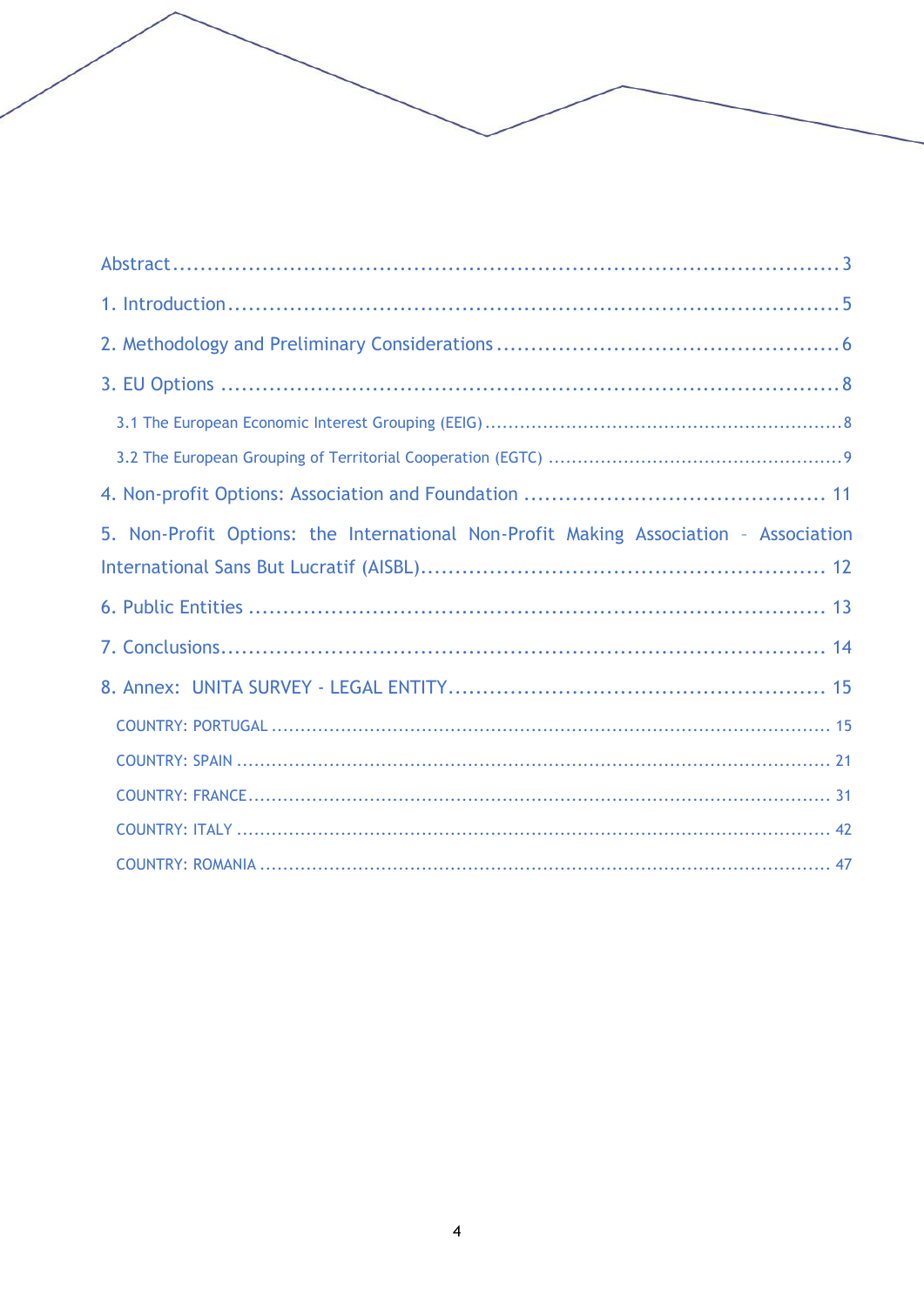# **1. Introduction**

The deliverable provides the identification and description of legal forms and contractual agreements that can be used in order to transform the UNITA Alliance - established in response to the UE Call 2020 relating to the "European Universities" by the Universidade de Beira Interior, Universidad de Zaragoza, Université de Pau et des Pays de l'Adour, Université Savoie Mont Blanc, Università di Torino and Universitatea de Vest din Timisoara - into an autonomous legal entity.

This transformation will attribute a permanent basis to the Alliance to support project and post-project activities and their financing. Thus, it will strengthen the collaboration between the members and their commitment in the realization of the purposes of the Alliance.

More precisely, with the establishment of a legal entity the Alliance would be able to autonomously manage the funds allocated to it, also by participating for this purpose to EU competitive procedures or to those launched by national public institutions, to establish employment and supply contracts, to be recognized as the owner of property rights on any assets acquired or created (including intellectual property), to establish partnerships with companies, public institutions and no-profit entities, and so on.

Moreover, the establishment of the legal entity would improve UNITA organization and its effective management governance, visibility and stability, for long-term sustainability.

The set-up of the legal entity could allow the definition of a permanent governance model appropriate to Unita purposes and coherent with the values of openness, inclusiveness, democratic participation and sustainability of academic communities involved. Thus, the by-laws drafted by the partners of the Alliance could provide for an elective body with the power to outline strategies and guidelines for the action of the Alliance; on an "intergovernmental" body directly representative of the members, composed by the Rectors (or the top bodies however named) or their delegates; and on an executive body ("Steering Committee"), designated by mutual agreement by the Universities. A "Student Council", representative of national student associations, may eventually be added, according to a model that is common in governance structures of number of EU alliances.

Furthermore, the founding of a permanent and autonomous institution is coherent with the aims pursued by EU Treaties within the European Research Area, conceived as a space "in which researchers, scientific knowledge and technology circulate freely" (art. 179 TFUE). Namely, it could enable the recognition of freedom of circulation of knowledge as "EU's fifth freedom"<sup>1</sup> and facilitate future evolutions related to the freedom of circulation of personnel and students, such as mutual recognition of diplomas, of academic

<sup>1</sup> Cf. Communication from the Commission, Europe 2020. A strategy for smart, sustainable and inclusive growth, Brussels 3.3.2010, COM (2010) 2020 final, 13-16; Council Recommendation of 28 June 2011, Youth on the Move - Promoting the learning mobility of young people., 2911/C 199/01. Cf. J. POTCNIK, The EU's Fifth Freedom: creating free movement of knowledge, speech at the Informal Competitiveness Council, Wurzburg (Germany), 26 April 2007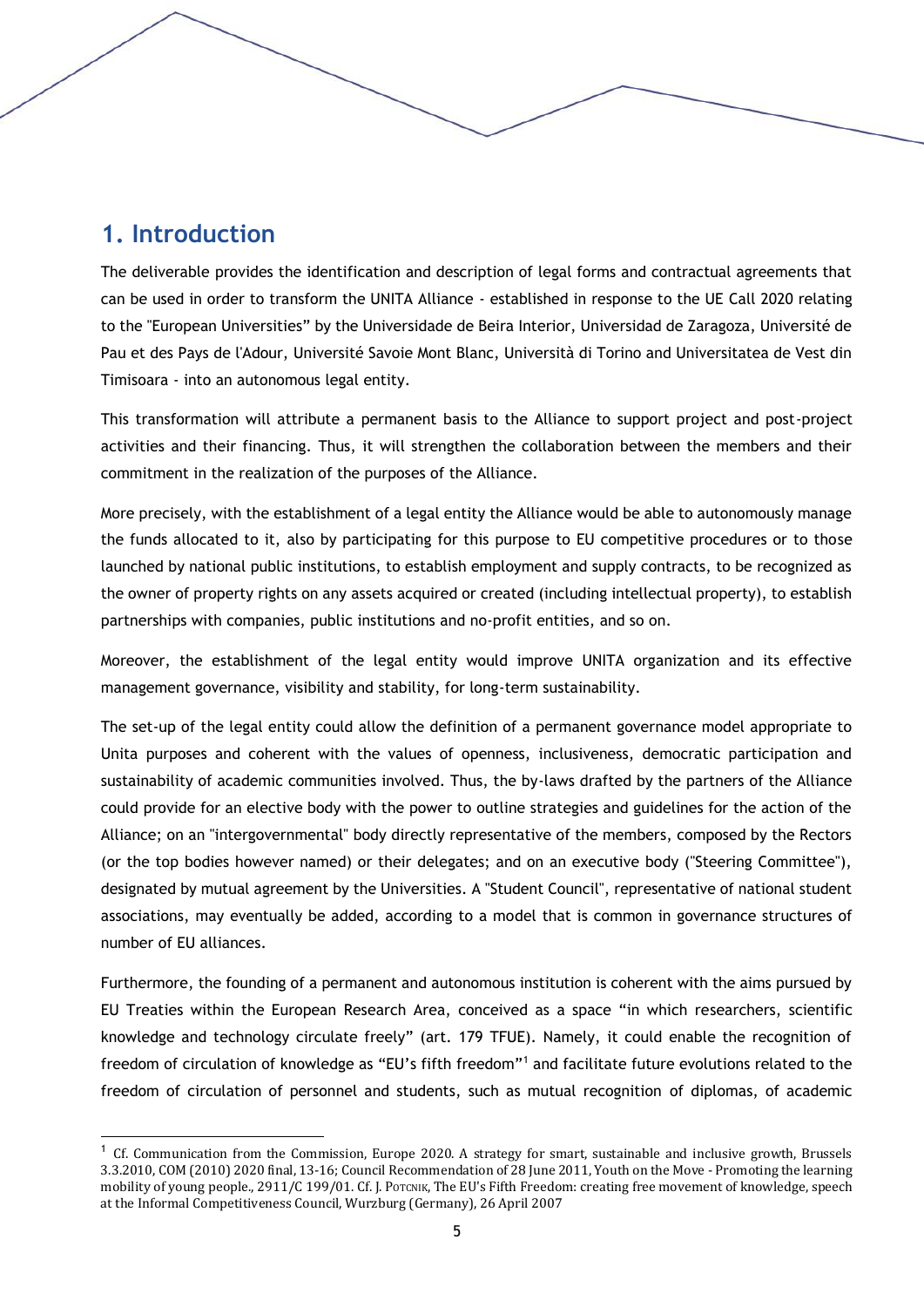qualifications and careers. Moreover, it could strengthen administrative cooperation between the universities involved facilitating the exchange of information and of administrative staff (art. 195 TFEU), together with the capacity building of the partners themselves.

To this extent, the report provides a short analysis of instruments regulated by national and EU legal systems that can be used by national universities for the foundation of UNITA legal entity.

# **2. Methodology and Preliminary Considerations**

An operative knowledge has been provided by concrete examples of national and EU regulations: each Alliance partner filled the same template to identify options available in his or her legal system and to underline related strengths and weaknesses.

The analysis included two types of considerations: firstly, those regarding the universities themselves, starting from the kind of relevant regulation (public or private law) and other general or special regulations that organize the functioning of universities in each national legal framework. Possibilities and limits to establish and join legal entities such as companies, non-profit entities and others have been specifically considered. Secondly, the modalities of organization of so called "multiverse universities" have been considered, with specific attention to models available and experiences realized.

The analysis has been developed in 4 steps:

- 1) Definition of the methodology.
- 2) Data collection and analysis: 2-3 examples have been collected per country based on the template provided and discussed by the members of the working group. Special attention has been paid on terms and conditions, key learning points and opportunities.
- 3) Discussion of the results within the working group and the Alliance governance board, to collect the reaction of the governance bodies and administrative staff.
- 4) Report elaboration, focused on potential for replication and adaptation and future development of the analysis.

The definition of the methodology required the punctual identification of the aims pursued by the establishment of the legal entity, which could appear as a pointless issue, but, on the contrary, is a seminal question. Focusing on the needs of Unita could help to identify the most suitable options available and to dismiss those which present the major disadvantages.

As it was previously recalled, the recognition of personhood to multiverse universities is essential in a short term to improve their management and organization. Moreover, it will strengthen the partnership and the commitment of members in a common permanent project.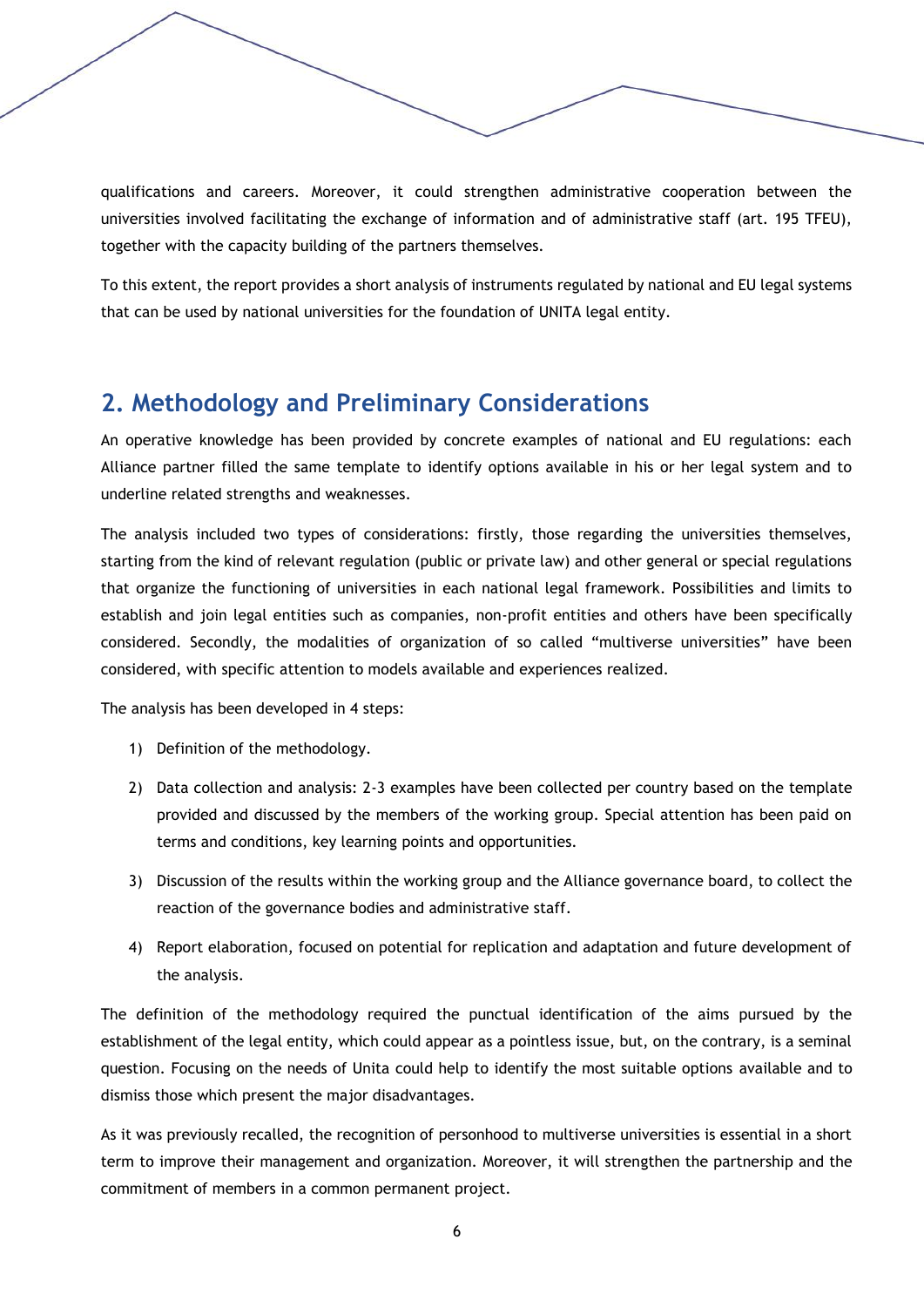In a long-term perspective, the establishment of a legal entity could be a pivotal instrument for the founding of a university "truly European" and able to recruit staff, enrol students, lend research and deliver diplomas within a European dimension.

To this extent, it is essential to anticipate that the options available at national and EU level are not fully satisfactory, as they are not conceived for the needs of teaching and research public institutions. For some of them the setting up is too bureaucratic: namely, the request of a state approbation could be perceived as a violation or a restriction of the autonomy traditionally attributed to Universities. Sometimes, the management and organization provided by the law are too rigid and do not allow to adapt the governance model to the specific needs of an alliance based on open and inclusive communities. In other cases, the setting up is simple and the management flexible, but the withdraw of members seems excessively easy and the commitment required too weak. In some more cases, the legal entity could not exercise a full range of activities or it has severe limitations for personnel recruitment and for other expenses.

Nonetheless, the analysis carried out allowed the first identification of some options which seem more suitable for the extents of Unita. The Governance Board of the Alliance discussed the results achieved by the working group: this report considers the considerations formulated by its members.

The analysis summarized in this report could be considered as a preliminary study, useful especially to exclude less suitable options and to better focus on those which could be to some extent suitable for Unita purposes.

The classification proposed distinguishes between options regulated by EU legal system, no-profit options and public entities, both regulated at the national level.

National for-profit options have been deliberately excluded: even if in some national legal systems interesting possibilities are probably available (see for instance benefit corporations regulated by Italian law, or trading companies with public capital provided by Spanish law), other national laws provide special conditions and limitations for the establishment or joining of for-profit organizations by public universities.

As it is well known, all the members of Unita are public entities and they are subject in general to similar regulations based on a common public law tradition. Nonetheless, in the last decades several European legal systems have been deeply affected by the influence of legal and economic theories known as "New Public Management", that in general promote - also in the public field - the utilization of models and instruments regulated by private law. Thus, with some cautions and conditions especially related to compatibility with institutional activities, for-profit options could be probably possible for some of the members of the Alliance (Italy, Spain, Romania, etc.).

However, some legal systems have been less affected by this evolution. More precisely, choosing a profit option could be a risk from the point of view of Unita French partners, especially considering some judicial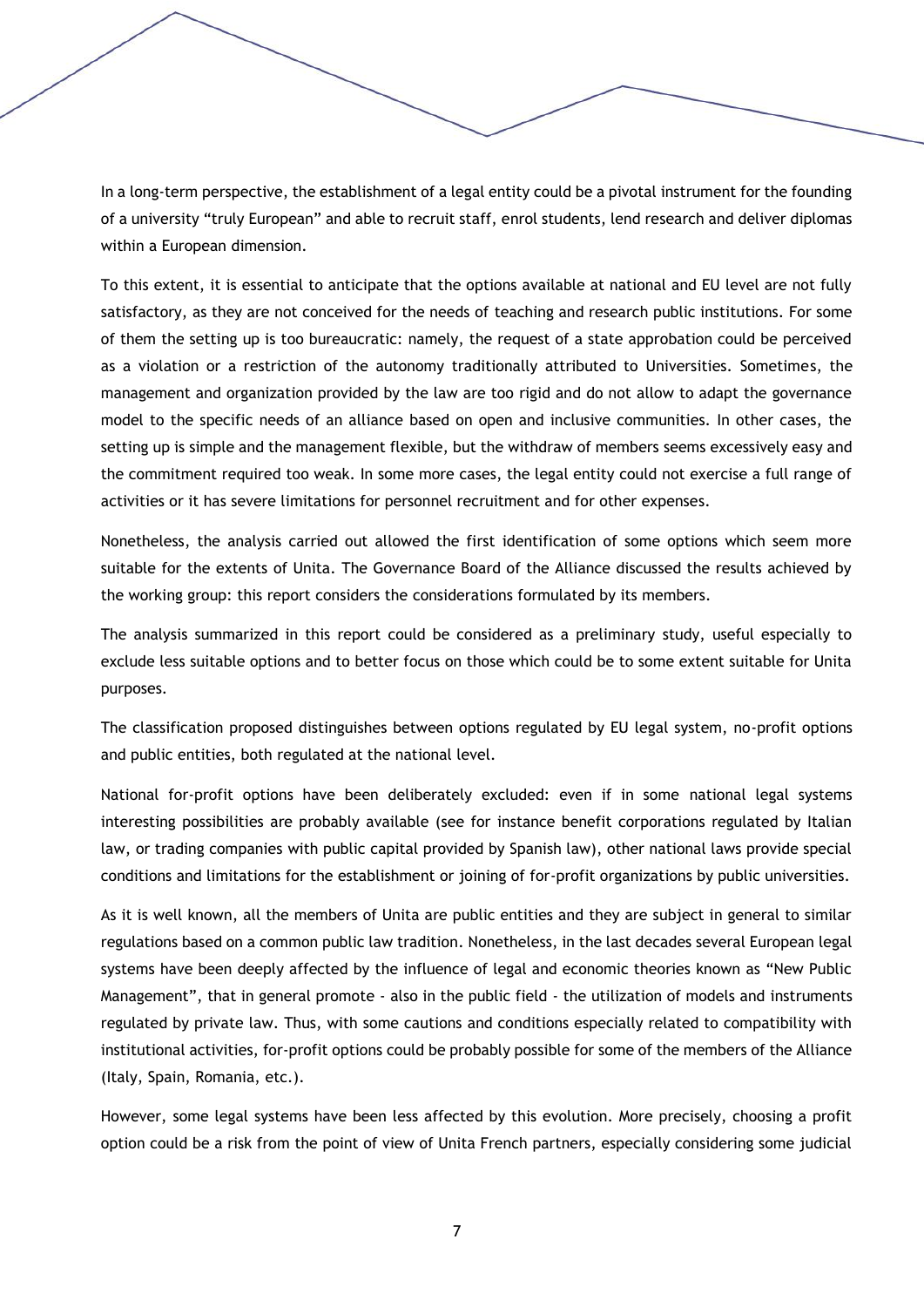pronouncements which recently voided the establishment of a profit corporation by a French public University, accordingly with the so called "specialty principle"<sup>2</sup>.

# **3. EU Options**

The legal entity models provided at EU level are of special interest for Unita purposes: the possibility to use a common regulation could easily allow to share aims and features of the legal entity and, consequently, foster its establishment. Moreover, it seems particularly coherent with the European character of the Alliance itself.

EU legal system provides two interesting options: the European Economic Interest Grouping (EEIG)<sup>3</sup> and the European Grouping of Territorial Cooperation (EGTC)<sup>4</sup>.

# **3.1 The European Economic Interest Grouping (EEIG)**

The European Economic Interest Grouping (EEIG) is an institution based on the French model of the Economic Interest Grouping (EIG) and regulated by private law. It could be defined as a grouping with legal personhood that allows collaboration, in principle between companies, but open also to other entities (public or private ones).

It has its origins in the European Community's intention to strengthen the freedoms recognised by Articles 52, 54 and 58 of the Treaty of Rome; these provisions, which concern the 'right of establishment', aim to remove all obstacles to the effective exercise of the freedoms inherent in that right. In short, the aim is to establish the appropriate legal framework to enable natural persons, companies and other legal entities to cooperate across borders by adapting their activities to the economic conditions of the European Community.

According to EU law, it could be used "to facilitate or develop the economic activities of its members and to improve or increase the results of their activities". In principle, it could exercise only "ancillary" activities, which could require joint actions, such as promotional activities, research, assistance and so on. The only condition is that its activities should not be incompatible with those of its members.

 $^2$  See TA Paris 29 octobre 2013, n $^{\circ}$  1217449, for the annulment of the creation of a private law company by the University Paris II Assas with an object corresponding to its institutional mission. About the same case, see CAA de Paris, conclusions du rapporteur public sur l'affaire n° 13PA04846 : «le principe de spécialité peut être vu comme impliquant que ces établissements (les universités) exercent leurs missions statutaires de façon directe, et non au moyen de sociétés filiales de droit privé, car cela remettrait en cause ce qui justifie leur propre existence, ce qui a présidé à leur création, c'est-à-dire le choix des procédés et règles du droit public et d'un régime de gouvernance et de contrôle exorbitant du droit commun».

<sup>3</sup> Reg. 2137/1985 EEC

<sup>4</sup> Reg. 1082/2006 EC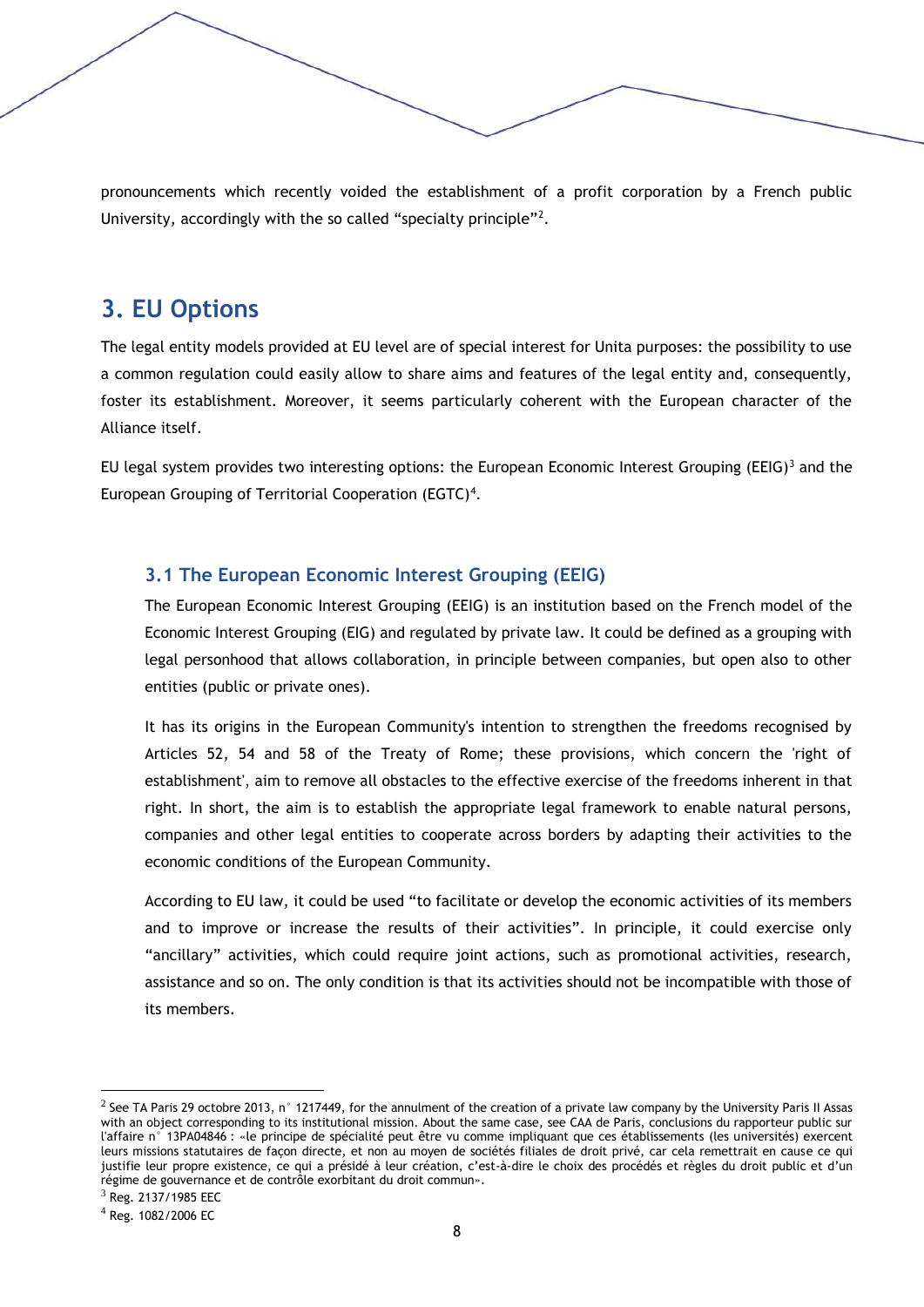Its purposes could be commercial or purely civil, but its "for profit" nature is controversial (and that is the reason why it is compatible also with French legal system).

The European Economic Interest Grouping (EEIG) presents several strengths. In addition to the common EU regulation, it is an interesting option because is a flexible and unbureaucratic instrument: the setting up does not require a state approval and the EU regulation allows several possibilities concerning the governance model and bodies. Moreover, it is open to public and private entities, forprofit and non-profit organization, which could be an interesting possibility for future evolutions.

Furthermore, its flexibility and openness do not exclude a high level of liability towards third parties and the request of a strong commitment to its members. EU regulation establishes the subsidiary liability of EEIG members for the debts of the entity. This feature could be considered a weakness factor, because of the financial exposure that it causes, but also a strength, as it involves a strong commitment of members in the EEIG functioning. This financial involvement could be counterbalanced by a strong and solid organization, characterized by a continuous and operational participation of the partners in one or more control bodies.

This strong involvement is confirmed by EU regulation on withdraw and windup, which are strictly regulated and limited, as they require a unanimous decision of EEIG members.

Finally, even if the realization of economic profits is not an immediate purpose of Unita, it would be unconscious to exclude it in the future. A special pro of the EEIG is the possibility of distribution of profits to its members.

On the other hand, the EEIG presents some minor weaknesses: firstly, national systems provide differences in the implementation of the EU model which could generate some uncertainty; secondly, the French version of the model imposes a supervisory board, with management controllers and auditors, which is likely to modify, influence and control the decision taken. More in general, as it has been conceived as an instrument of cooperation in the commercial sector, it is not sure that it could fit for a universities alliance.

An example of EEIG in higher education sector is the European Business School, which regroups several schools in Paris, London, Munich, etc.

# **3.2 The European Grouping of Territorial Cooperation (EGTC)**

According to EU law, a European Grouping of Territorial Cooperation (EGCT) is a public entity of associative nature set up, as a rule, by public entities from at least two EU member states. Its purpose is to respond to difficulties encountered in the field of cross-border cooperation and «to facilitate and promote cross-border, transnational and interregional cooperation between its members», by providing support for cooperation schemes or large-scale projects. It could be considered particularly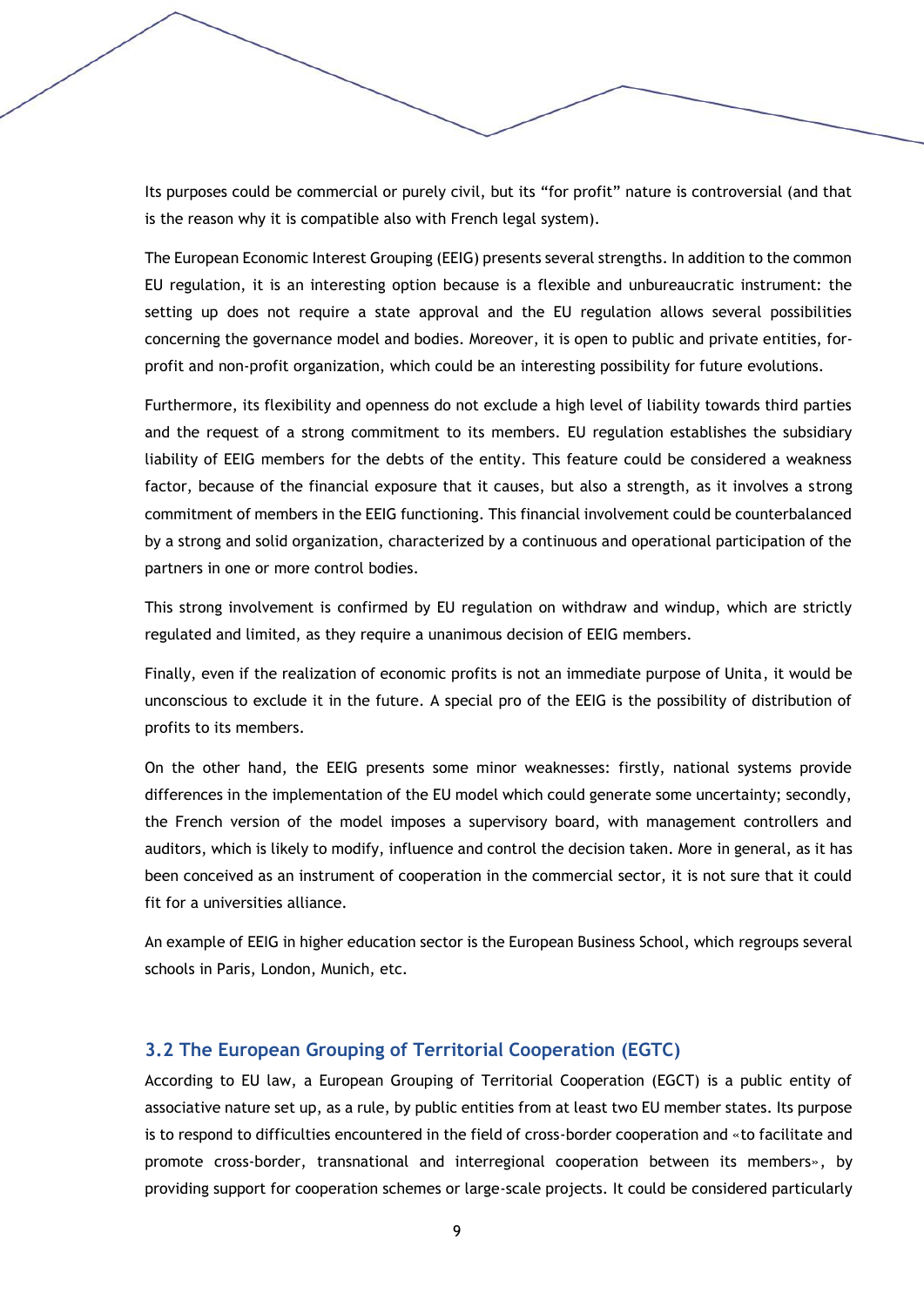suitable for implementing cooperative actions or project co-financed by the Union (such as Interreg projects).

To some extent, the EGCT could be considered as a very interesting option for the Alliance: in addition to the common regulation, it presents the following major advantages:

- 1. a flexible organization. EU regulation requires as a minimum requirement two organs: an assembly, which is made up of representatives of its members, and a director, who represents the EGCT and acts on its behalf. Additional governing bodies may be provided for and described by the statute.
- 2. a high-level liability and a strong commitment of the members, as they have a subsidiary liability for its debts (proportional to their contribution to the budget of the entity).

On the other hand, the weaknesses of EGCTs are not negligible: participation is open only to public entities, which could be a disadvantageous limitation for the future development of the Alliance. As it is recalled by the mission statement of UNITA, the alliance "is not only composed of Universities, but also of relevant actors in each regional ecosystem represented by the socio-economic sector, public authorities, policy-makers and civil organizations". Even if the current intention is to open the full partnership only to higher education institutions, it is not possible to exclude further kinds of partnerships in the future (open, for instance, to charities, foundations, trusts or other non-profit institutions).

Moreover, the founding of an EGCT requires a complex procedure, which ends with a state authority approval (established and regulated at the national level). The same approval is necessary for the amendment of its by-laws and in general it could be perceived as an undue limitation of universities traditional autonomy.

Furthermore, considering that the large majority of existing EGCTs are based on cross-border regions, the risk of an approbation denial is considerable. The Universities partners of the Alliance are all based on territories with similar characteristics (rural and cross-border mountain regions), and the Alliance itself pursues the explicit aim of contributing to the development of these territories, which could be considered as a form of territorial cooperation coherent with the aims of the establishment of an EGCT. Nonetheless, the absence of a cross-border dimension could justify a negative decision by competent state authorities.

This risk is confirmed by the fact that the existing EGCTs founded by universities or other higher education institutions are all composed by entities situated in cross-border regions (such is the case of Eucor, situated in the Upper Rhine region in Germany, or of Iacobus, situated in Galicia-North Portugal).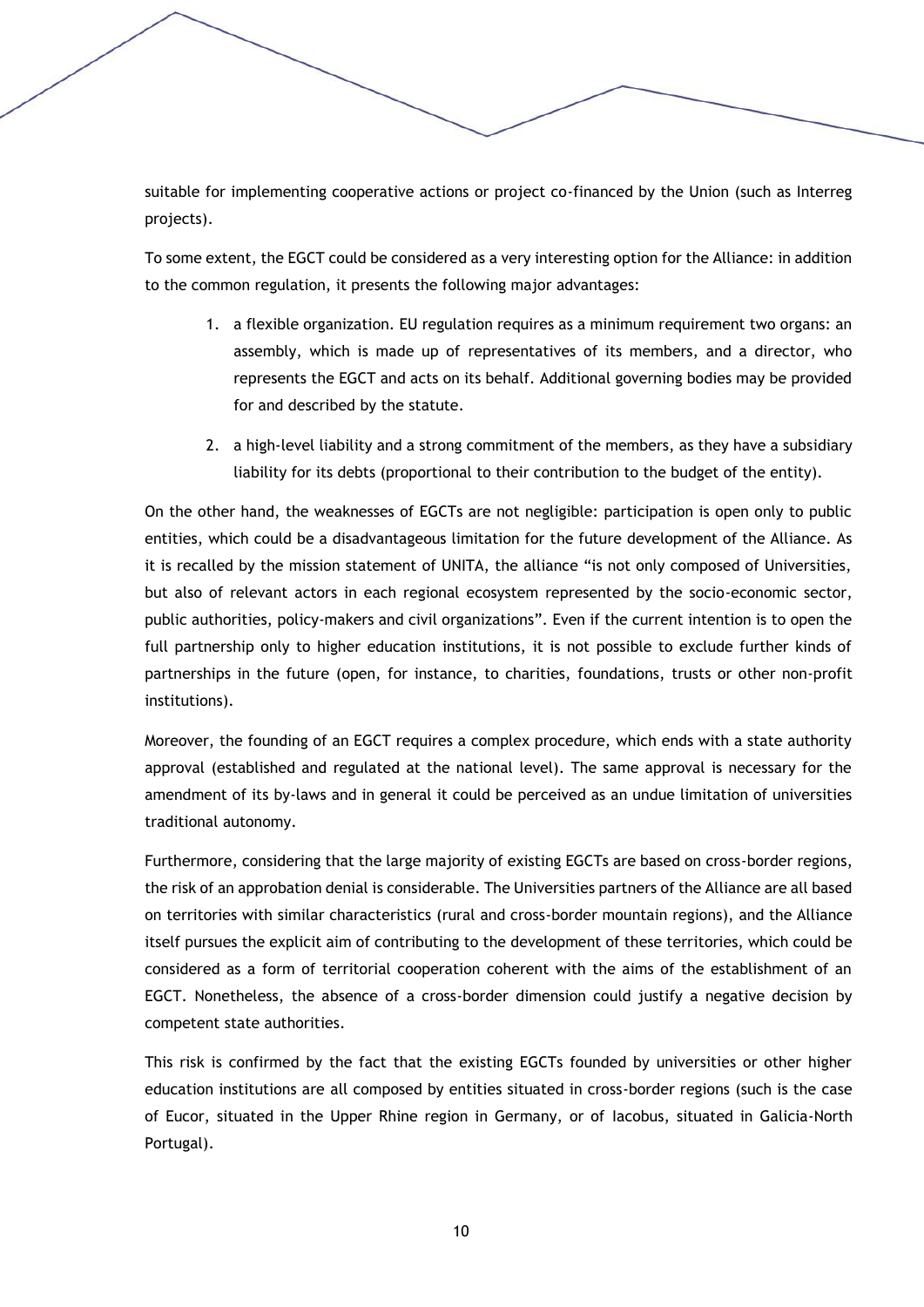# **4. Non-profit Options: Association and Foundation**

A possible option is to establish a non-profit entity, such as an association or a foundation.

Associations and foundations allow the possibility of natural and legal persons to associate to carry out activities in the general interest, in the interest of certain communities or in their individual, non-pecuniary (non-profit) interest.

In all national legal systems involved, public universities may participate in the setting up of non-profit associations or foundations for purposes connected to their relevant areas of activity. In some cases, special hypothesis of foundations are regulated for public sector in general, or for research or higher education institutions (see for instance Public Law Foundations in Portugal; Scientific Cooperation Foundation and University Foundations in France). In other systems (Romania), individual associations and foundations may be recognized the status of public utility entities under certain conditions, in principle related to the general or community interest pursued, the continuous and efficient character of their activities, their collaboration with public institutions and authorities, national or from abroad, their financial resources and staff etc.

While the general rules concerning non-profit entities are applicable to both associations and foundations, the setting up formalities and the functioning rules are specific to each type of entity.

Both associations and foundations are private entities, governed by the provisions of general civil law. Nonetheless, the participation of public entities could entail some special functioning rules established at national or EU level (see for instance public procurement regulations).

Traditionally, an association could be established by an agreement of two or more natural and/or legal persons, to carry out activities in the general interest, in the interest of certain communities or in their own, non-pecuniary interest. Foundations may be set up by one or several natural and/or legal persons who, based on an act *inter vivos or mortis causa*, create(s) a legal patrimony which is assigned, on a permanent and irrevocable basis, to the attainment of a general or community interest.

Both kinds of institutions share similar pros: firstly, even if they are regulated by national law, they are based on a common model based on civil law, with a similar regulation in every national experience (the regulation of association date for all to the "*code Napoléon*"). Civil law regulation could in general be considered advantageous, because it entails more flexibility especially concerning staff recruitment and employment conditions.

Secondly, setting-up and recognition of personhood are simple and not too bureaucratic: national laws require in general a deed and a registration in a public register (the approbation of a state authority is not requested). Moreover, their structure is flexible and open to different solutions established in the statute.

Furthermore, non-profit activities could in general benefit from advantageous tax treatment established by national laws. Nevertheless, these options present some important disadvantages.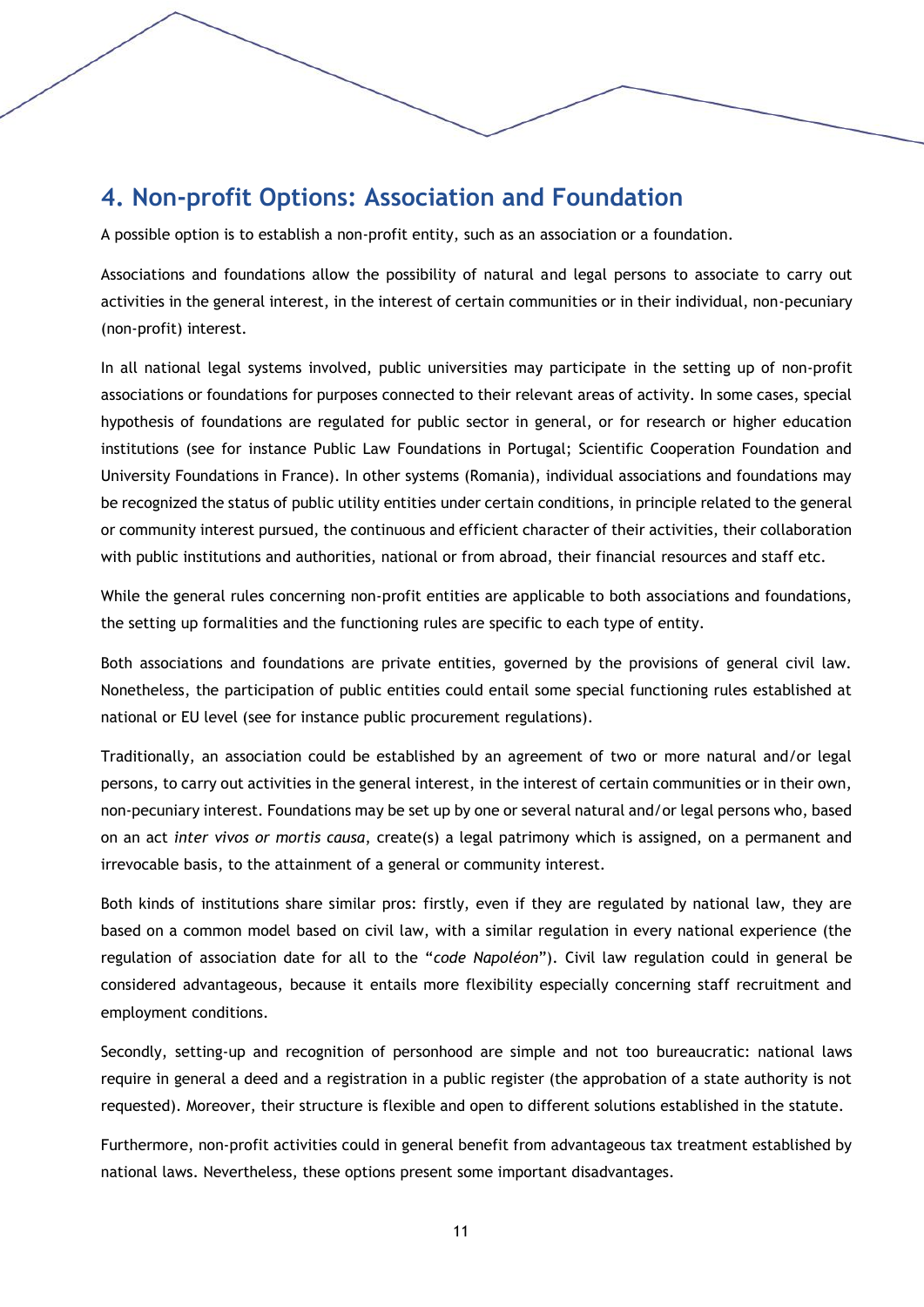The first one that should be underlined is the essential and typical feature of a non-profit entity: associations and foundations could not distribute profits or benefits to their members, but they should reinvest all profits or benefits of their activities in the entity itself. Moreover, the possibility of exercising economic activities could be limited by each national legal system, or in any case it could be differently regulated. Even if they are based on a common model, some minor differences exist in every national regulation.

Moreover, the withdraw of partners is quite simple, such as it is simple to establish an association or a foundation. Consequently, the commitment requested to the members could be considered of a weak nature and this is certainly a major disadvantage, as Unita partners would establish a strong entity, able to act on a permanent basis and to affect the decisions taken by each institution of the Alliance.

Nonetheless, a non-profit entity could be established as a first step of "institutionalization" of the alliance and, in a second time, a more complex and suitable kind of entity could be created, with a deeper analysis of existing possibilities.

Some existing alliances established a non-profit association:

- UNA EUROPA (alliance composed by Alma Mater Studiorum Università di Bologna, KU Leuven, Freie Universität Berlin, University of Edinburgh, Helsingin Yliopisto/ Helsingfors universitet, Uniwersytet Jagielloński w Krakowie, Universidad Complutense de Madrid, Université Paris 1 Panthéon-Sorbonne), created an association according to Belgian law and based in Brussels;
- 4EU+ (alliance composed by the Trinity College Dublin, Universiteit Utrecht, Université de Montpellier, Charles University, Sorbonne University, University of Copenhagen, University of Milan, University of Warsaw), created an association which will be registered in Heidelberg, Germany.

# **5. Non-Profit Options: the International Non-Profit Making Association – Association International Sans But Lucratif (AISBL)**

The International non-profit making association (AISBL) is a not-profit association ruled by Belgian law that could be considered of special interest.

Even if the head office must be set up in Belgium, the AISBL is open to members of all countries: thus, it could be an option available for Unita, even if none of the members are Belgian.

The AISBL gathers physical or moral persons aiming at a non-profit making goal *on an international scale*, which seems particularly coherent with Unita purposes. Moreover, the mandatory establishment of the legal seat in Belgium could be considered to some extent an advantage. The location in Brussels would probably allow a more fruitful collaboration with EU Commission, giving to the Alliance a truly European dimension and facilitating the participation to EU competitive procedures.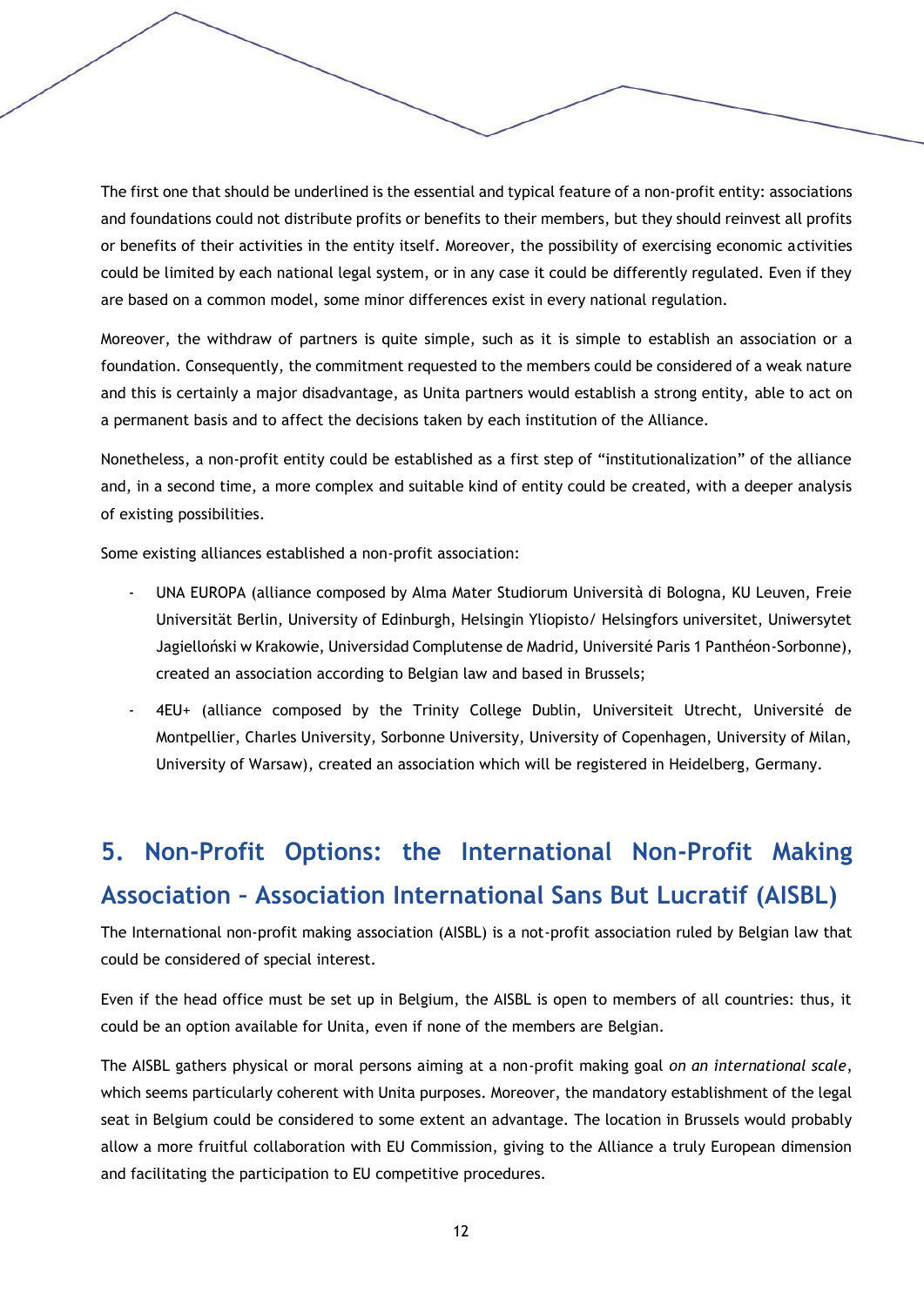Nonetheless, the AISBL establishment and personhood recognition seems not so simple, as a royal decree is necessary (the King grants the legal personality). At the same time, all modifications of by-laws request for a royal decree, which could be an element of rigidity.

The AISBL deserves in general a deeper analysis, which will be carried out by the working group in the next future.

# **6. Public Entities**

National legal systems provide in general for some special kinds of public entities explicitly established to allow cooperation between universities or higher education institutions. In addition to public (or university) foundations that have been already recalled, the working group took into consideration consortia and some others national models.

Consortia are explicitly regulated by national law at least in Spain, Romania and Italy. They are public law entities, with their own distinct legal personality, created by several Public Administrations or entities belonging to the institutional public sector for the development of activities of common interest to all of them within the scope of their competences.

Consortia may carry out activities for the promotion, provision or common management of public services, and any other activities provided for by law. They may be used for the management of public services, within the framework of cross-border cooperation agreements, and in accordance with the provisions of the international agreements.

Consortia present some advantages: they could benefit from exemptions from corporation tax, or at least from a special tax treatment; in some countries they have an easy set-up (Spain, Romania); they could create other legal entities of a private nature (corporate companies and foundations).

More in general, it is possible to conclude that they are perhaps the most natural and appropriate legal form for the purposes intended by UNITA.

Nonetheless, they also present some major cons: firstly, as they are public entities, their regulation has a national basis which could present important differences in each legal system involved. Moreover, their scope of activity is very limited and it is subject to a legal regime that provides guarantees, but is very inflexible. Special conditions and limitations are especially established for staff employment and recruitment. Finally, in most of cases they are not open to private entities (for-profit or not-profit), even if this feature could change from a national regulation to another.

Other special kinds of public entities are provided by national regulations, such as Public Interest Grouping and Public Experimental Institutions in France. In general, they share the same – or similar - pros and cons of Consortia.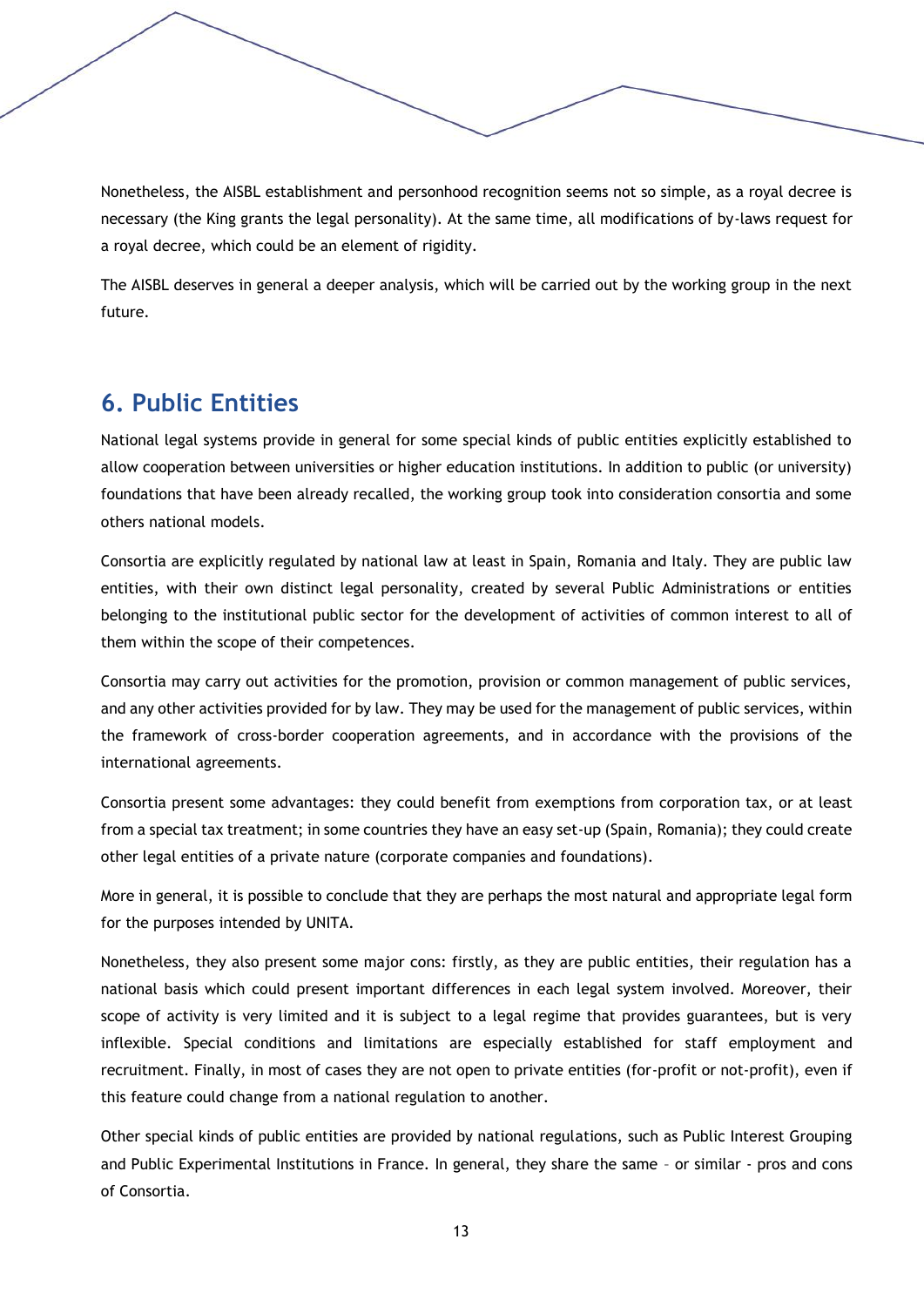The University of Zaragoza have founded an important consortium in which also the University of Pau is involved (Campus Iberus).

# **7. Conclusions**

Even if any of the options considered is fully coherent for the purposes of Unita, the analysis carried out allows to exclude some models and to choose some others to focus on.

Firstly, as it was already recalled, all for-profit options have been excluded because of the limitations established by French legal system and its reluctancy to allow the utilization of corporations for the pursuit of Universities' institutional missions.

Secondly, public entities – such as consortia or public interest grouping – have been dismissed: even if they could be considered in general coherent with the purposes of the Alliance, their legal regime seems too rigid and not suited for Unita needs, especially considering functioning regulation (e.g. staff recruitment and conditions of employment), but also limitations related to their scope of activity and possibilities to enlarge the partnership. Moreover, European Grouping of Territorial Cooperation (EGTC) has been excluded for similar reasons, also in view of the complex set-up procedure and the risk of a denial of approbation.

Thus, the next step of the analysis will be focused on non-profit options regulated by national laws (association, foundation, but also the Belgian International Non-Profit Making Association) and on European Economic Interest Grouping (EEIG), which will considered in depth and discussed within the task force appointed by the Alliance and its governance bodies.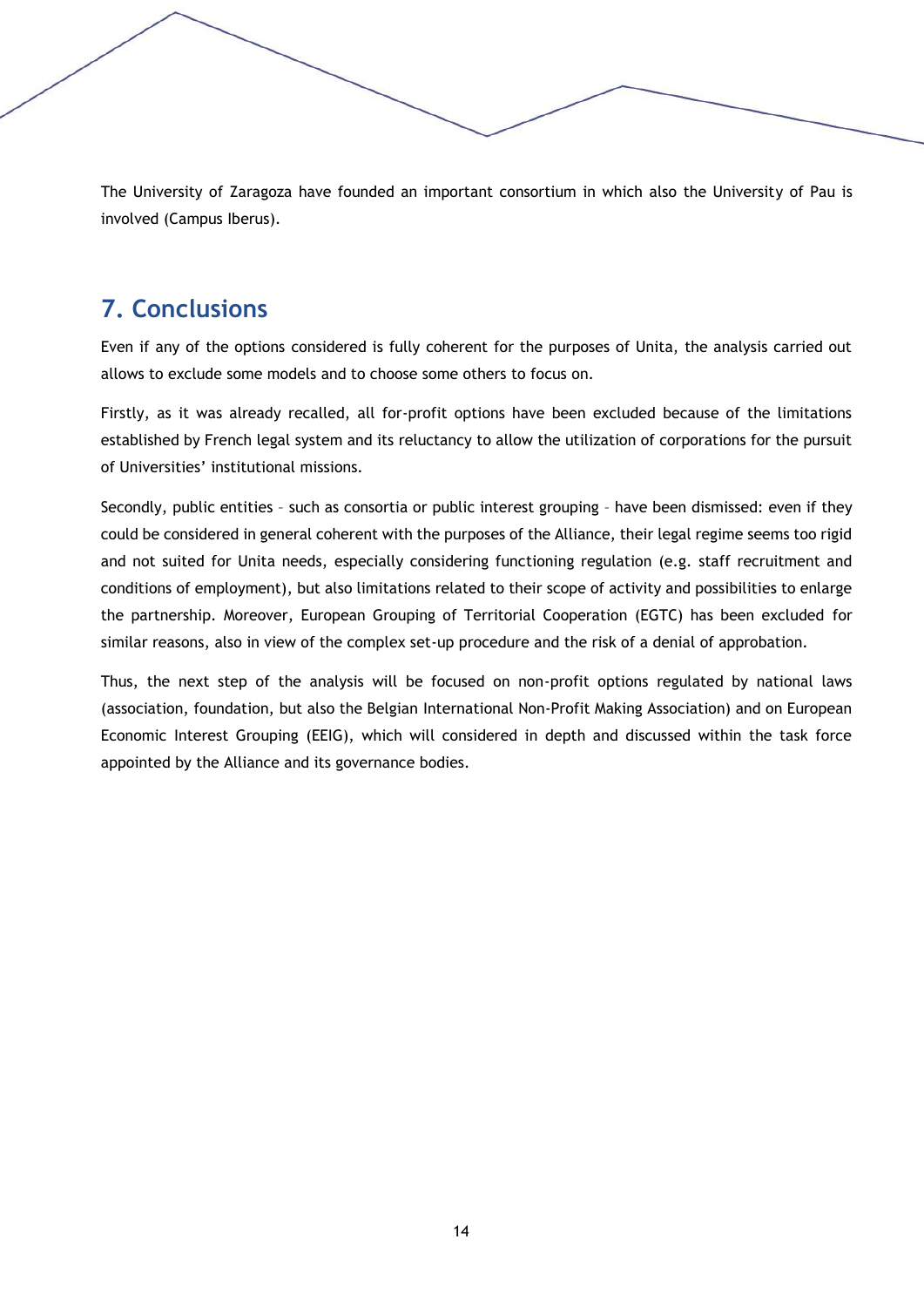# **8. Annex: UNITA SURVEY - LEGAL ENTITY**

# **COUNTRY: PORTUGAL**

## **Preliminary analysis**

**Does national legal system establish any particular limit or condition for the creation of private law organizations by Universities?**

**(Law no. 62/2007 of 10 September - Legal Regime of Higher Education Institutions + Normative Order no. 10/2021 of 22 march, UBI Statutes)**

According to Portuguese legal system and the contact made with other Portuguese university institutions that are part of other alliances, it was reported that the organization so far in those alliances has been constituted under the European Project, and they are still discussing the Legal Entity part of the Alliance. Curiously, in one of those Alliances, this issue has been discussed in two working groups (Governance and Legal Status) but have not yet reached any conclusion.

Therefore, not having yet any experience of Portuguese university institutions that belong to other alliances in which we can have an example of success or failure for their integration in European legal figures, shows the difficulty in achieving and understanding of European legal figures, so we try to analyze the possibilities in accordance with our legal system.

According the UBI Statutes: "Article 8 - Establishment of other entities and consortia:

*1. The University may constitute or participate in the constitution of other legal persons of public or private law.*

*2. The private entities referred to in this article may have the nature of associations, foundations or societies, are constituted by pooling its own resources and those of third parties, and are intended to assist the University in fulfilling its purposes."*

#### **General Information**

**Type of legal entity (e.g. company, association, etc.) and relevant regulation (in national Language and in English):** 

**- Nonprofit Association (articles 158 to 166 and 167 to 184 of the Civil Code)**

Nonprofit legal person pursuing aims in the general interest.

According to Portuguese legal theory, an association is understood to be a grouping of several individuals who place certain goods or services in common, with a purpose that excludes the search for personal gain.

**General description and procedures for setting up:**

Private Law entity.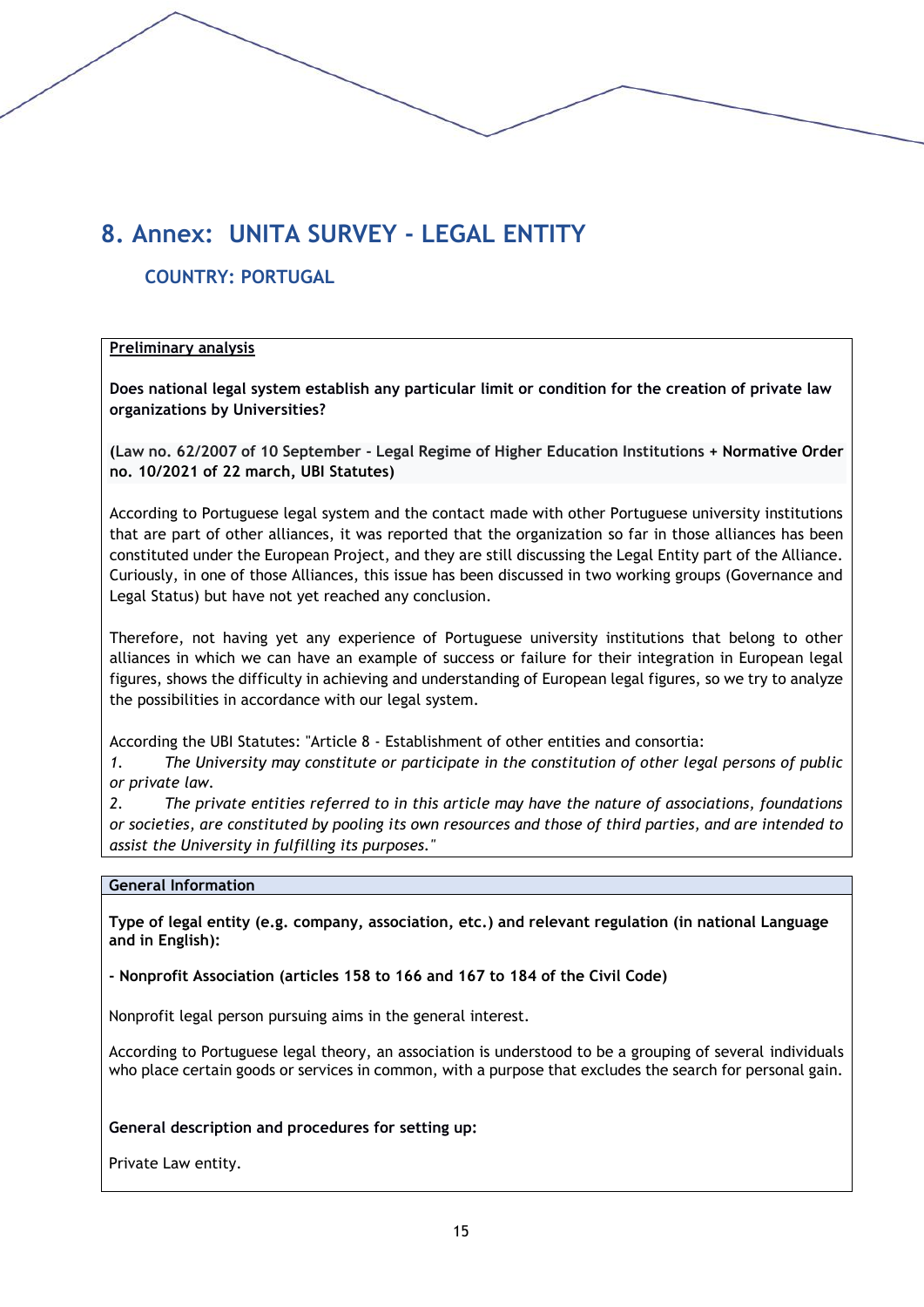According to Portuguese law, legal personality is granted form the moment the act of incorporation of the association is authenticated by a notary and that its content complies witg article 167 of the CC. The act of incorporation shall specify the goods and services with which the members contribute to the

corporate assets, the name, purpose and registed office of legal person, the form of functioning and duration, and shall be subject to public deed.

Compulsory preparation of by-laws and all their alterations are also subject to public deed. The association will consist of: management body and supervisory board.

Associations enjoy a legal capacity subject to the principle of speciality, according to which associations are recognised with the rights and obligations which are necessary but also appropriate to the pursuit of their purpose.

After its incorporation, the association is bound by the legal duties of legal persons among which are the fiscal duties (declaration of commencement of activity, registration with Social Securiy, communication of the incorporation of the association to the administration and respective commencement of activity to the Authority of working conditions.

To exist an association is therefore, necessary:

- A union of at least three person gathered together in a common spirit;

- A formal organisation, corresponding to the whole internal structure of the association, whether legal framework, such as the statutes, as well as that refering to the organic functioning of the bodies (Direction, General Assembly and Supervisory Board);

- A common object, which must be lawful possible, determined, namely

in terms of its duration;

-In view of the altruistic aim it pursues, never aims to make a profit.

Associations may, on a secondary basis engage in other so-called commercial industrial and service activities, a fact which does not change its legal regime, as there is no distribution of profits among its members.

#### **Type of regulation and legal personality (public/private entity)**

Private entity.

#### **Specific terms and conditions**

Underline only the aspects particularly remarkable, especially considering the public nature of partners.

#### **Bookkeeping system:**

The supervisory board is the body in charge of monitoring the activity of the board of directors and ensures that the accounts are up to date.

The accounting obligations consist of the obligation to have organised accounts or a simplified bookkeeping regime in cases where the entity has the registration of income organised according to the various IRS categories, the registration of specific charges of each category and registration of inventory of assets that may generate taxable gains in the category of capital gains. (no. 1 of art. 124)

#### **Tax treatment:**

There is no specific tax regime or diplom for non-profit entities in Portugal, as the taxation regime is included in the various tax codes, namely the Corporate Income Tax Code, the Code on Municipal Tax on the Tranfer of Real Estate, the Municipal Property Tax Code, the Value Added Tax Code, the Stamp Duty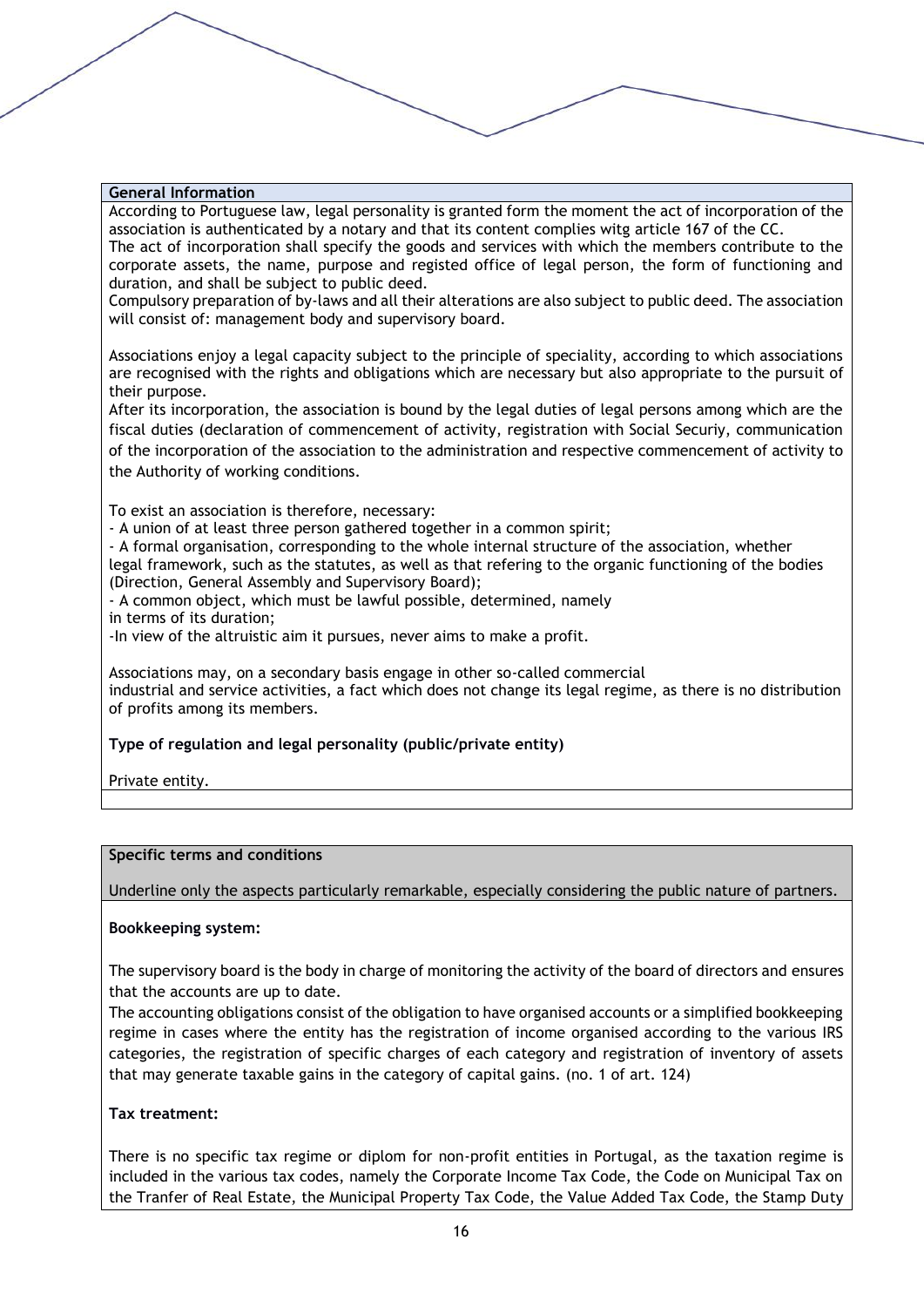#### **Specific terms and conditions**

Underline only the aspects particularly remarkable, especially considering the public nature of partners. Code, and the general regime enshrined in Law nº 151/99 of 14 September on the "regime of tax benefits and exemptions for legal persons of public utility".

Entities are taxed on income, consumption and wealth taxes in their capacity as taxpayers, tax debtors and taxable persons in respect of their main or ancillary activities.

Non-profit entities, as non-business entities, are taxed on overall income and not on profit, and taxation is subject to a lower rate than the rate applicate to business entities, as they are subject to a rate of 20% (art. 87, no. 5 of the CIRC).

In Portugal, the main tax to which these entities are subject is the corporate income tax, which is levied on legal persons in general, with ir without profit-making purposes.

#### **Possibility and limits for economic activities:**

Associations may have an economic purpose, not excluding patrimonial advantages for the associates, as long as they do not translate into profit as such.

#### **Key learning points and opportunities**

#### **What works well? Main success factors?**

The benefit corporation is an interesting model because it allows to emphasize the social mission of Unita.

#### **Challenges/Weaknesses**

#### **What doesn't work so well?**

----

#### **Potential for learning or transfer**

----

#### **General Information**

**Type of legal entity (e.g. company, association, etc.) and relevant regulation (in national Language and in English):** 

**- Public Law Foundation (Non-profit entity)**

According to portuguese legislation *(Framework Law on Foundations – Law no. 24/2012, of 9 July, amended by Law no. 250/2015, of 10/09*), public foundations are collective persons of public law, nonprofit, endowed with their own organs and heritage and with administrative and financial autonomy. Public foundations may have as their purpose the promotion of any public interest of a social, cultural, artistic or other similar nature.

The foundations governed by public law may be established only by legal persons governed by public law and by means of a legislative decree.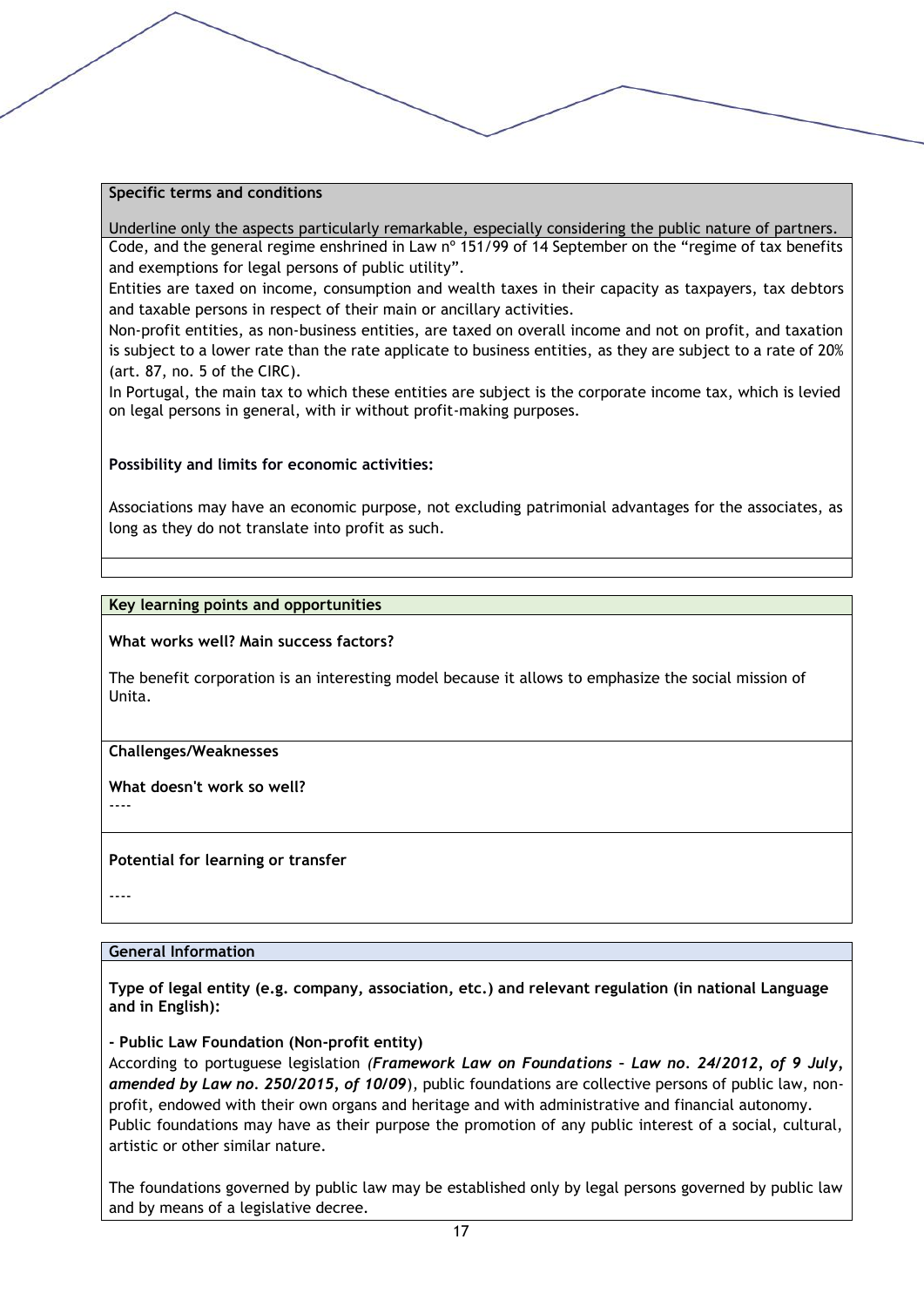#### **General description:**

The form of public deed is required and the act of incorporation must indicate the purpose of the Foundation and specify the assets to be allocated to it.

The statutes of public foundations are approved in the founding act and regulate aspects:

- a) Name, headquarters, attributions, object and recipientes of the Foundation;
- b) Initial financial endowment and method of financing of the Foundation;
- c) Organs, their competence, organization and functioning;
- d) Ministry of guardianship, in the case of state foundations.

They apply to public foundations, whatever the particularities of their statutes and management regime: a) The Administrative Procedure Code, in what concerns the activity of public management, involving the exercise of powers of authority, the management of the civil service or the public domain, or the application of other legal and administrative regimes;

b) The legal framework applicable to workers who exercise public functions;

c) The framework of State financial and patrimonial administration;

d) The public expenditure and public procurement regimes;

e) The system of incompatibilities of public office;

f) The civil liability regime of the State;

g) Administrative litigation laws, when acts and contracts of an administrative nature are at stake;

h) The system of jurisdiction and financial control of the Court of Auditors and the General Inspectorate of Finance.

However, given Portuguese legislation, there are drawbacks: these can only be created by the State, by the autonomous regions or by municipalities, alone or jointly, and although they recognize the participation of foreign entities, the foundation would have to be based in Portugal.

**Type of regulation and legal personality (public/private entity)** Public entity.

Public foundations may not engage in activities outside their remit or devote their resources to purposes other than those for which they have been entrusted.

**Some specific aspects could be regulated by legal provisions explicitly established for public entities and their associations, or for private organizations controlled or owned by public entities, such as procurement, or anti-corruption obligations.**

Public foundations are regulated by public law.

#### **Specific terms and conditions**

Underline only the aspects particularly remarkable, especially considering the public nature of partners.

#### **Bookkeeping system:**

Foundations, as person governed by collective law, are subject to the budgetary and financial regime of autonomous services and funds. Article 35, no. 1 of the Framework Law on Public Institutes.

#### **Tax treatment:**

Public foundations fall into the category of public institutes in general, and are therefore subject to the regime set out in the Framework Law on Public Institutes an to the regimes of financial and patrimonial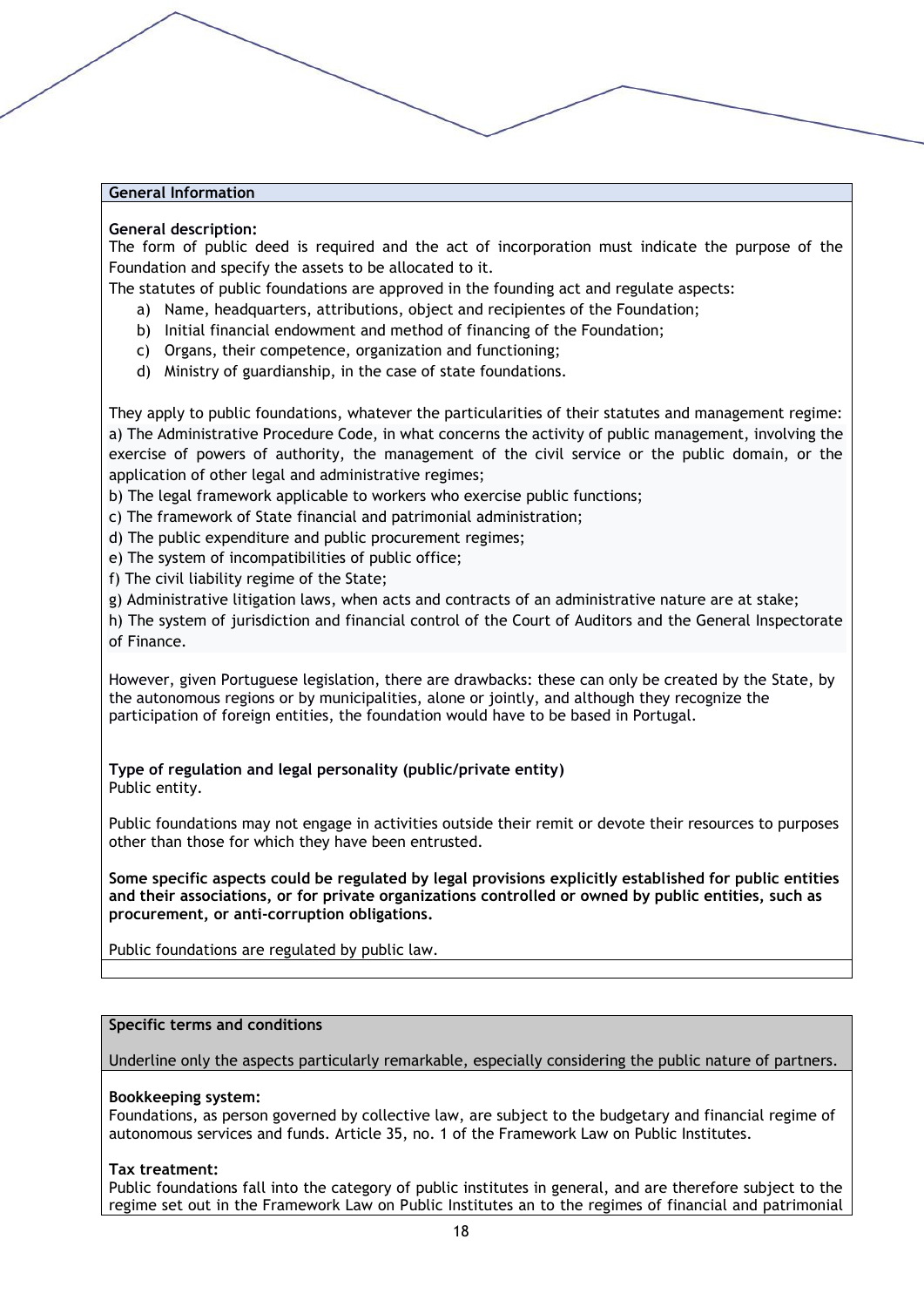#### **Specific terms and conditions**

Underline only the aspects particularly remarkable, especially considering the public nature of partners. administration of the State, as well as to the public procurement regimes and to the jurisdiction and financial control of the Court of Auditors.

**Staff regulation (recruitment procedures, legal treatment, collective bargaining agreement or public regulations):**

Public law is exclusively relevant.

#### **Possibility and limits for economic activities:**

----

#### **General Information**

**Type of legal entity (e.g. company, association, etc.) and relevant regulation (in national Language and in English):** 

#### **- EGTC (European Grouping of Territorial Cooperation)**

This is a new legal instrument for territorial cooperation with the EU, which allows for the creation of public entities, endowed with legal personality, with the aim of promoting territorial cooperation between its members. EGTCs are public legal entities of an associative nature set up, as a rule, by entities from at least two EU members states.

The EGTC is a legal figure that is particularly suitable for implementing cooperation actions or project cofinanced by the EU, when involving partners located in diferent member states.

According to portuguese legislation, Decree Law 376/2007 defines which portuguese entities can be members of an EGCT and which procedures must be followed to set up an EGTC or for portuguese entities to be able to participate in na EGCT or set up in another EU member states.

The EGTC is an entity endowed with legal personality and enjoys the widest legal capacity recognised to legal persons by Portuguese law authorising, namely, the acquisition or alienation of movable and immovable assets, the capacity to contract staff and to go into court.

#### **General description:**

Each prospective member shall notify the Member State under whose law i tis formed of its intention to participate in na EGTC together with the draft convention and draft statutes establishing the EGTC.

The statutes of na EGTC shall be approved by its member, acting unanimously, and shall specify at least the following:

a) The operating provisions of its organs and their respective powers, as well as the number of representatives of the members in the relevant organs;

- b) The decision-making procedures;
- c) The working language or languages;
- d) The provisions relating to its functioning;
- e) The procedures concerning staff management and recruitment;
- f) The members' financial contribution scheme;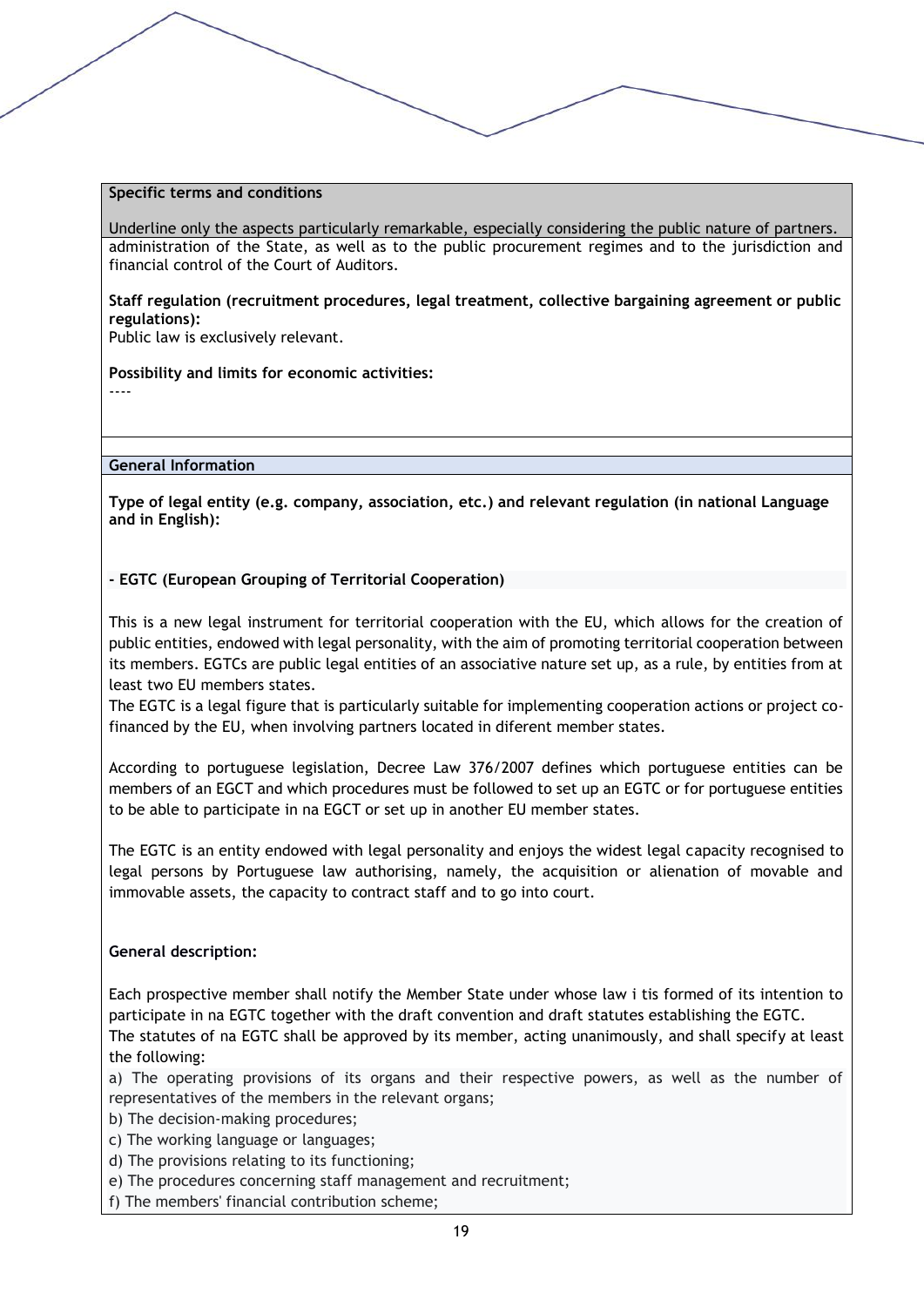#### **Specific terms and conditions**

Underline only the aspects particularly remarkable, especially considering the public nature of partners. g) The accounting and budgetary rules applicable to its members;

h) The appointment of the independent external auditor of the respective accounts; and

i) Procedures for amending the statutes.

EGTCs established under Portuguese law must have a) a general assembly, where all members are represented; b) a director, who represents the EGTC and acts on its behalf; c) a supervisory board.

Example: the "IACOBUS" Program has as its main objective to foster cooperation and exchange between human resources from Universities, higher education institutions and technological centers in the Euroregion Galicia – North of Portugal - Teachers; Researchers; Administration and Services Personnel (PAS); Innovation Managers; R+D+i technicians, facilitating the sharing of training, research and dissemination activities. This Euroregion initiative is a pioneer in Europe and the GNP, EGTC is the managing entity of the IACOBUS Program.

**Type of regulation and legal personality (public/private entity)** Private entity.

#### **Key learning points and opportunities**

#### **What works well? Main success factors?**

In brief, in view of what has been presented, we consider that only association is probably a statute common to all partners' legal systems.

#### **Challenges/Weaknesses**

**What doesn't work so well?**

For public foundation there is no European statute for foundation.

#### **Potential for learning or transfer**

This publication explores the governance set-up of the European University Alliances formed under the EU's European Universities Initiative.

<https://eua.eu/resources/publications/963:evolving-models-of-university-governance.html>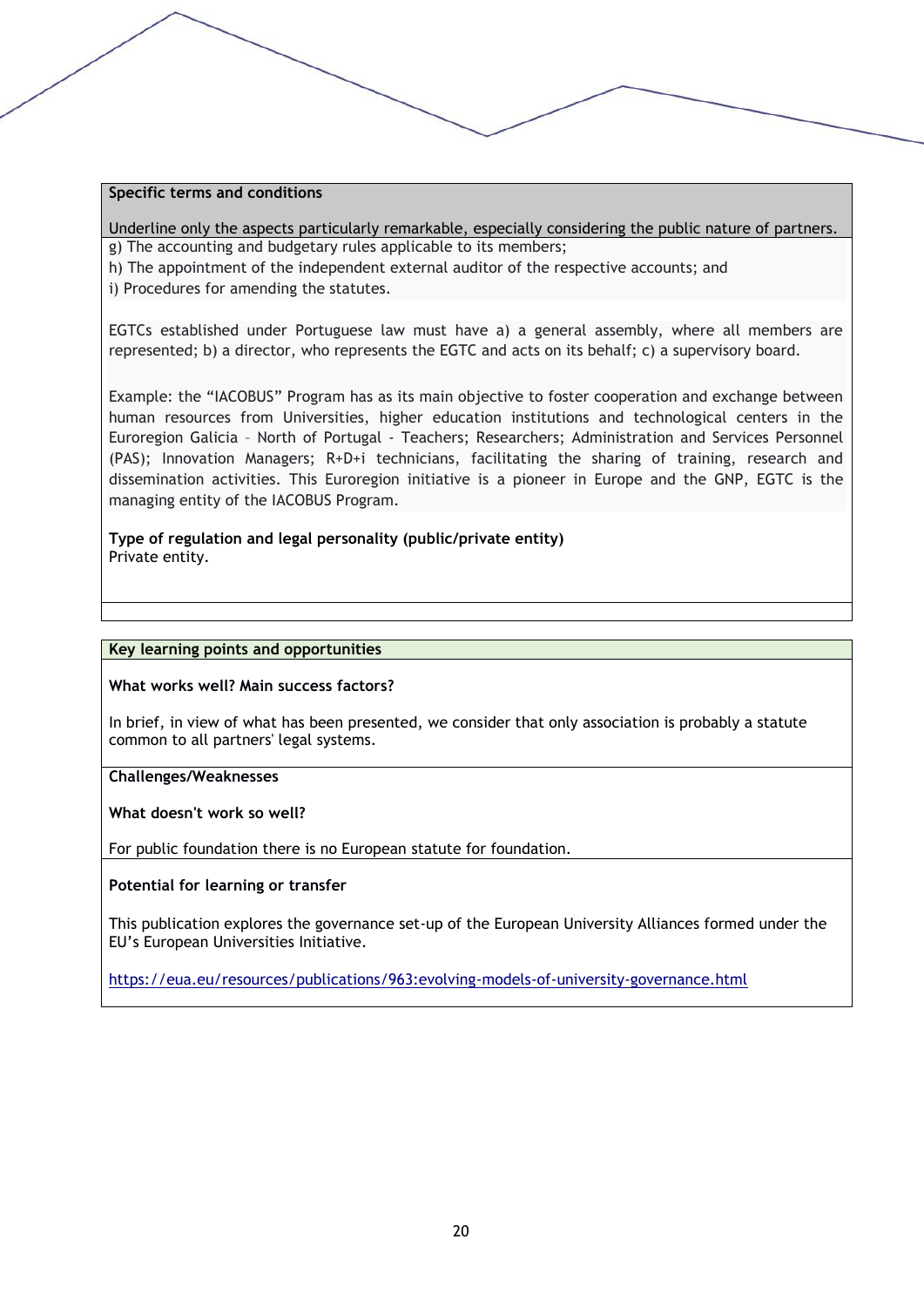# **COUNTRY: SPAIN**

### **Preliminary analysis**

#### **Does national legal system establish any particular limit or condition for the creation of private law organizations (for profit or nonprofit) by Universities?**

In accordance with the provisions of the Spanish Organic Law on Universities, for the promotion and development of their purposes, the Universities, on their own or in collaboration with other public or private entities, and with the approval of the Social Council, may create companies, foundations or other legal entities in accordance with the general applicable general legislation. In this regard, the provisions of Law 2/2011, of March 4, 2011, on Sustainable Economy, as well as the provisions of Law 2/2011, of March 4, 2011, on Sustainable Economy, shall be taken into account.

In any case, it can be concluded that there are no major impediments, from a legal perspective, to the creation of capital companies or foundations of a public nature in which universities may participate.

**Type of legal entity (e.g. company, association, etc.) and relevant regulation (in national Language and in English):** 

#### **1) EUROPEAN ECONOMIC INTEREST GROUPING** (**EEIG) ("Agrupaciones europeas de interés económico")**

Council Regulation (EEC) 2137/1985 of 25 July 1985.

Law 12/1991, of 29 April 1991, on Economic Interest Groupings, and, in addition, by the rules of the General Partnership that are compatible with its specific nature.

Reglamento (CEE) 2137/1985 del consejo, de 25 de julio

Ley 12/1991, de 29 de abril, de Agrupaciones de Interés Económico, y, supletoriamente, por las normas de la Sociedad Colectiva que resulten compatibles con su especifica naturaleza.

#### **General description:**

The Economic Interest Grouping constitutes a non-profit trading company whose purpose is to facilitate the development or improve the results of the activity of its members, which does not necessarily have to be uniform.

The 'European Economic Interest Grouping' (EEIG) has its origins in the Community's intention to strengthen the freedoms recognised in Articles 52, 54 and 58 of the Treaty of Rome; these provisions, which concern the 'right of establishment', aim to remove all obstacles to the effective exercise of the freedoms inherent in that right. In short, the aim is to establish the appropriate legal framework to enable natural persons, companies and other legal entities to cooperate across borders by adapting their activities to the economic conditions of the European Community.

#### **Share capital:**

There is no legal minimum capital.

# **Minimum number of members:**

**Two** 

Economic interest groupings may be formed only by natural or legal persons engaged in business, agricultural or craft activities, by non-profit entities engaged in research and by those engaged in liberal professions. Liability:

The members shall be personally and jointly and severally liable among themselves for the debts of the economic interest grouping. The liability of the members is subsidiary to that of the economic interest grouping.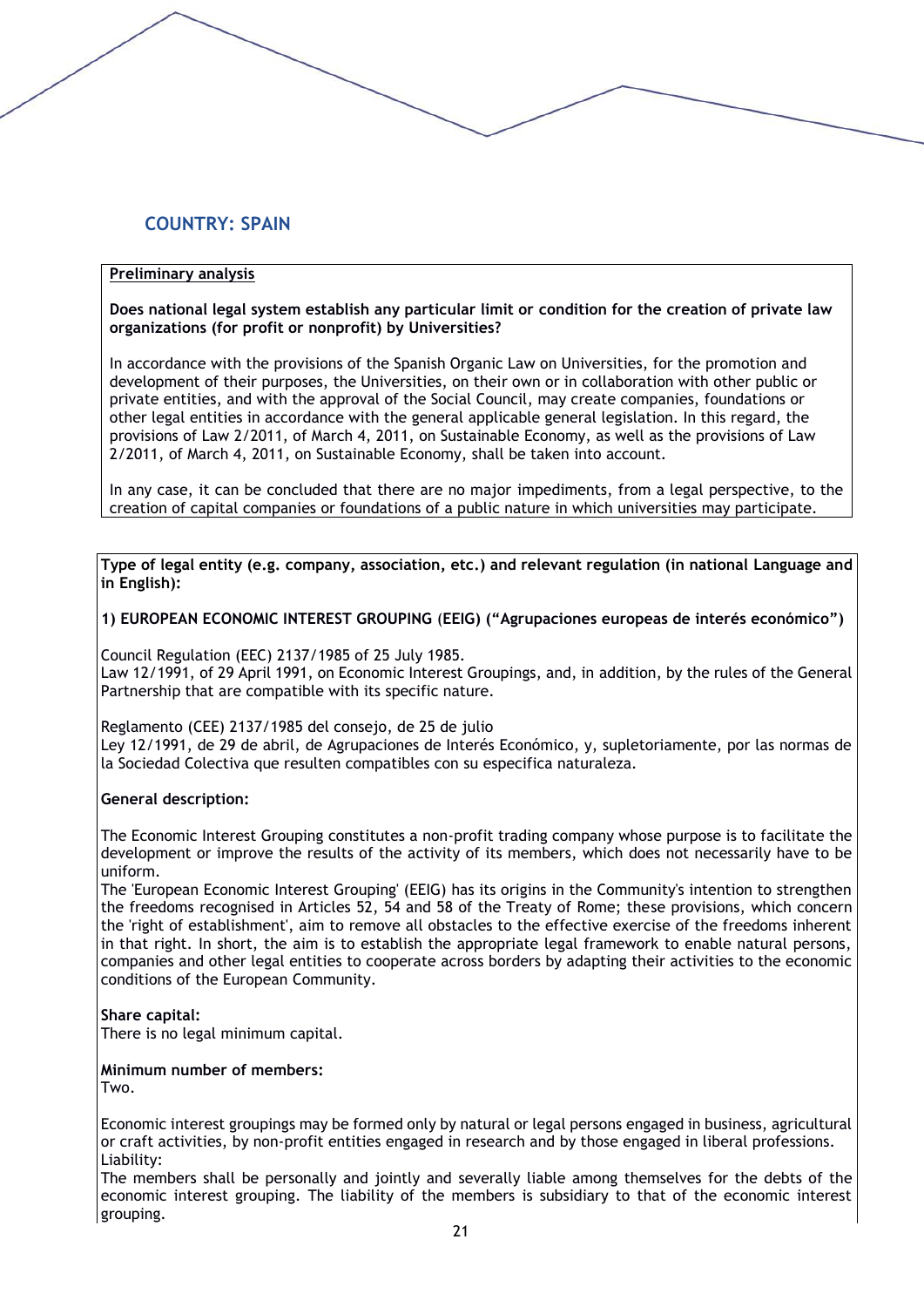# **Incorporation:**

By public deed (Article 8 of Law 12/1991, of 29 April 1991, on Economic Interest Groupings).

### **Mercantile Register:**

Compulsory registration (Article 7 of Law 12/1991, of 29 April 1991, on Economic Interest Groupings).

## **Tax regime:**

By community imperative, the results of the activity of the EEIG are only subject to tax at the level of its members.

Likewise, the benefits derived from the activities of the grouping are considered as benefits of the members and are distributed among them in the proportion provided for in the grouping contract or, in its absence, by parts.

## **Rights and obligations of the shareholders:**

The members may consult and vote on the resolutions to be adopted at the members' meeting.

Unanimity is required for the adoption of resolutions, subject to exceptions. Unanimity of all members of the grouping is required for amendment of the majority of the resolutions in the Memorandum of Association.

Any member may withdraw from the grouping in the cases provided for in the memorandum of association, where there is just cause or with the consent of the other members.

Profits and losses arising from the activities of the grouping shall be considered as profits of the members and shall be divided among them in the proportion provided for in the memorandum or, failing this, in equal shares.

The managers of the economic interest grouping shall, on their own initiative or at the request of any member, convene the meeting. The meeting shall be convened by registered letter with acknowledgement of receipt sent to the members at least fifteen days before the date set for the meeting.

The company is represented by the directors.

#### **Administration of the company:**

The grouping shall be administered by one or more persons designated in the memorandum or articles of association or appointed by the members.

Unless otherwise provided for in the Deed, a legal person may be a director, and a shareholder is not required to be a director.

#### **What works well? Main success factors?**

The Economic Interest Grouping constitutes an interesting model because it allows to emphasize the social mission of Unita, and has a common regulation in all the member countries of the European Union, which greatly facilitates its assumption by the different universities that make up the Unita project.

#### **Challenges/Weaknesses**

#### **What doesn't work so well?**

The problem with these companies remains their hybrid private-public nature and also its non profit nature. Even though there are some relevant examples in the form of EEIG (Franco-German television channel ARTE, EURESA or Eurocité basque Bayonne-San Sebastian), this is a legal personification that is not particularly common in practice.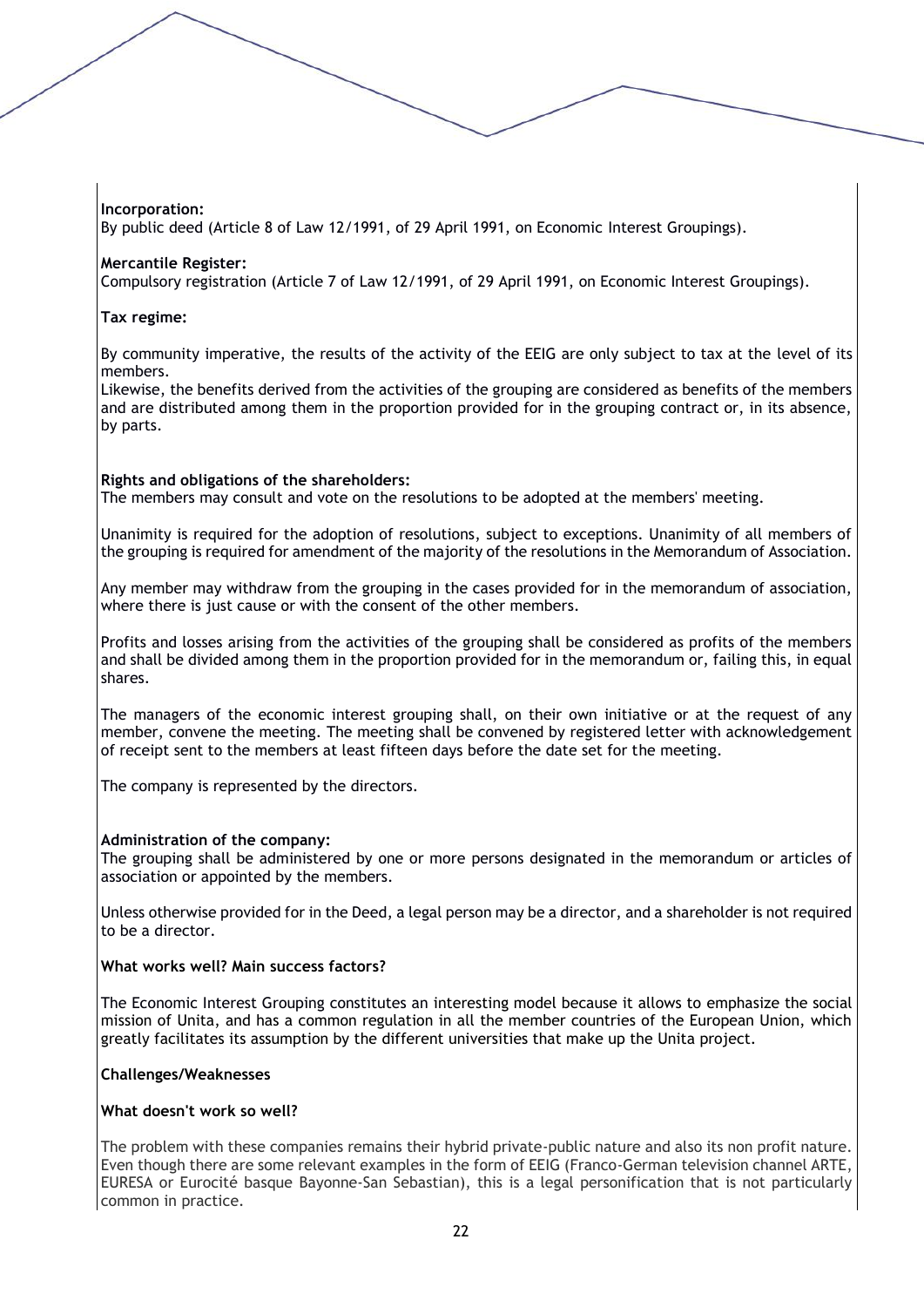# **2) BENEFIT CORPORATION**

#### **General Information**

**Type of legal entity (e.g. company, association, etc.) and relevant regulation (in national Language and in English):** 

**TRADING COMPANY WITH PUBLIC CAPITAL ("Sociedad mercantil de capital con participación pública")** Ley 40/2015, de 1 de octubre, de régimen jurídico del sector público (arts. 111 y ss.)

Texto refundido de la Ley de sociedades de capital, aprobado por Real Decreto legislativo 1/2010, de 2 de julio.

Ley 33/2003, de Patrimonio de las Administraciones públicas Ley 19/2017, de contratos del sector público.

#### **General description:**

Trading companies with public capital are those companies whose share capital is totally or partially public, i.e. it comes totally or partially from the economic resources of the Public Administrations, which has a series of implications with great transcendence in practical reality for various legal and economic reasons.

Public administrations can create trading companies with public capital in accordance with the provisions of the law, which generally regulates public trading companies, of which there are many. In the event that the public shareholding in the capital is full, we would be dealing with what has traditionally been called a public company, while if public and private capital converge, we would be dealing with a mixed company. The second paragraph of Article 116.4.a) of Law 33/2003, of 3 November, on the Assets of Public Administrations, states that "(...) a private legal entity belonging to the public sector shall be understood to be a trading company in whose capital the direct or indirect participation of one or more public administrations or legal entities under public law is a majority shareholding".

These types of companies are subject, in their management and actions, to the principles of efficiency, transparency and good governance, to which end they shall promote good practices and codes of conduct appropriate to the nature of each entity. This is without prejudice to the general supervision that the shareholder shall exercise over the operation of the trading company, in accordance with Law 33/2003, of 3 November, on the Assets of Public Administrations.

In relation to the legal regime applicable to these companies, the new LRJSP respects the traditional three-stage system foreseen for these companies: special administrative regulations (LRJSP and the Public Administration Assets Act LPAP), referral to the private legal system and an exception clause when the administrative budgetary, accounting, personnel, economic-financial control and contracting regulations are applicable (art. 113 LRJSP). We will not expand here on the problems of unpredictability of the legislative response that this system poses (suffice it to say that Article 113 LRJSP has been given as an example of a "legal space in which indefinition reigns"). What we do wish to emphasise is that if the indeterminacy of which rule is applicable to a given fact of reality is always a problem of legal certainty, this deficit of legal certainty can turn into antinomy when the potentially applicable rules not only order different sequences for the same problems, but also when they do so from radically different conceptions of the specific phenomenon being regulated. And this is what happens with public companies. Administrative law and commercial law - corporate law - start from diametrically opposed points in their conception of them. In a very simplified way, it could be said that for the former, public companies are mere instruments of the administration (the emphasis is placed on the public nature of the shareholder), while the latter is based on the separation of the public and private sectors as a structural principle of companies with a corporate structure (the emphasis is placed on the private nature of the company). As regards the governance of such entities, the administration of a company can be entrusted to a single director, several directors acting severally, several directors acting jointly or a board of directors. The board of directors is therefore one of the possible ways in which company administration can be organised.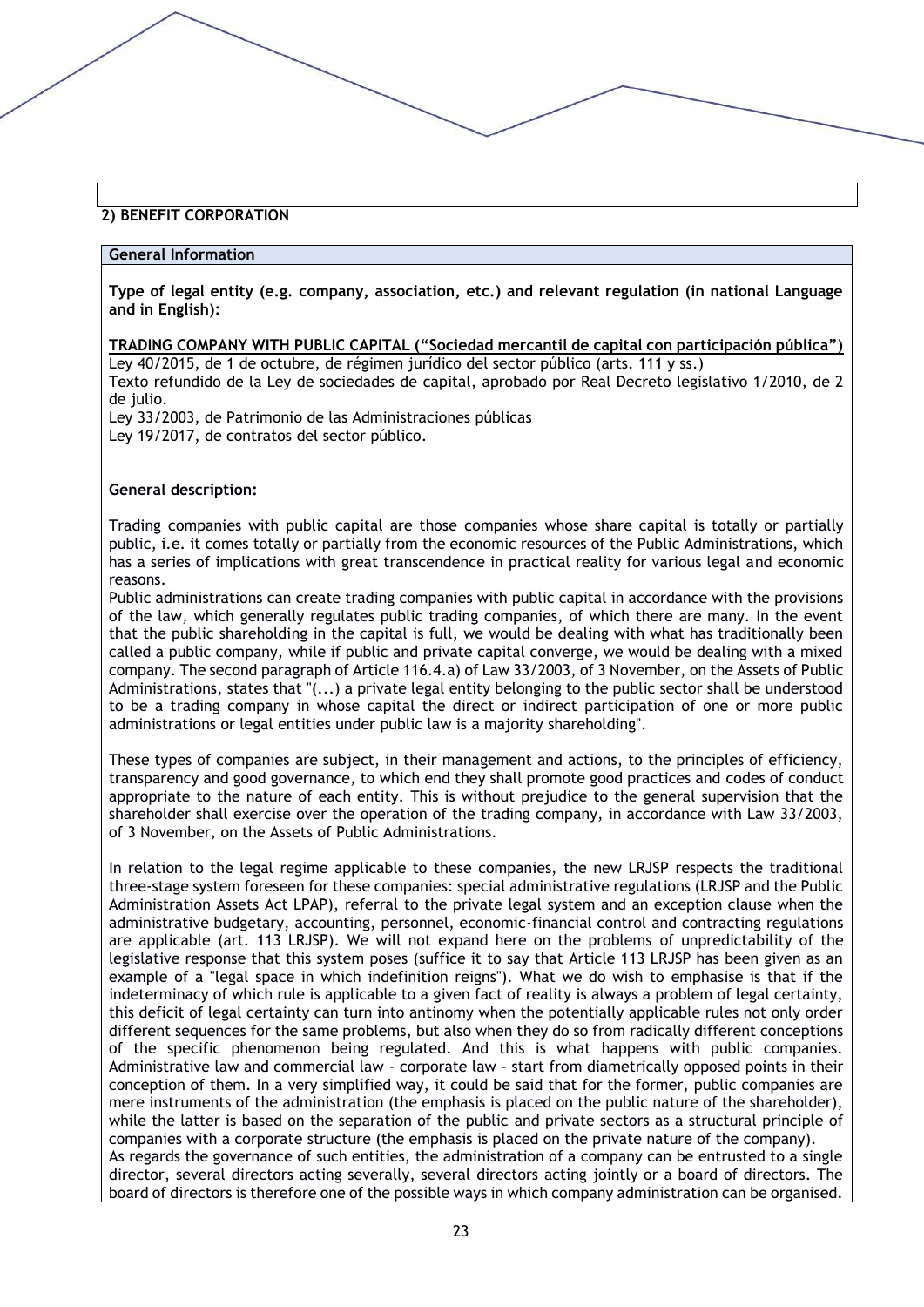- As opposed to a single director, the board favours the adoption of more discussed and thought-out decisions.

- Compared to joint administrators, the board favours more flexible decision-making by not requiring unanimity.

- Compared to joint administrators, the board encourages collegiate decision-making, strengthening the link between the various administrators.

The members of the board of directors are the directors of the company and are therefore subject to all the provisions relating to appointment, capacity, term of office, exercise of office, prohibition of competition, remuneration, removal, liability, which make up the legal status of directors, with all their obligations and rights.

The board of directors must necessarily have a chairman and a secretary, with the possibility of appointing a vice-chairman and a deputy secretary, the other members of the board having the status of members. The statute may establish other bodies.

#### **Procedures for setting up:**

The creation of a public trading company or the acquisition of this status shall be authorised by agreement of the Governing Council of the University and the Social Council and shall be accompanied by a proposal for statutes and an action plan containing, at least:

a) The reasons justifying the creation of the company because these functions cannot be assumed by another existing entity, as well as the non-existence of duplicities. To this end, the analysis of the existence of bodies or entities that carry out similar activities in the same territory and population and the reasons why the creation of the new company does not entail duplication with existing entities must be recorded.

b) An analysis justifying that the proposed legal form is more efficient than the creation of a public body or other organisational alternatives that have been discarded.

c) Annual objectives and indicators to measure them.

#### **Type of regulation and legal personality (public/private entity)**

It is formally a Private entity.

However, its mixed legal nature, in terms of its private legal regime and public ownership or dominant influence, determines the application of administrative rules (Administrative Procedure Act, Public Sector Legal Regime Act, Public Administration Assets Act or the Public Sector Contracts Act) and private law rules (Consolidated Text of the Capital Companies Act, among others).

### **Specific terms and conditions**

Underline only the aspects particularly remarkable, especially considering the public nature of partners.

#### **Bookkeeping system:**

The entities that make up the State, Autonomous Community and Local public business sector must apply the accounting principles and standards set out in the Code of Commerce and in the General Accounting Plan for Spanish companies, as well as in the adaptations and provisions that develop it, in accordance with the provisions of article 121. 3 of Law 47/2003, of 26 December, General Budgetary Law, in article 200.2 of the Revised Text of the Law Regulating Local Treasuries, approved by Royal Legislative Decree 2/2004, of 5 March, and in the respective regulations governing this matter at the autonomous community level. The provisions of Order EHA/733/2010, of 25 March, which approves accounting aspects of public companies operating in certain circumstances, shall also be specifically applicable.

#### **Tax treatment:**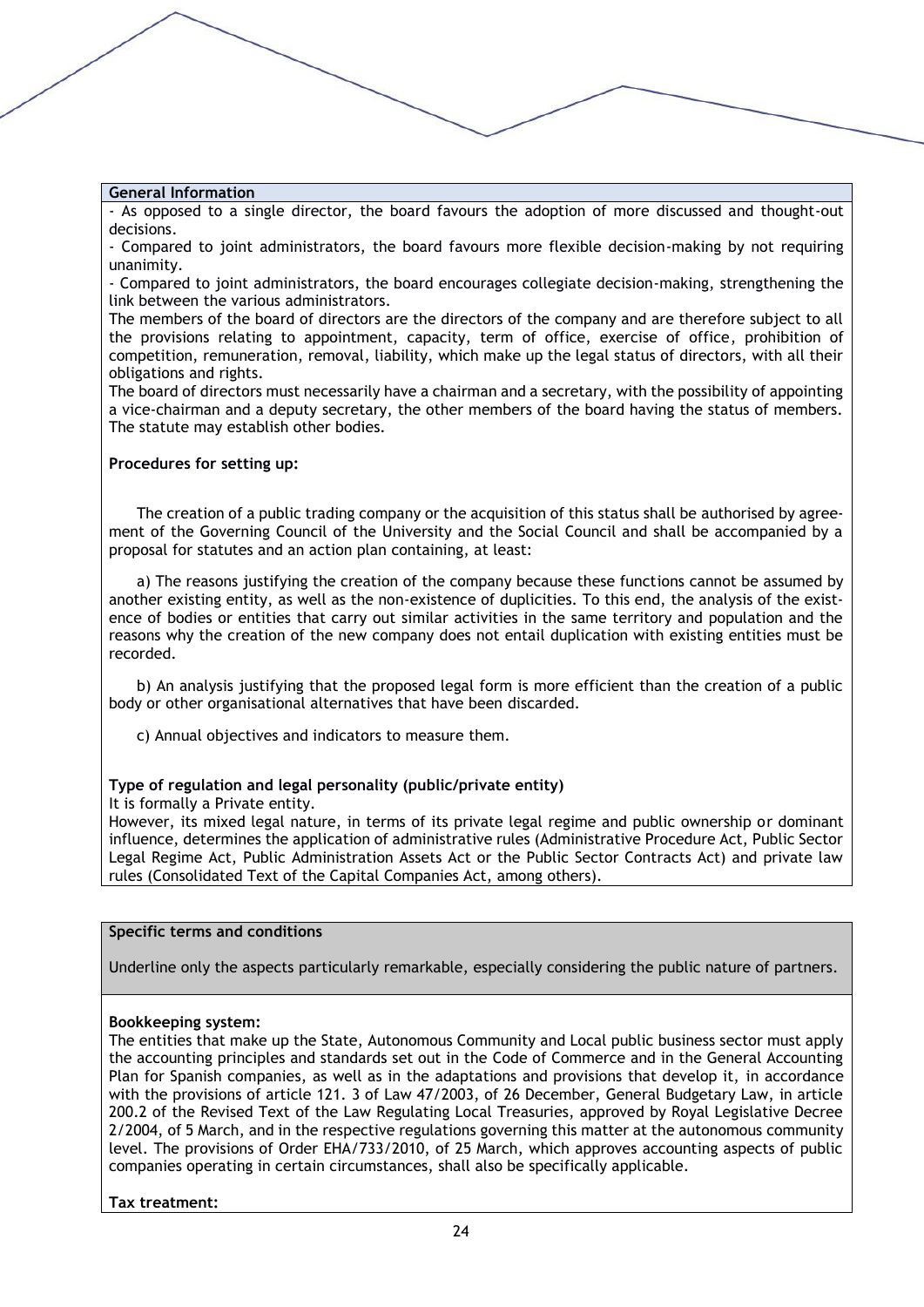#### **Specific terms and conditions**

Underline only the aspects particularly remarkable, especially considering the public nature of partners.

In principle, the general corporation income tax regime would apply. It could also not be considered as a partially exempt entity.

For VAT, the activity of the company will be applicable.

For transfer tax, as it is not a public administration it will not have a subjective exemption, so the exemptions specific to each transaction subject to the modalities of the tax will apply.

#### **Staff regulation (recruitment procedures, legal treatment, collective bargaining agreement or public regulations):**

- The labour staff shall form the majority group in the workforce of the public company. They shall be selected in accordance with the constitutional principles of equality, merit and ability. The applicable legislation shall be labour law.

In this way, the company, as provided for in its Articles of Association, may form its own staff, which will depend on its management bodies and whose selection and usual legal regime will be labour law.

- Temporary or trusted personnel. The public corporation may, where appropriate, provide for the appointment of personnel in this regime of trust when it has a budget appropriation and the due approval of its governing bodies.

Finally, there is the possibility that civil servants may be seconded in the process of founding and setting up the company. These are limited cases, since the career civil servant usually works in the Administration of origin (University).

#### **Possibility and limits for economic activities:**

In no case may they have powers that imply the exercise of public authority, without prejudice to the fact that, exceptionally, the law may attribute to them the exercise of administrative powers.

#### **Key learning points and opportunities**

#### **What works well? Main success factors?**

The trading company with public capital is an interesting model because it allows to emphasize the social mission of Unita, without excluding the realization (and distribution to members) of profit.

#### **Challenges/Weaknesses**

#### **What doesn't work so well?**

The problem with these companies remains their hybrid private-public nature. The particular mix of private and public elements determines that, in relation to their legal regime, problems of both legal certainty and justice arise (among the latter, the new regulation of the duties and liability of directors of public companies, to which we will refer later). These problems are compounded by the difficulty of achieving a unitary treatment for this type of company due to the different structures of their capital (at the extremes, there is the single-member public company and the mixed company) and the different activities to which they may be dedicated (companies providing public services and competitive or market companies).The problem with these companies remains their hybrid private-public nature. The particular mix of private and public elements determines that, in relation to their legal regime, problems of both legal certainty and justice arise (among the latter, the new regulation of the duties and liability of directors of public companies, to which we will refer later).

public companies, to which we will refer later). These problems are compounded by the difficulty of achieving a unitary treatment for this type of company due to the different structures of their capital (at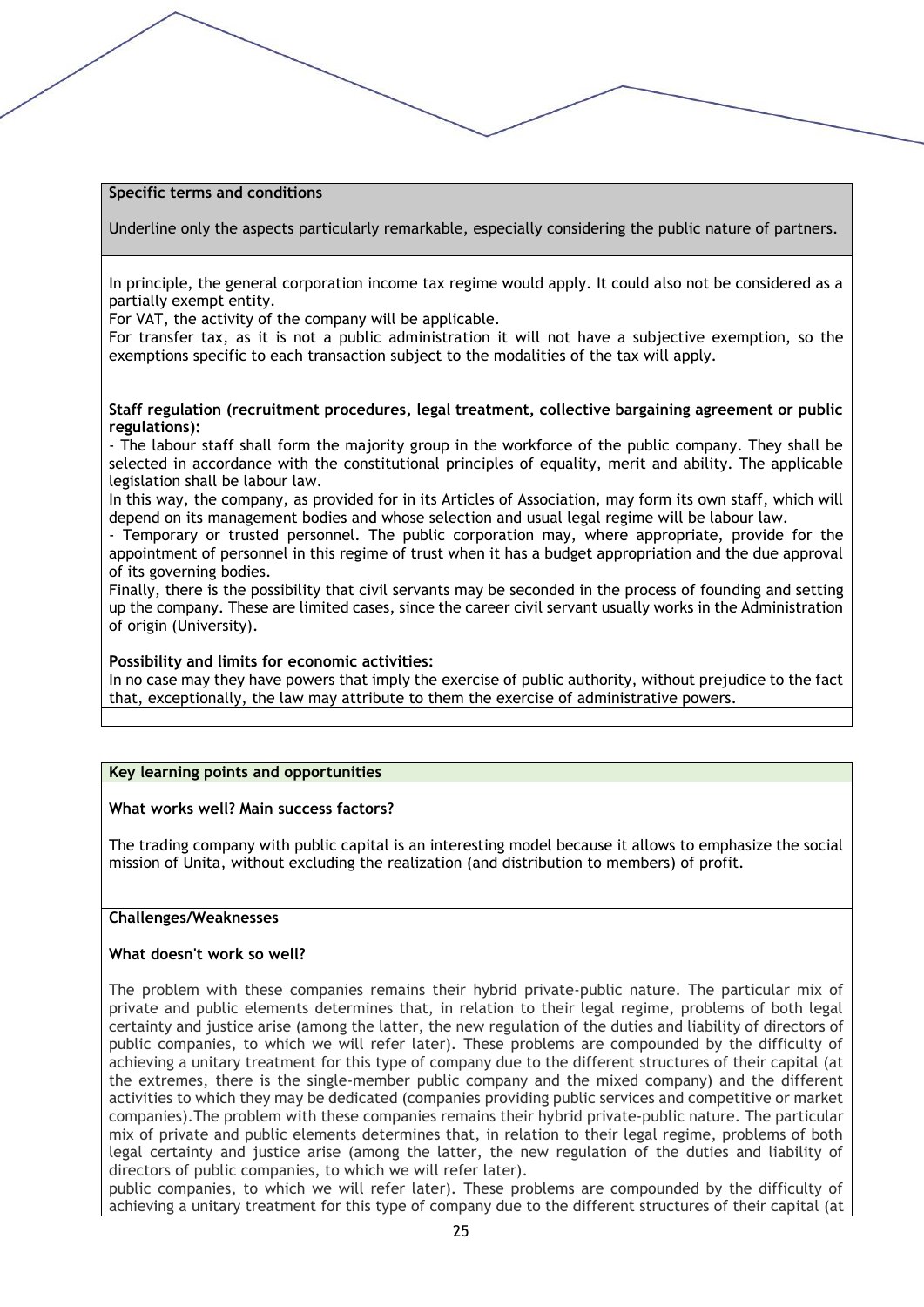#### **Key learning points and opportunities**

the extremes, there is the single-member public company and the mixed company) and the different activities to which they may be dedicated (companies providing public services and competitive or market companies).

#### **Potential for learning or transfer**

 $\langle\langle\langle\langle\rangle\rangle\rangle\langle\langle\rangle\rangle\rangle$ 

## **2) NONPROFIT ASSOCIATION**

#### **General Information**

**Type of legal entity (e.g. company, association, etc.) and relevant regulation (in national Language and in English):** 

## **PUBLIC SECTOR FOUNDATION ("Fundación del Sector Público")**

Ley 40/2015, de 1 de octubre, de régimen jurídico del sector público (arts. 128 y ss.) Ley 50/2002, de 26 de diciembre, de Fundaciones. Ley 33/2003, de Patrimonio de las Administraciones públicas Ley 19/2017, de contratos del sector público.

#### **General description:**

Public universities may create a public sector foundation with the aim of carrying out their own non-profitmaking activities for the fulfilment of general interest purposes, regardless of whether the service is provided free of charge or for consideration. In this sense, they may only carry out activities related to the sphere of competence of the founding public sector entities, and must contribute to the achievement of their purposes, without this implying the assumption of their own competences, unless expressly provided for by law. Foundations may not exercise public powers.

The governing and representative body of the Foundations is the Board of Trustees, whose members are called Patrons. The Board of Trustees must be made up of at least three people and its composition and appointment system must be established in the Articles of Incorporation and Bylaws. However, in the case of public sector foundations, such as the one that should be set up in the juridical personification of Unita, there must be another governing body, which is the Protectorate. The Protectorate of public sector foundations will be exercised by the body of the Administration of assignment that has attributed such competence, which will ensure compliance with the obligations established in the regulations on foundations. Thus, while the Board of Trustees is the ordinary governing body of the Foundation, the Protectorate acts as a link between the private activity of the foundation and public administrative intervention, i.e. between private law and public law.

#### **Procedures for setting up:**

he constitution of the Foundation by inter vivos act shall be carried out by means of a public deed, which must be registered in the Register of Foundations. The Deed of Incorporation of a Foundation is the document of creation of the Foundation and must include at least the following aspects, as established in Art. 10 of Law 50/2002 on Foundations:

- The name, surname(s), age and civil status of the founder(s), if they are natural persons, and their name or company name, if they are legal persons, and, in both cases, their nationality and address and tax identification number.
- The intention to set up a Foundation.
- The endowment, its valuation and the form and reality of its contribution.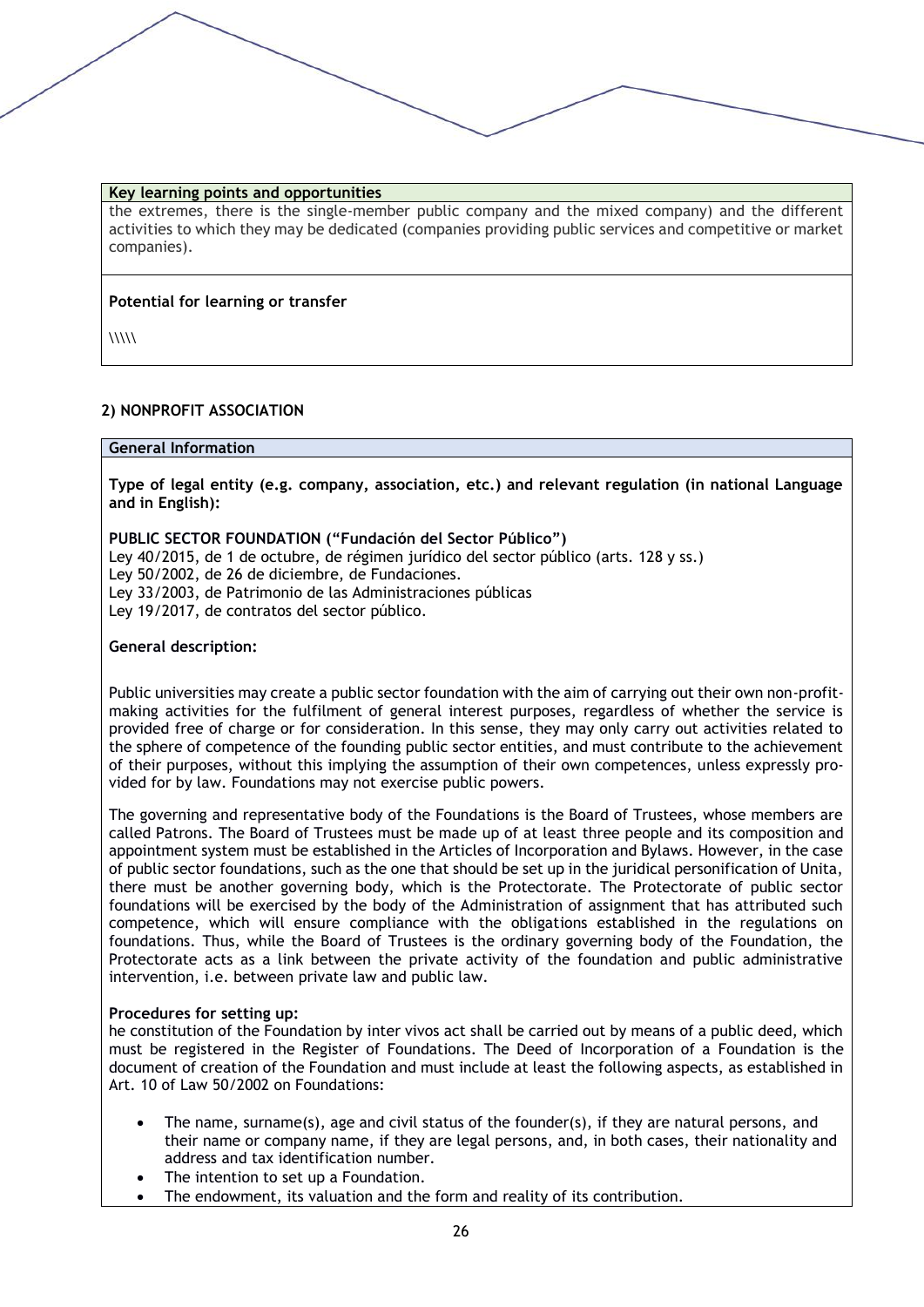- The Foundation's Articles of Association.
- The identification of the persons making up the governing body, as well as their acceptance if this is made at the time of foundation.

# **Type of regulation and legal personality (public/private entity)**

Private entity.

Some specific aspects are regulated by legal provisions explicitly established for public entities and their associations, or for private organizations controlled or owned by public entities, such as budgetary, accounting, economic-financial control and financial control rules, and procurement. Except for these aspects, association functioning is regulated by civil law.

#### **Specific terms and conditions**

Underline only the aspects particularly remarkable, especially considering the public nature of partners.

#### **Bookkeeping system:**

All matters affecting the public interest (basically, everything related to the economic and financial regime), being public resources, will be subject to public sector regulations (public sector accounting and budgetary regulations).

#### **Tax treatment:**

If the entity complies with the requirements that the law requires, it may avail itself of the tax benefits offered by the special tax regime for these entities. Its tax regime will be regulated by Law 49/2002 (if it does not comply with the requirements of Law 49/2002, the regime of partially exempt entities will apply).

The following incomes are exempt (in summary):

(a) Arising from the activities that constitute its corporate purpose.

b) Arising from acquisitions and transfers by whatever title, to the extent that they are made in pursuit of the company's corporate purpose.

c) Generated in the transfer for valuable consideration of assets assigned to its corporate purpose.

d) Income from movable and immovable assets.

The main question is whether its specific object or purpose is considered exempt, art. 7 Law 49/2002. The tax rate to which the taxable base of non-exempt income is subject is 10%. Other formal obligations.

VAT. This will depend on the provision of services and delivery of goods. Onerous/free of charge.

Transfer tax will be exempt if it complies with the conditions of Law 49/2002.

#### **Staff regulation (recruitment procedures, legal treatment, collective bargaining agreement or public regulations):**

The recruitment of personnel is subject to the rules of private and labour law, subject to the principles of equality, merit, capacity and publicity of the corresponding call for applications.

#### **Possibility and limits for economic activities:**

Public sector foundations may carry out all those activities which, without being for profit, are required for the fulfilment of general interest purposes, regardless of whether the service is provided free of charge or in return for payment. In this sense, they may only carry out activities related to the sphere of competence of the founding public sector entities, and must contribute to the achievement of their purposes.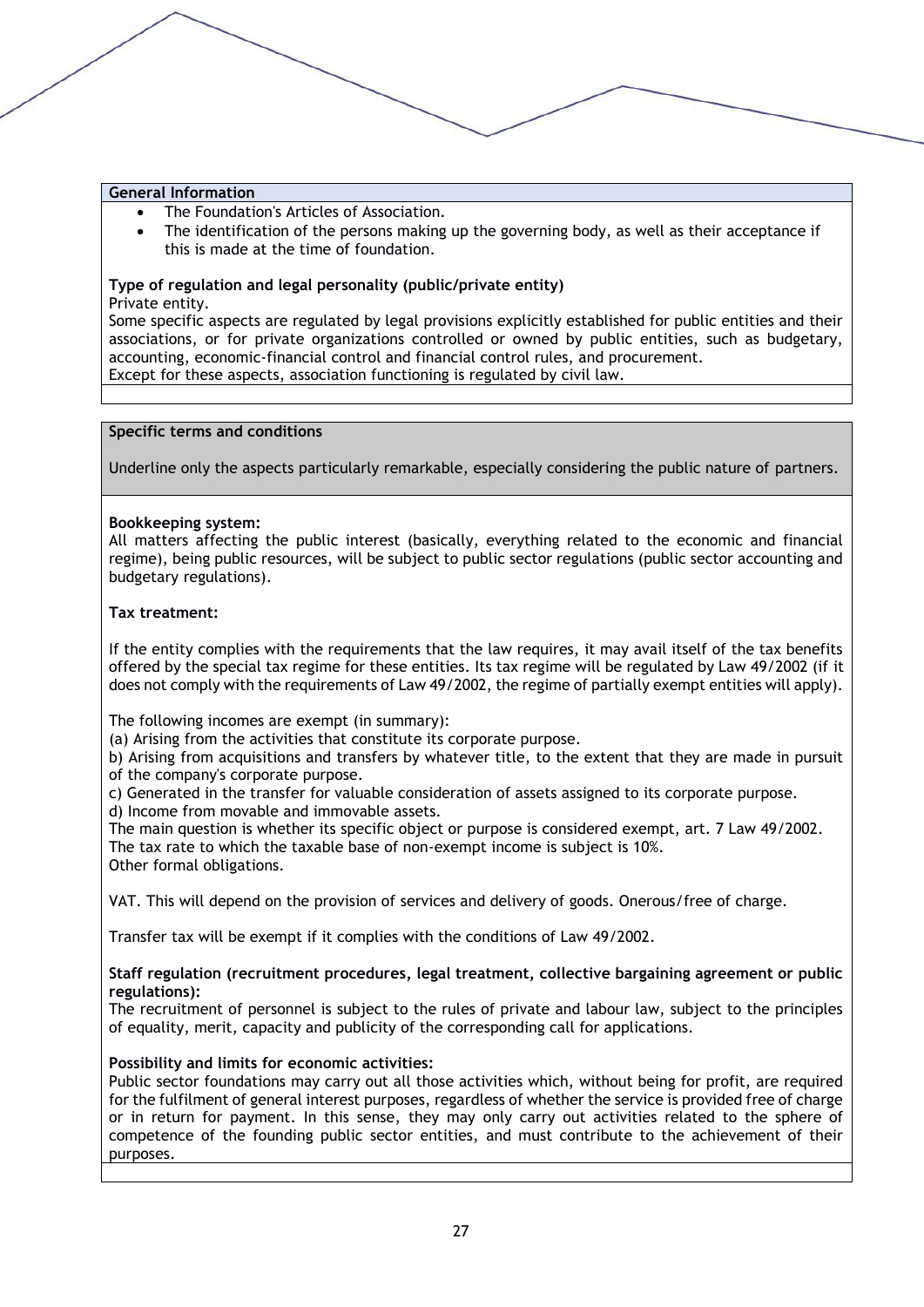#### **Key learning points and opportunities**

#### **What works well? Main success factors?**

Procedures for setting up are quite simple, as well as the regulation concerning management and governance. It has undoubted tax advantages, as well as having a non-profit nature, which is appropriately linked to the aims of public universities.

#### **Challenges/Weaknesses**

#### **What doesn't work so well?**

It is a non-profit entity, with all the limitations that this concept implies from the perspective of commercial activity.

#### **Potential for learning or transfer**

Two existing EU universities' alliances created a nonprofit association:

-**UNA EUROPA** (alliance composed by Alma Mater Studiorum Università di Bologna, KU Leuven, Freie Universität Berlin, University of Edinburgh, Helsingin Yliopisto/ Helsingfors universitet, Uniwersytet Jagielloński w Krakowie, Universidad Complutense de Madrid, Université Paris 1 Panthéon-Sorbonne) created an association according to Belgian law and based in Brussels.

The association is responsible for:

- pursuing integrated cooperation between its university partners in high-quality education research, and services to society
- creating a culture of excellence in education and research and fostering best practices
- contributing to the development of the European Higher Education Area and the European Research Area

Its governance structure is based on a General Assembly which consists of the eight partner universities and eight university-related members (foundations or other associations related to alliance members) represented by their Rectors or Presidents; a Board of Directors which consists of the eight partners' Vice-Rectors; an Executive Committee composed by the same members of the Board of Directors; an External Advisory Board designated by the General Assembly<sup>5</sup>.

-**4EU+** (alliance composed by the Trinity College Dublin, Universiteit Utrecht, Université de Montpellier, Charles University, Sorbonne University, University of Copenhagen, University of Milan, University of Warsaw).

The Rectors of the members universities passed on 1 April 2021 a resolution to establish an association which will be registered in Heidelberg, Germany<sup>6</sup>.

#### **3) PUBLIC ENTITY**

#### **General Information**

**Type of legal entity (e.g. company, association, etc.) and relevant regulation (in national Language and in English):** 

**CONSORTIUM ("Consorcio")** Ley 40/2015, de 1 de octubre, de régimen jurídico del sector público (arts. 118 y ss.)

<sup>&</sup>lt;sup>5</sup> See<https://www.una-europa.eu/governance> (last access: 20.05.2021)

<sup>6</sup> <https://4euplus.eu/4EU-12.html?news=12648&locale=en> (last access: 20.05.2021).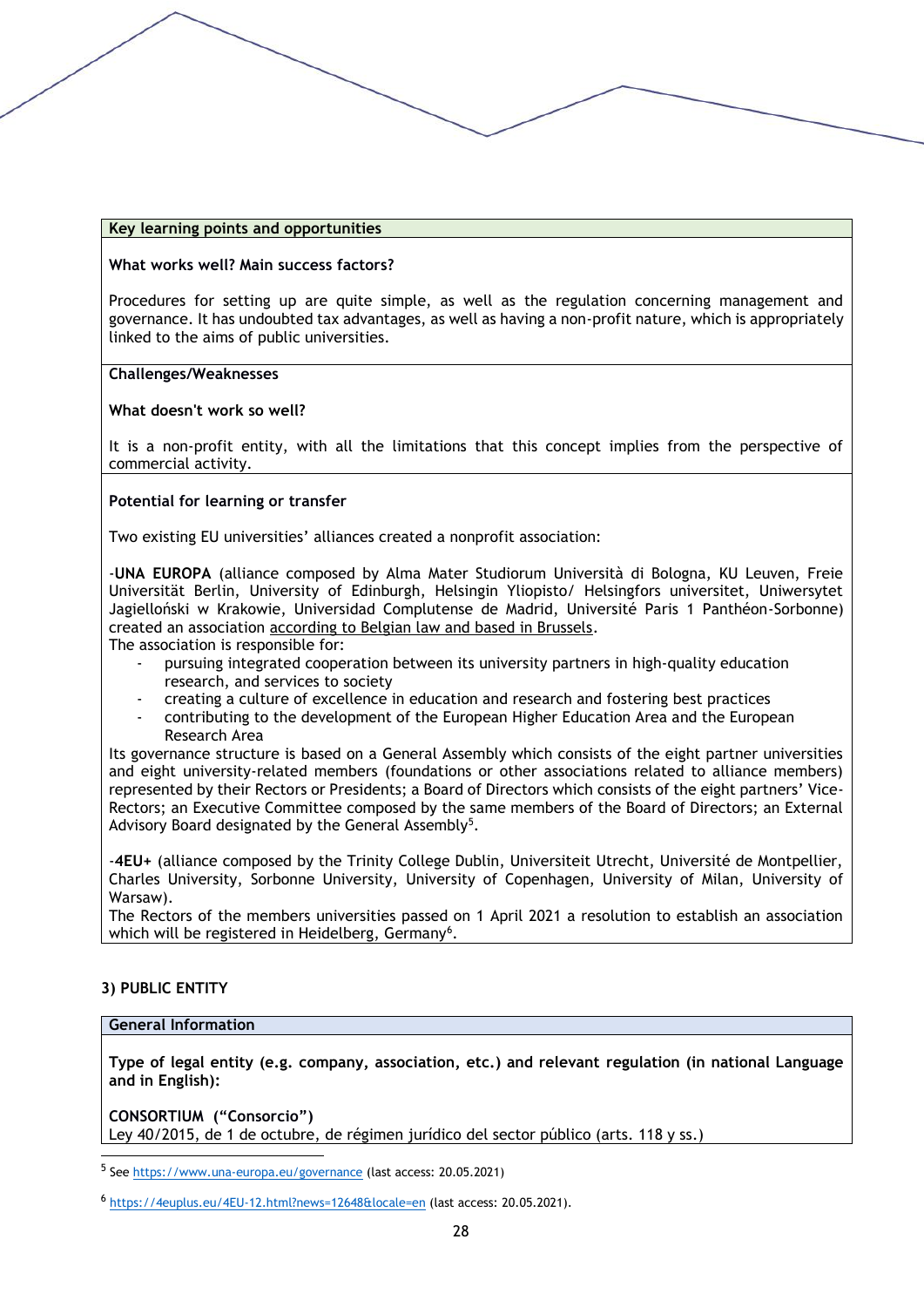Ley 33/2003, de Patrimonio de las Administraciones públicas Ley 19/2017, de contratos del sector público.

#### **General description:**

Consortia are public law entities, with their own distinct legal personality, created by several Public Administrations or entities belonging to the institutional public sector, among themselves or with the participation of private entities, for the development of activities of common interest to all of them within the scope of their competences. Consortia may carry out activities for the promotion, provision or common management of public services, and any other activities provided for by law. Consortia may be used for the management of public services, within the framework of cross-border cooperation agreements in which the Spanish Administrations participate, and in accordance with the provisions of the international agreements ratified by Spain on the subject.

The governing and administrative bodies of the Consortium shall be those determined in the Statutes of creation of the same, which usually include collegiate bodies such as the Governing Board, made up of representatives of each of the consortium members and the Governing Commission, elected by the Board; and unipersonal bodies such as the President, the Manager and the Secretary of the Consortium. Consortia are public law entities, with their own distinct legal personality, created by several Public Administrations or entities belonging to the institutional public sector, among themselves or with the participation of private entities, for the development of activities of common interest to all of them within the scope of their competences. Consortia may carry out activities for the promotion, provision or common management of public services, and any other activities provided for by law. Consortia may be used for the management of public services, within the framework of cross-border cooperation agreements in which the Spanish Administrations participate, and in accordance with the provisions of the international agreements ratified by Spain on the subject.

The governing and administrative bodies of the Consortium shall be those determined in the Statutes of creation of the same, which usually include collegiate bodies such as the Governing Board, made up of representatives of each of the consortium members and the Governing Commission, elected by the Board; and unipersonal bodies such as the President, the Manager and the Secretary of the Consortium.

#### **Procedures for setting up:**

Consortia shall be created by means of an agreement signed by the participating administrations, public bodies or entities. In general, the agreement will include the statutes, an action plan and a budget projection.

#### **Type of regulation and legal personality (public/private entity)**

Public entity.

With the exception of the limited scope for regulation of the organisation of the consortium provided for in the entity's own statutes, the remaining regulation is entirely public law.

#### **Specific terms and conditions**

Underline only the aspects particularly remarkable, especially considering the public nature of partners.

#### **Bookkeeping system:**

Consortia shall be subject to the budgeting, accounting and control regime of the Public Administration to which they are attached.

**Tax treatment:**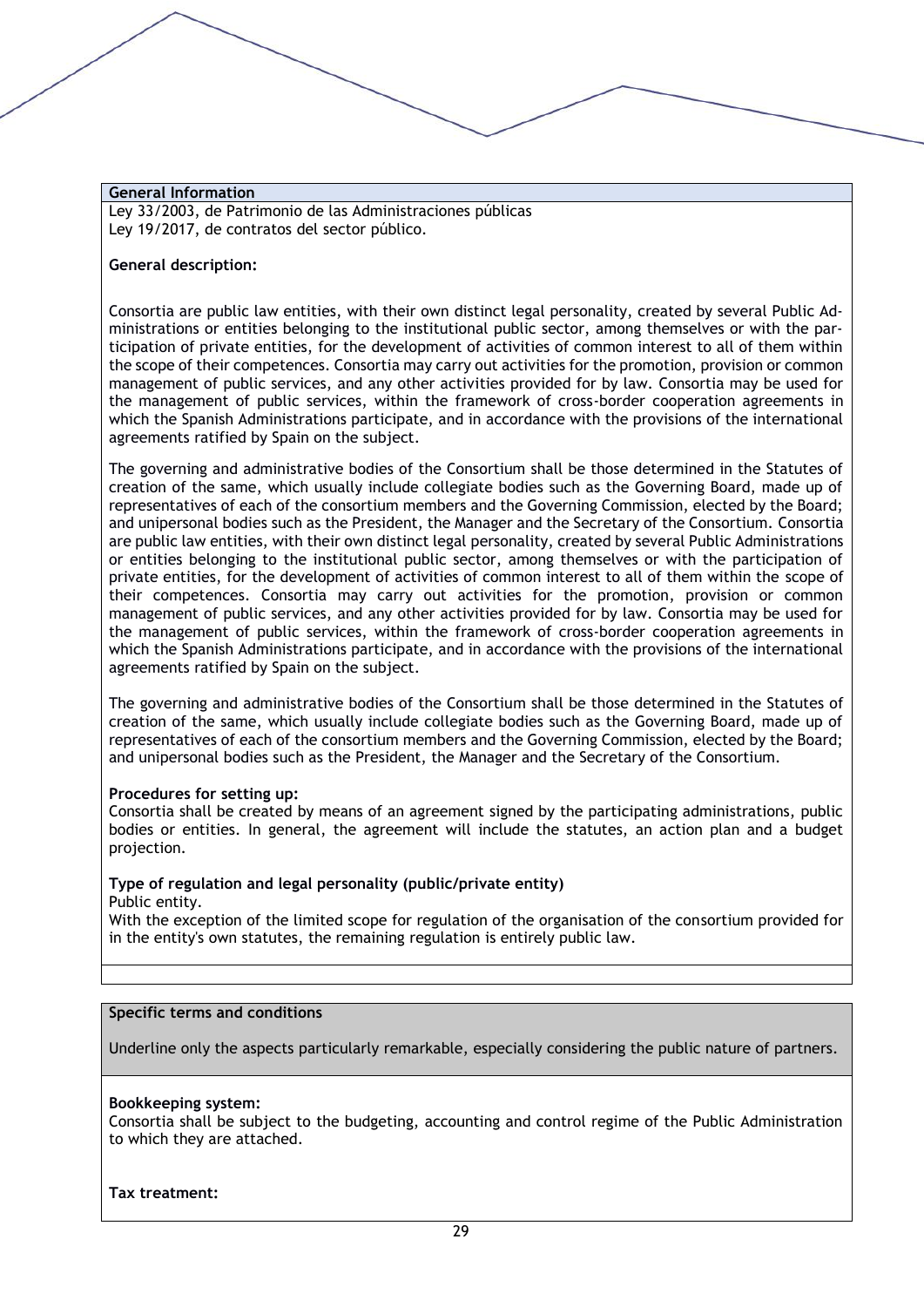#### **Specific terms and conditions**

Underline only the aspects particularly remarkable, especially considering the public nature of partners.

If the consortium has the status of an autonomous body or entity of a similar nature to a CCAA, or a state public body, the consortium will have full subjective exemption from Corporation Tax; nor would the regime of Law 49/2002 be applicable. The special regime of partial exemption, in accordance with art. 9.3 of the Corporation Tax Law, insofar as it was a non-profit entity, and taking into account that the exemption would not cover income from economic activity, even if it were its corporate purpose.

#### **Staff regulation (recruitment procedures, legal treatment, collective bargaining agreement or public regulations):**

The personnel at the service of the consortia may be civil servants or employees and must come exclusively from the participating Administrations. Their legal regime shall be that of the Public Administration to which they are assigned, and their salaries may in no case exceed those established for equivalent positions in the former.

Exceptionally, when it is not possible to have personnel from the Administrations participating in the consortium due to the singularity of the functions to be performed, the competent body of the Administration to which the consortium is attached may authorise the direct contracting of personnel by the consortium for the exercise of said functions.

#### **Possibility and limits for economic activities:**

Consortia may carry out activities for the promotion, provision or joint management of public services, and any other activities provided for by law. Likewise, consortia may be used for the management of public services, within the framework of cross-border cooperation agreements in which the Spanish Administrations participate, and in accordance with the provisions of the international agreements ratified by Spain on the subject.

#### **Key learning points and opportunities**

#### **What works well? Main success factors?**

It is relatively simple to set up, has a uniform legal status (public law) and is perhaps the most natural and appropriate legal form for the purposes intended by UNITA. The Consortium, if required by its activity, may create other legal entities of a private nature (corporate companies and foundations).

#### **Challenges/Weaknesses**

#### **What doesn't work so well?**

Its scope of activity is very limited and it is subject to a legal regime that provides guarantees, but is very inflexible (the public one).

#### **Potential for learning or transfer**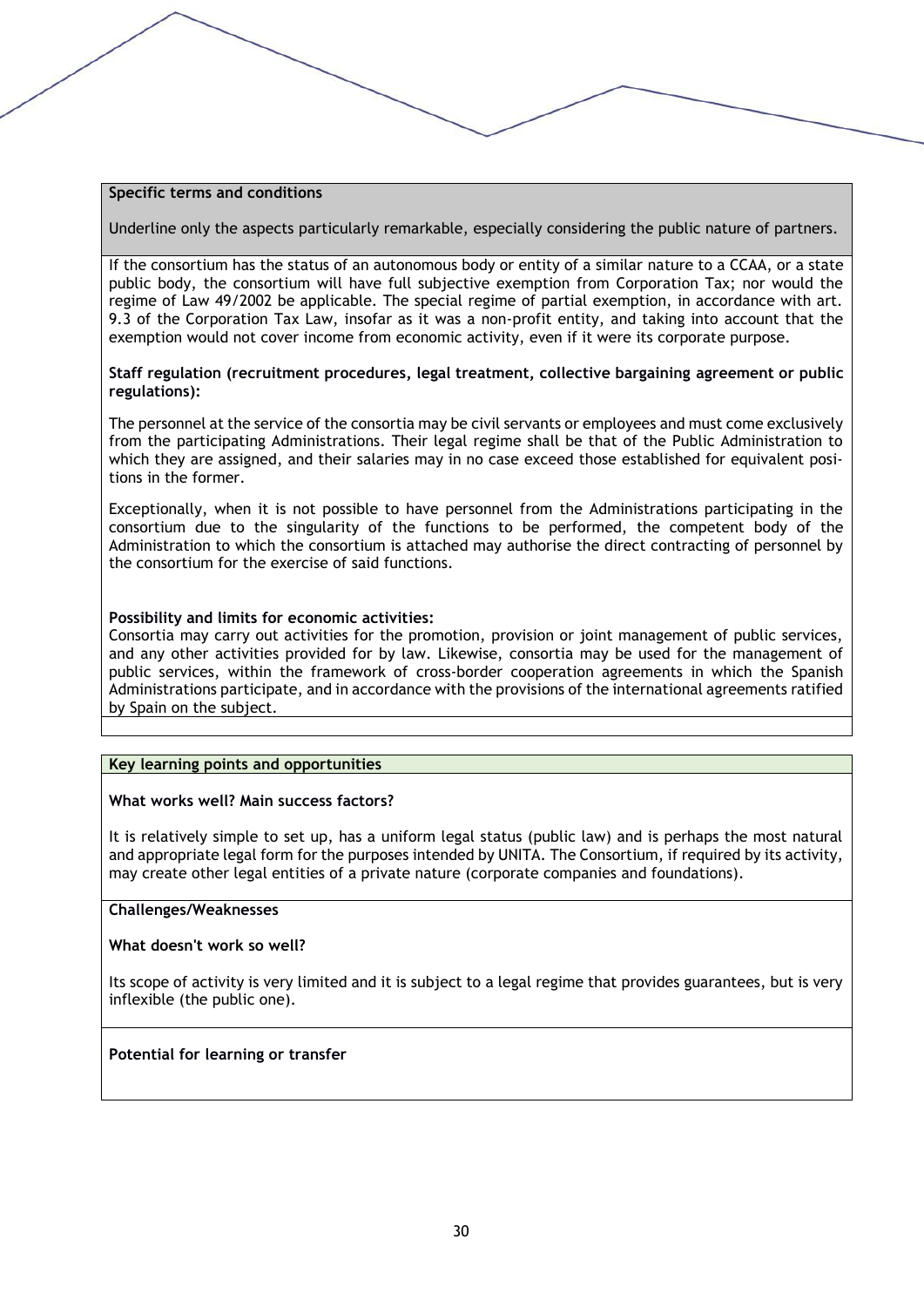# **COUNTRY: FRANCE**

#### **Preliminary analysis**

**Does national legal system establish any particular limit or condition for the creation of private law organizations (for profit or nonprofit) by Universities?**

It is the law of 12 November 1968 on the orientation of higher education, known as the Faure law, which creates the concept of EPSC : "Etablissement à caractère scientifique et culturel", and introduces the founding principles of modernised higher education : autonomy, participation and multidisciplinarity.

With the Law of 26 January 1984, known as the Savary Law, the professional character of universities appears and they become EPSCPs. Universities are now organised into training and research units (UFR), and also include institutes, internal schools and attached establishments such as the university institutes of technology (IUT) created in 1966 (decree of 22 June 1966).

The LRU Act of 10 August 2007, known as the Pécresse Act, broadened the powers of the university president, in the service of greater autonomy, which culminated in the transition to extended competences, giving universities control over their resources and their budget.

In France, the main qualification of university is "public institution". This notion is defined as : "a legal person under public law with administrative and financial autonomy in order to fulfil a precisely defined mission of general interest, under the control of the public authority on which it depends". It is therefore a public administrative establishment defined as a person of public law that manages a public service (Code de l'éducation, art. L 712-1 et s.)

In French legal system, there is no possibility to create a university under a private form, as a commercial company. Nor can it outsource some of its tasks as a commercial company. For example, the Administrative Court of Paris has annulled the creation by the University of Paris-II Panthéon Assas of a subsidiary, in the form of a private law company, whose purpose is to organise a preparation for the summer entrance exam to the lawyer School.

#### **1) BENEFIT CORPORATION**

#### **General Information**

**Type of legal entity (e.g. company, association, etc.) and relevant regulation (in national Language and in English):** 

**General description:**

**No commercial company can serve as a garment for a university grouping in France.**

But, however, some of the private law groupings may be useful for clustering purposes.

#### **1/EIG / EEIG (GIE/GEIE)**

The first is the EIG (Commercial Code, Art. L 251-1 et seq.). Its corporate nature is much debated, which is an advantage for us. It is a grouping with legal personality that allows collaboration, in principle between companies, but not only. The purpose of an EIG is not to make a profit; it can be set up without capital; its structure is very light and flexible. Above all, the purpose of an EIG may be commercial or purely civil. In general, its purpose is to facilitate or develop the economic activity of its members, to improve it, but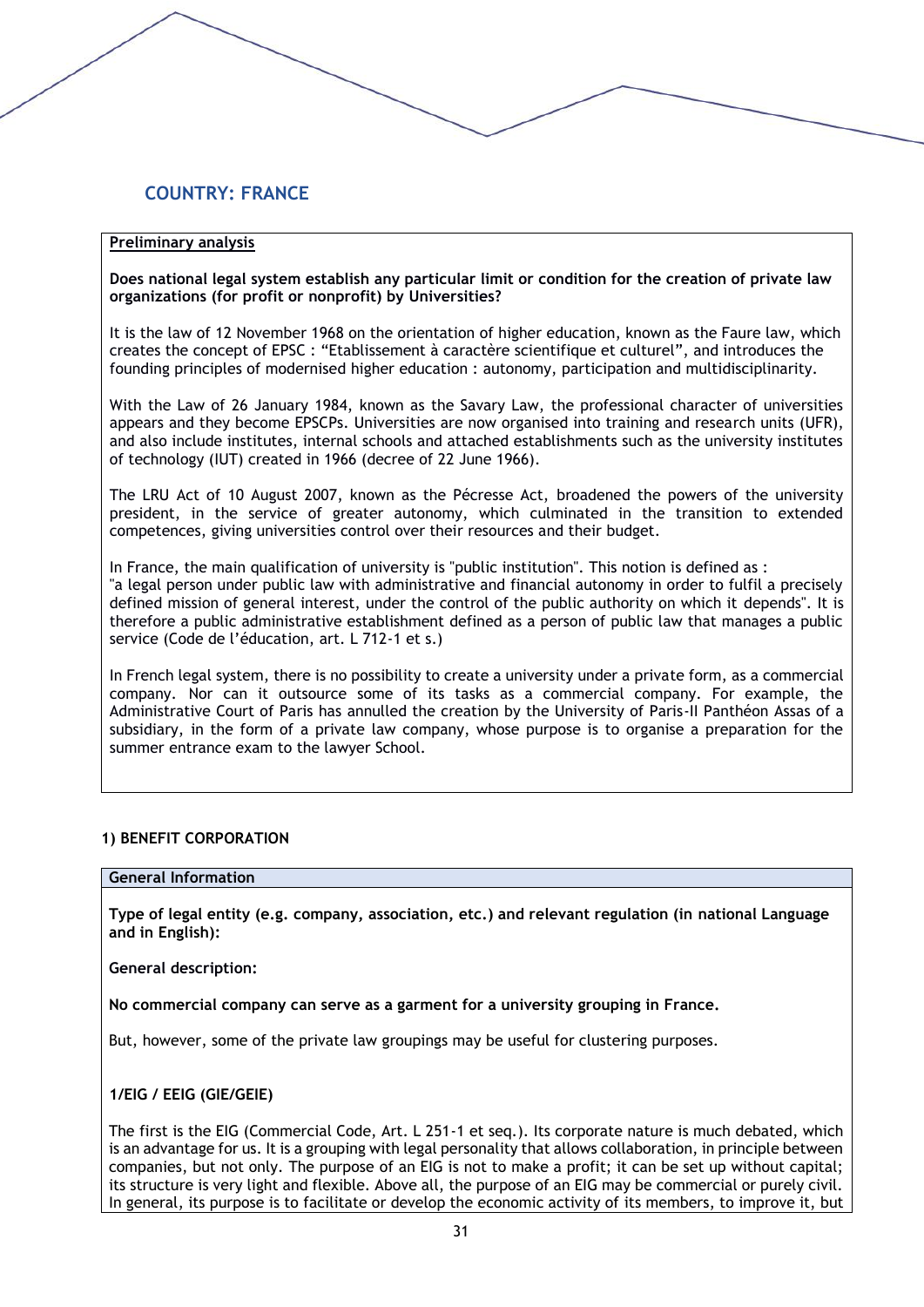not to make a profit.

The EIG may be used to defend private or other interests. It may include public enterprises. And if its object is civil, it must still be registered in the commercial register, but this does not affect its noncommercial character.

The EIG is an auxiliary structure: it enables its members to carry out joint actions: promotional, research or assistance... each entity retaining its autonomy. The only condition is that the activity of the EIG is compatible with those of its members.

The rules for incorporation are simple: drafting a document and registering. There are few mandatory rules, the main thing being to focus on the drafting of the corporate purpose and the operation.

Members can be legal entities. The management must be assumed by at least two persons, natural or legal.

However, there is a major disadvantage: the EIG imposes a supervisory board, with management controllers, auditors, etc., which is likely to modify/influence/control the decisions taken in a difficult manner.

The EEIG (European Economic Interest Grouping) operates in the same way; it is open to higher education institutions. Joint decisions are also taken in an assembly, with each member having one vote and unanimity being the rule. However, the statutes may provide for different arrangements.

*Examples : the European Business School is operated as an EEIG; it comprises several schools in Paris, London, Munich, etc.*

# **2/ Societas Europaea / SE (société européenne)**

The European Company (Societas Europaea, SE) may operate in all EU Member States under a single legal form common to all EU Member States, as defined by EU law (Reg. 2157/2001, Oct. 8, 2001; Dir. 2001/86/EC, Oct. 8, 2001; Commercial Code, Art. L 229-2 et seq.)

The share capital of a European Company must be at least €120,000. The SE has a duty to register and a duty to advertise in the OJEU (Official Journal of the European Union).

The European Company cannot be created ex nihilo. It can only be formed by means of a merger, transformation, creation of a holding SE or a subsidiary SE. In other words, it is not really adapted to our situation; it is not open to public entities either.

#### **3/ Cooperative society / European cooperative (société cooperative européenne)**

The cooperative is a company governed by the law of 10 September 1947, reformed by the law of 31 July 2014. Its purpose is not to make and share a profit, but to improve the lot of its members and facilitate their cooperation.

The cooperative form is not a homogeneous form, but is a principle that takes on several forms that are distinguished by their legal status or the nature of their members : the cooperative must thus adopt a commercial form (SA, SAS, SARL...) which, in fact, prevents us from considering this solution again.

As for the European cooperative, if it can be created ex nihilo by legal entities, including public law entities, this solution must also be discarded because the taxation applicable is that applicable to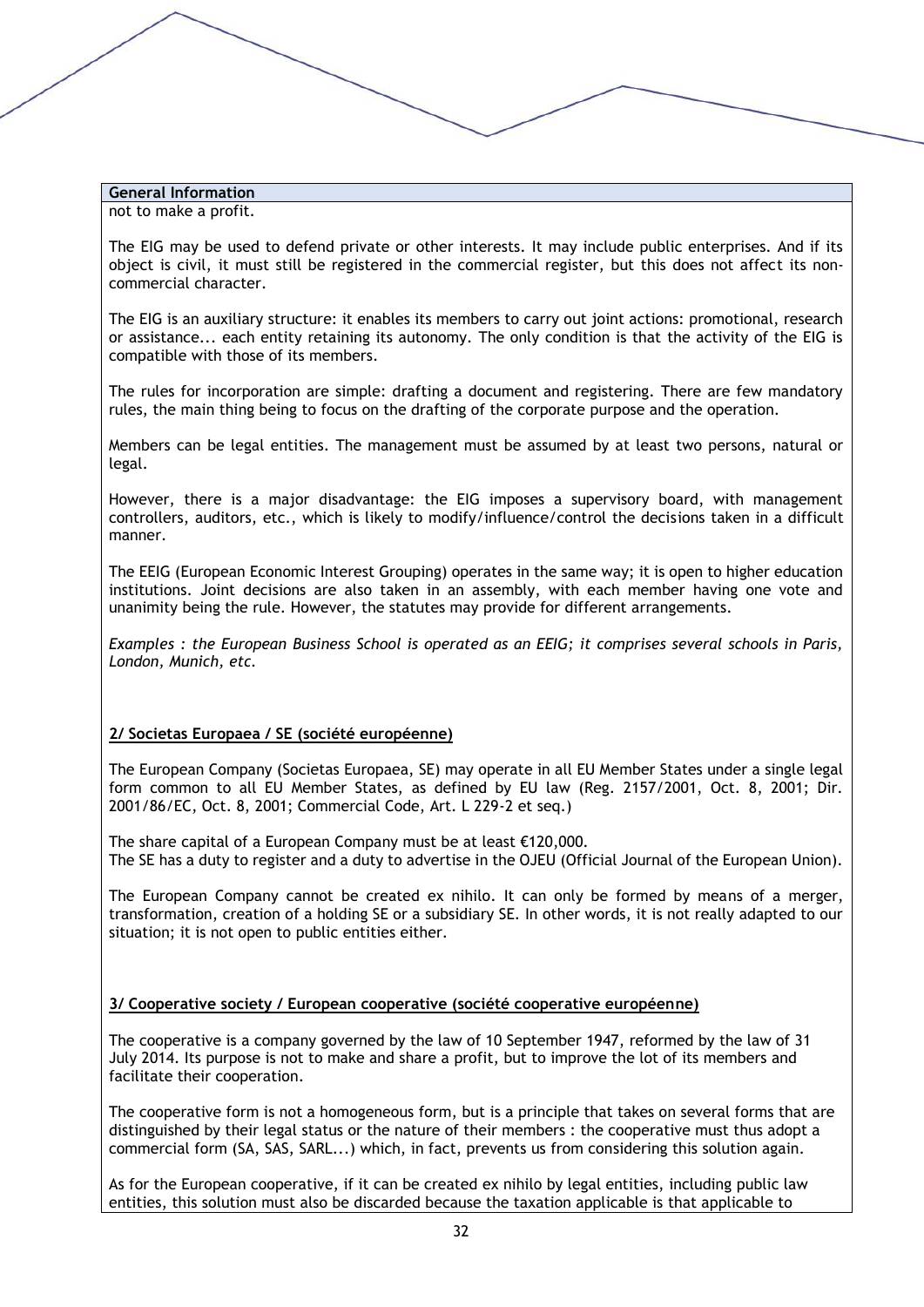commercial companies, even if a preferential regime exists.

Furthermore, its creation requires a share capital of 30,000 euros, divided into shares that must be registered, which is not appropriate to our situation.

Finally, the object of the European cooperative is not appropriate to our project either: satisfying the needs or developing the economic activities of its members...

#### **Specific terms and conditions**

#### Underline only the aspects particularly remarkable, especially considering the public nature of partners.

#### **Bookkeeping system:**

In all these groupings, private accounting prevails. The operation is that of a commercial company, even if the grouping is not in itself a commercial company. The model of commercial companies remains the reference.

#### **Tax treatment:**

The tax benefits are those provided for commercial companies. See also the analysis of each grouping.

#### **Staff regulation (recruitment procedures, legal treatment, collective bargaining agreement or public regulations):**

In the absence of specific regulation, the provisions established for personnel recruitment in the public sector are relevant.

See also the analysis of each grouping.

#### **Possibility and limits for economic activities:**

See preliminary analysis and general description.

#### **Key learning points and opportunities**

#### **What works well? Main success factors?**

The only really relevant entity - and even then, with reservations - is the EIG or EEIG. It is an interesting model because it allows to emphasize the social mission of Unita, without excluding the realization (and distribution to members) of profit.

**Challenges/Weaknesses**

**What doesn't work so well?**

Clearly, in France, a University can't participate in a profit entity.

#### **Potential for learning or transfer**

 $\langle\langle\langle\rangle\rangle\langle\langle\rangle\rangle$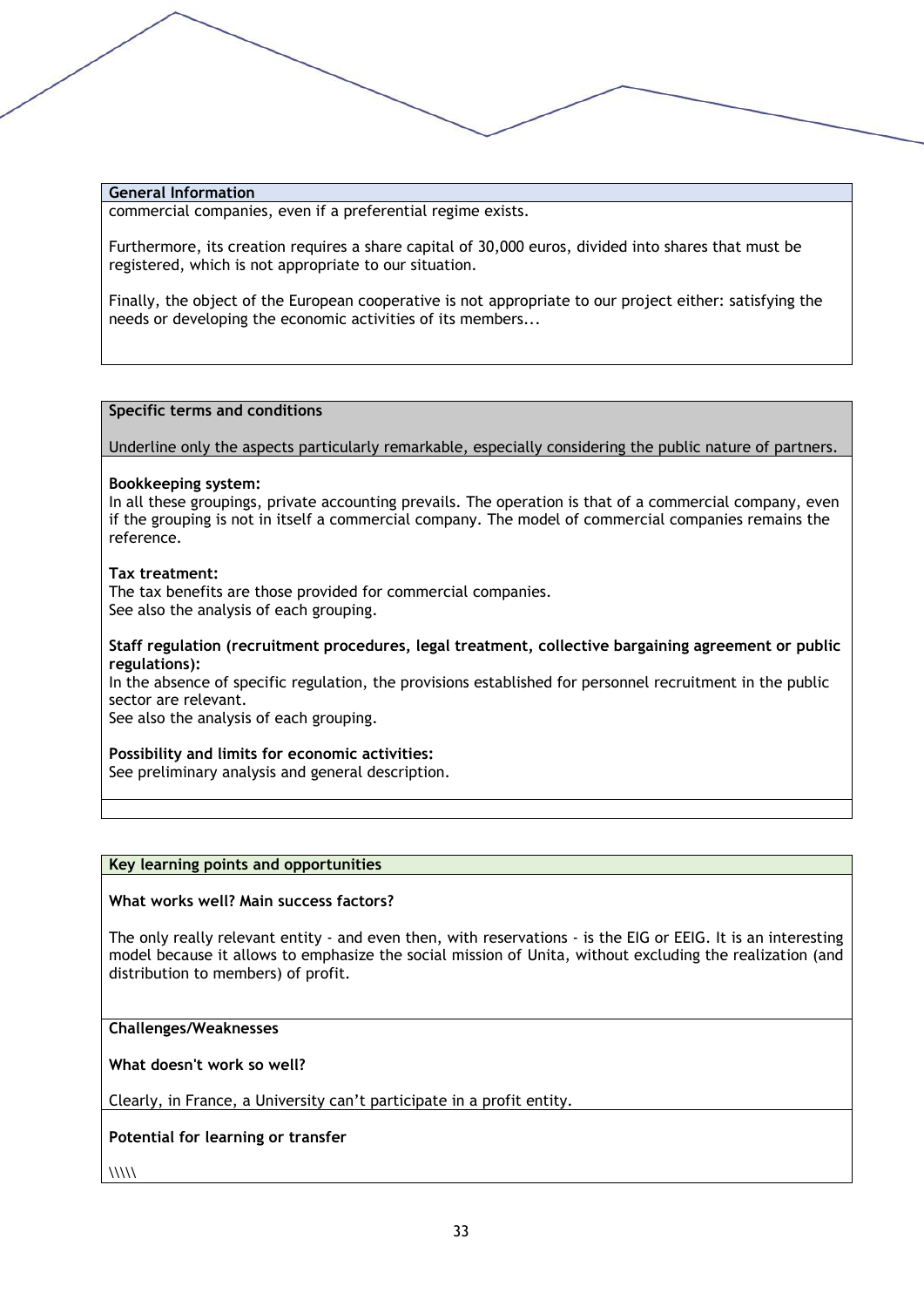#### **2) NONPROFIT ASSOCIATION**

#### **General Information**

**Type of legal entity (e.g. company, association, etc.) and relevant regulation (in national Language and in English):** 

Several avenues should be explored: GIP, association, foundation, GECT.

**General description:**

#### **1/ GIP/PIG (groupement d'intérêt public)**

Public interest groupings (GIP) appeared in the law of 15 July 1982 on research and were subsequently extended to other fields (e.g. education, sport, health and social action). Their purpose is to promote cooperation between public and private legal entities that they bring together to manage facilities or activities of common interest.

It is a legal entity under public law with a light operating structure and flexible management rules.

It can be formed between different public partners or between at least one public partner and one or more private bodies. With a specific objective to meet a non-profit mission of general interest, the public interest grouping has an administrative or industrial and commercial mission. It pools a set of resources and exists for a fixed period or, since Law n°2011-525 of 17 May 2011 on the simplification and improvement of the quality of law, for an indefinite period.

The GIP is inspired by economic interest groupings (EIGs). The general rules applicable to public interest groupings are set out in Chapter II of Law n°2011-525 of 17 May 2011 on the simplification and improvement of the quality of law.

GIPs are created to pool resources from different partners to pursue objectives of common interest. They are set up to develop cooperation between public bodies.

The statutes of the GIP are established by a constitutive agreement concluded between the various partners and which specifies the purpose and operating procedures. This agreement is approved by the competent State authority.

The GIP may be established with or without capital, but if it has capital, the members' rights cannot be represented by negotiable instruments.

If the GIP is set up without capital, the founding agreement must specify how the members are to contribute to the operating and, where appropriate, investment costs of the grouping.

The most important body of the GIP is the general meeting of members. It alone can amend the founding agreement, admit new members, decide to withdraw a member or dissolve the ILG. The ILG's statutes may provide for the existence of a board of directors empowered to take decisions that are not reserved for the general meeting.

The GIP must have a director responsible for its day-to-day administration. The director is the grouping's authorising officer and has authority over the staff.

The Grouping's staff is essentially made up of employees (civil servants or private-sector agents) made available to the Grouping by its members. It may also include other public-sector staff on secondment or on loan and, in the alternative, contract staff.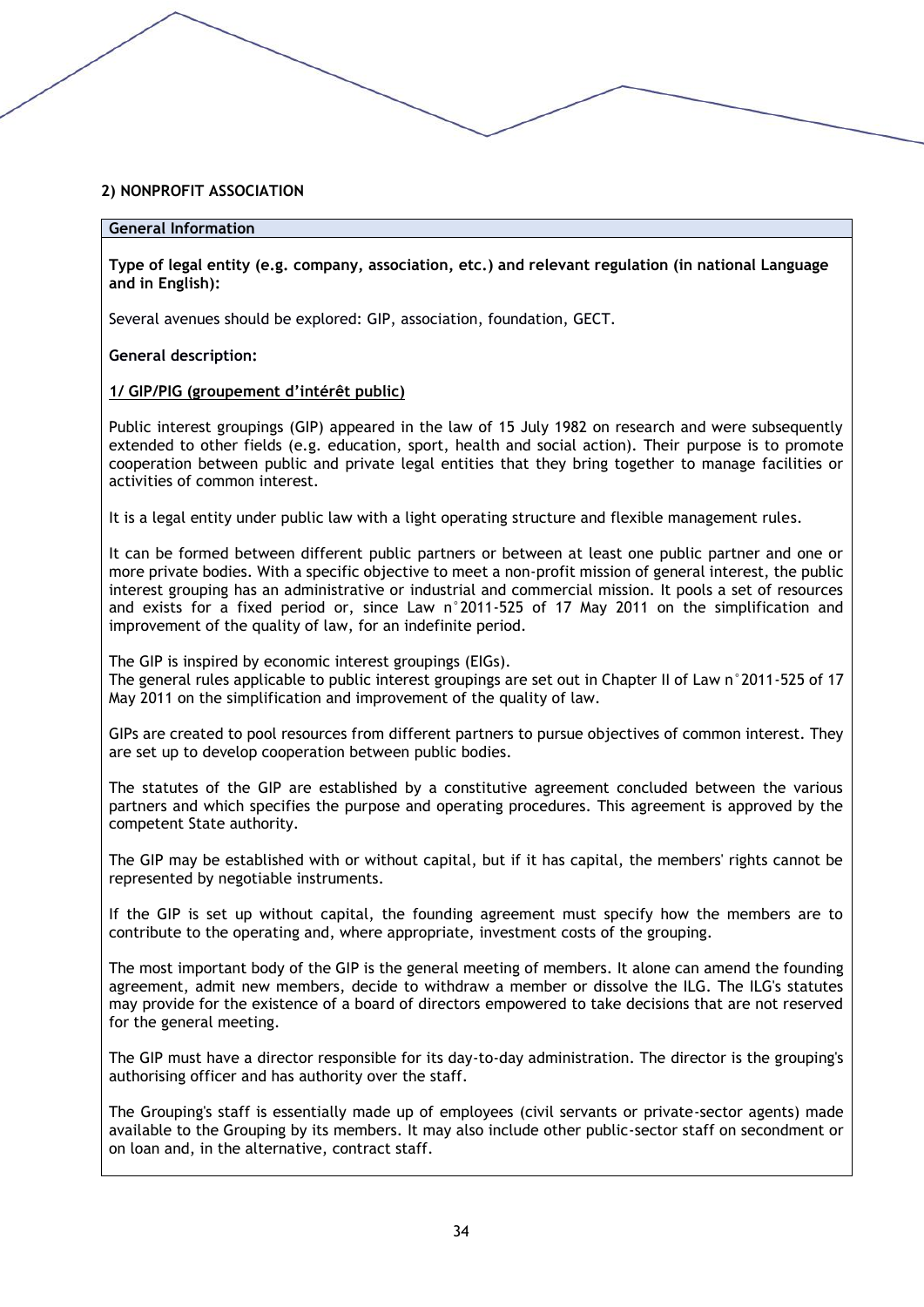*Examples : [Pôle universitaire de Lyon](https://fr.wikipedia.org/wiki/Pôle_universitaire_de_Lyon) (1995-2007), transformed into a public establishment for scientific cooperation under the name Université de Lyon ; Mission de recherche « Droit et Justice » (Ministère de la justice / CNRS).*

#### **2/ Association**

Under French law, the association is a non-profit organisation governed by the law of 1 July 1901 and the decree of 16 August 1901.

An association under the 1901 law may or may not carry out commercial activities (this depends on the association's statutes). In all cases, the profits cannot be shared, which makes this form of enterprise different from other forms of enterprise, particularly commercial ones. Thus, the so-called profit-making income is subject to declaration and taxation.

An association under the Law of 1901 must meet several conditions : it must be made up of at least two people and have a purpose other than sharing profits. In addition, the activity of the association must not directly or indirectly enrich any of its members.

The association is the agreement by which two or more persons pool their knowledge or activity on a permanent basis for a purpose other than to share profits. Its validity is governed by the general principles of law applicable to contracts and obligations.

This law leaves the creators and members of associations free to : to organise themselves (in compliance with the laws in force) ; to choose the purpose of the association; to decide on the mode of organisation and internal operating procedures and to introduce them in the statutes, and possibly internal regulations ; to modify as often as desired or necessary its purpose, mode of organisation and operation ; the possibility of accepting or creating different means of financing its operation, such as membership fees, subsidies from the State or local authorities, manual donations, aid from partnerships or sponsorship ; the possibility of signing legal acts (opening a bank account, taking out insurance contracts, contracts for the provision of services, etc. ) ; the possibility of employing employees or the possibility of taking legal action as a legal person...

The tax regime for associations is a non-profit regime which leads to exemption from commercial taxes (VAT, corporation tax, territorial economic contribution). However, this non-taxation is the result of exceptions which require the respect of a certain number of conditions.

Be carefull : in principle, an association is non-profit. However, its tax regime may be reclassified by the tax authorities or a court as a profit-making association. It then loses its tax advantages, and is practically subject to the tax constraints of commercial companies, but retains the legal status of an association and therefore its restricted legal capacity.

The constitution and the operation, very liberal, are easy.

*European associations already exist at the level of higher education institutions : European University Association (which represents more than 800 universities and national rectors' conferences in 48 European countries), Association Internationale des Universités, Association Européenne des Institutions d'Enseignement Supérieur (EURASHE), Consortium international pour l'enseignement supérieur, la responsabilité civique et la démocratie…*

**3/ Foundation / Scientific cooperation foundation (FCS) / University foundation (fondation, fondation de cooperation scientifique, foundation universitaire)**

The term foundation is defined by Article 18 of the law of 23 July 1987: "A foundation is the act by which one or more natural or legal persons decide to irrevocably allocate property, rights or resources to the realisation of a work of general interest and not for profit. This law adds that a foundation "shall not have legal capacity until the date of entry into force of the decree of the Council of State granting recognition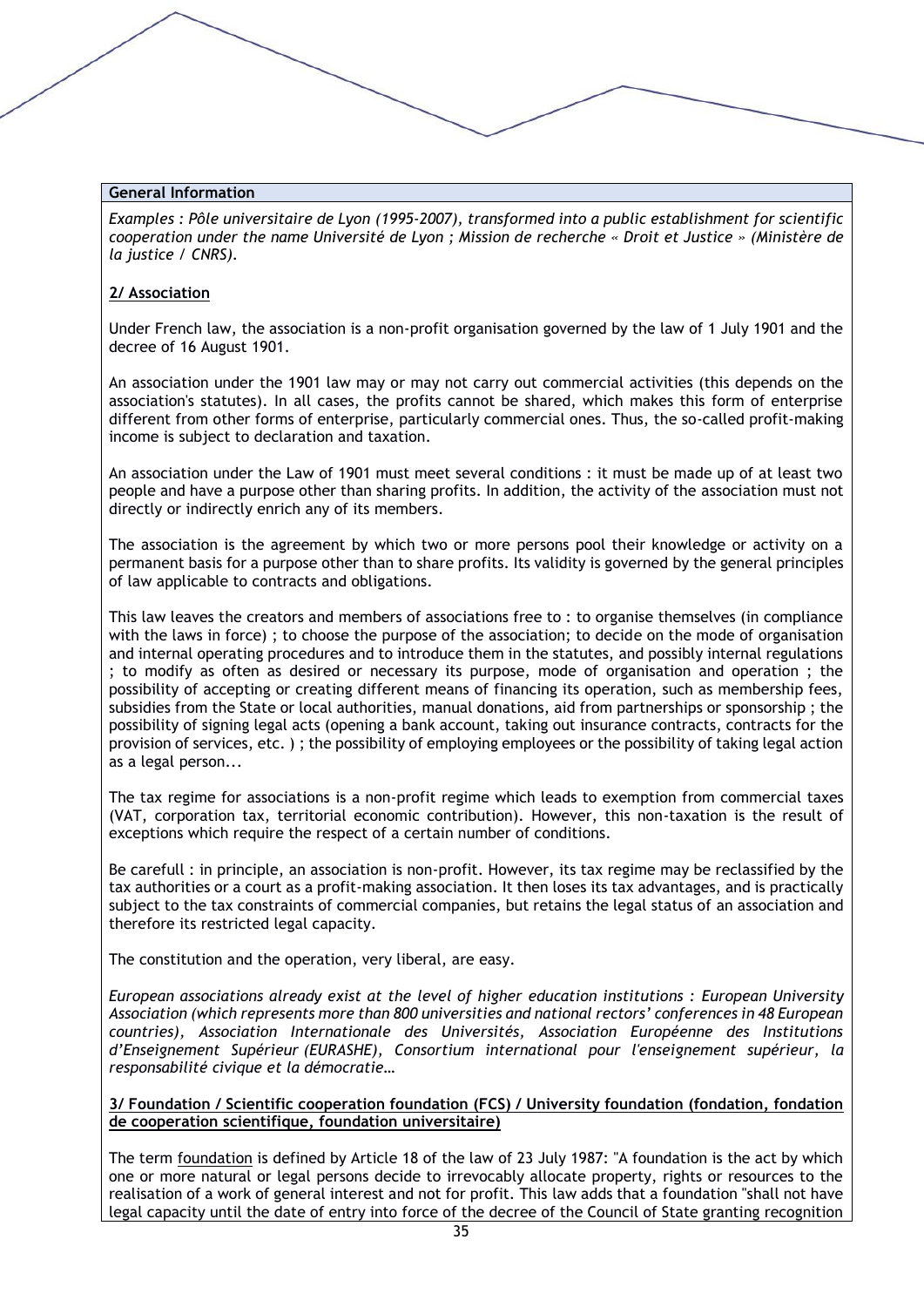of public utility. It then acquires the status of a foundation recognised as being in the public interest".

The purpose of a foundation is to achieve a general non-profit interest. It is created to carry out a work using the assets allocated to it. The creation of a foundation is not intended to serve private interests. The notion of general interest is defined by Article 200 1. b) of the General Tax Code. For there to be a general interest, the work must be of a "philanthropic, educational, scientific, social, humanitarian, sporting, family or cultural nature, or contribute to the enhancement of the artistic heritage, the protection of the natural environment or the dissemination of French culture, language and scientific knowledge".

As a matter of principle, the foundation functions thanks to the fruits and revenues that its capital generates. It is these financial flows that must enable the entity to finance its activity.

A donation to a foundation recognised as being in the public interest entitles the donor to an income tax reduction of 66% of the sums paid, up to a limit of 20% of the donor's annual income (Article 200 of the General Tax Code).

The administrative functioning of a foundation recognised as being in the public interest is quite similar to that of a public limited company, in fact, such a foundation may opt for an organisation with a board of directors or a two-headed management (supervisory board/management board).

Foundations recognised as being of public utility are subject to administrative supervision and are subject to accounting obligations (drawing up an annual report and annual accounts).

Among the multitude of foundations, there is the scientific cooperation foundation (FCS), created by the research programme law of 18 April 2006, which is intended to carry out "any activity relating to the missions of the public research or higher education service", in order to carry out projects of scientific excellence involving companies and public or private higher education establishments. It is similar to a foundation recognised as being in the public interest (FRUP), but differs from it in that the majority or all of the endowment may come from the public authorities, whereas the FRUP can only receive a minority of public endowments. Moreover, the governance requires the presence of a government commissioner (rector of the academy) at the same level as the board of directors. Finally, the FCS is created by simple decree.

There is also the university foundation, created by the law of 10 August 2007 on the freedoms and responsibilities of universities and governed by decree n°2008-326 of 7 April 2008, then modified by the law on the modernisation of the economy n°2008-776 of 4 August 2008. The University of Clermont-Ferrand-I (University of Auvergne) is the first French institution of higher education to create such a foundation by a decision of its board of directors on 4 April 2008.

The aim of this foundation is to facilitate the provision of additional sources of funding to universities, by allowing the use of private donations (companies, individuals including former students), in addition to public budgets.

It does not really meet our needs.

#### **There is no European statute for the foundation.**

#### **4/ European Grouping of Territorial Cooperation (EGTC / GECT)**

The European Grouping of Territorial Cooperation or EGTC is a legal form of cross-border cooperation instrument whose constitution modalities have been defined by the European Parliament and the Council of the European Union in a regulation n°1082/2006 of 5 July 2006. Each EGTC has legal personality and is made up of legal entities from at least two member states (governments, local authorities, public institutions, universities, etc.). Its purpose is to respond to difficulties encountered in the field of crossborder cooperation and to "facilitate and promote cross-border, transnational and interregional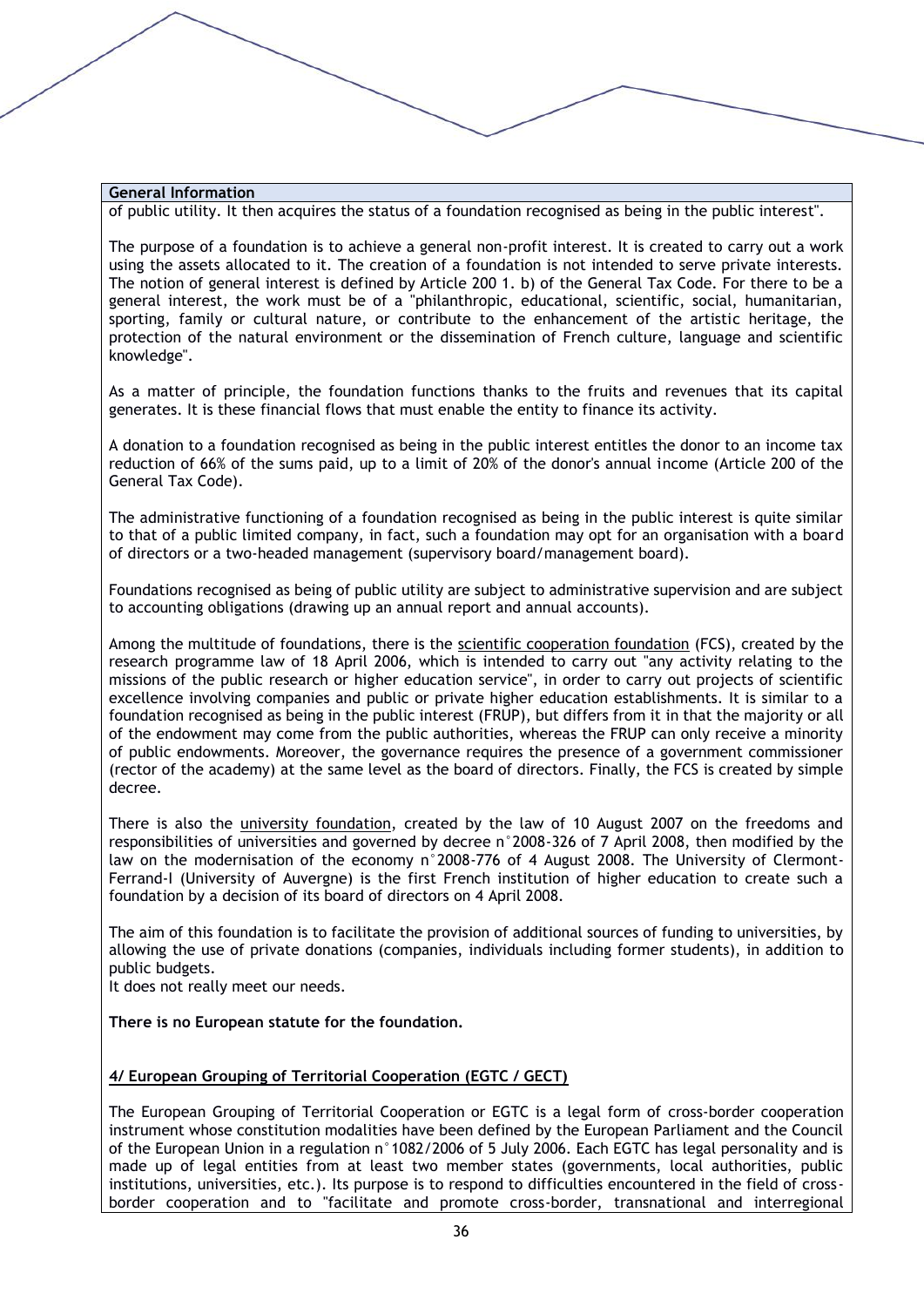cooperation between its members", by providing support for cooperation schemes or large-scale projects.

The constitution and operation are simple.

The members of the EGTC unanimously adopt a convention specifying the name, the list of members, the location of the seat, the extent of the territory, the objective, the mission and the duration.

The statutes of the EGTC are adopted on the basis of this convention. They specify :

1/ the operating procedures of the EGTC's governing bodies, their competences and their composition

2/ the decision-making procedures of the EGTC ;

3/ the working language(s) ;

4/ the modalities of its functioning (management of its staff, recruitment procedures, nature of staff contracts, ...) ;

5/ the modalities of the financial contribution of the members and the applicable budgetary and accounting rules ;

6/ the arrangements for the liability of members ;

7/ the authorities responsible for appointing an independent external auditing body ;

8/ the procedures for amending the statutes.

The EGTC is governed by Regulation (EC) n°1082/2006 establishing it, by the provisions of its convention and statutes and, for matters not specified by the above-mentioned regulation, by the laws of the Member State where the EGTC has its seat.

An EGTC shall have at least one assembly, made up of the representatives of its members, and a director, who represents the EGTC and acts in the name and on behalf of the EGTC. Additional governing bodies may be provided for and described by the statutes.

The budget of the EGTC is annual and adopted by the assembly.

The preparation of the accounts of the EGTC and, where appropriate, the accompanying annual report, as well as the auditing and publication of these accounts, are governed by the laws of the Member State where the EGTC has its seat.

*Examples : the support of a network of universities (following the example of Eucor, the federation of Upper Rhine universities) or specialised cooperation networks already exist and function quite well. Within the framework of a call for projects from the European Commission for the creation of European universities, the University of Perpignan Via Domitia (UPVD) is going to submit an application alongside its 7 partners, from 5 countries, with whom it has formed a consortium around the "Univers" project.*

#### **Procedures for setting up:**

See also the analysis of each grouping.

# **Type of regulation and legal personality (public/private entity)**

Private entity.

Some specific aspects could be regulated by legal provisions explicitly established for public entities and their associations, or for private organizations controlled or owned by public entities, such as procurement, or anti-corruption obligations.

Except for these aspects, association functioning is regulated by civil law. It's the same approach for foundation.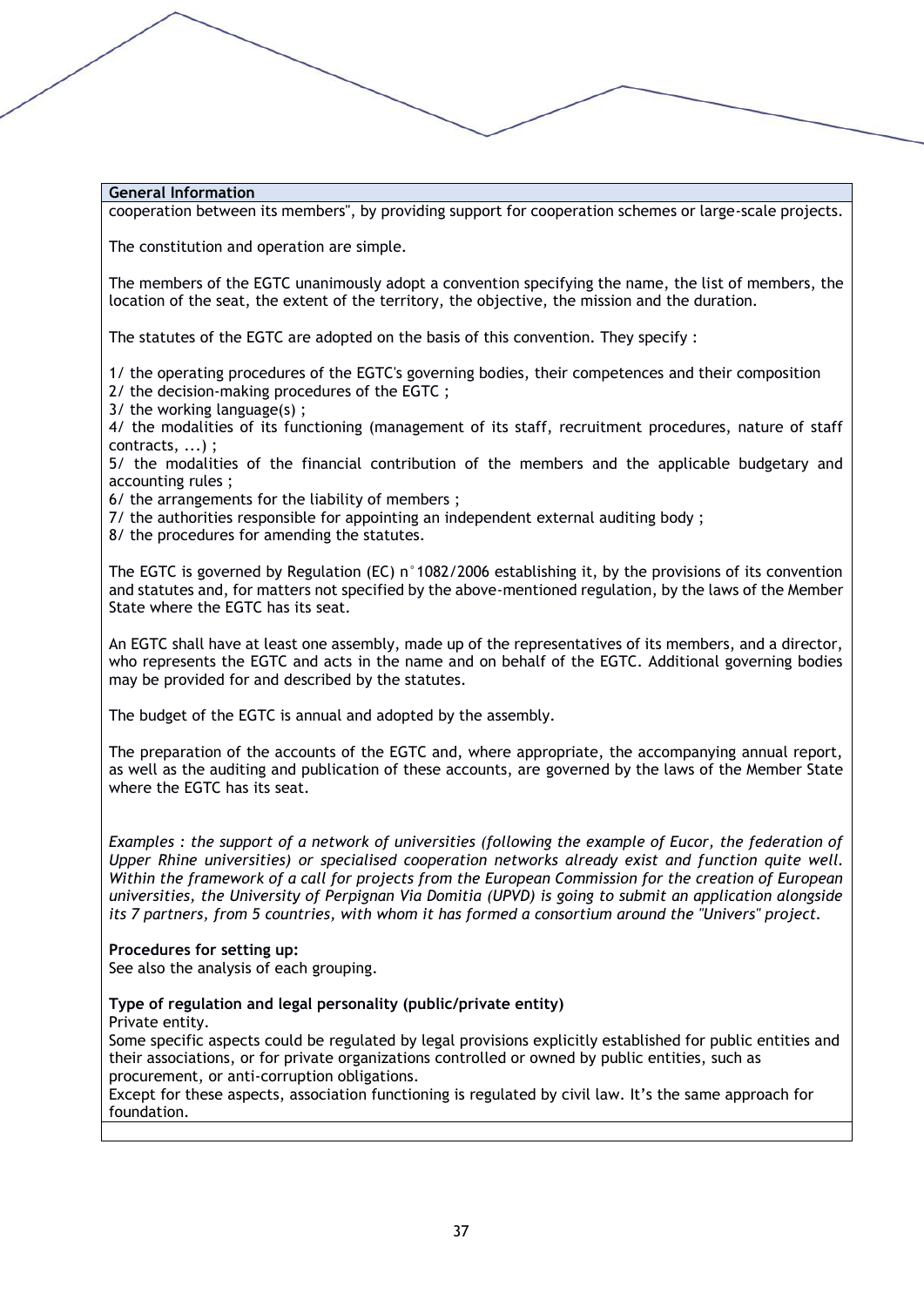#### **Specific terms and conditions**

Underline only the aspects particularly remarkable, especially considering the public nature of partners.

#### **Bookkeeping system:**

See also the analysis of each grouping.

#### **Tax treatment:**

See also the analysis of each grouping.

**Staff regulation (recruitment procedures, legal treatment, collective bargaining agreement or public regulations):**

Civil law is exclusively relevant in general, except for GIP, which is under public law.

#### **Possibility and limits for economic activities:**

Associations could exercise an economic activity, even if they cannot distribute the revenues obtained by it. The revenues need to be invested in the association itself. GIP and foundation are more cooperation-oriented.

#### **Key learning points and opportunities**

#### **What works well? Main success factors?**

For all groupings, procedures for setting up are quite simple, as well as the regulation concerning management and governance.

Members are free to establish the most suitable governance.

But only association and GECT are probably a status common to all the partners' legal systems.

**Challenges/Weaknesses**

#### **What doesn't work so well?**

As it was already recalled, the association cannot distribute to its members the revenues obtained. For GIP, the statutes must be approved by the competent authorities of each State, which presupposes that the grouping is recognised in the country in question.

For foundation, scientific cooperation foundation or university foundation, the search for private sponsors is essential. And there is no European statute for foundation…

#### **Potential for learning or transfer**

See also the examples for each grouping.

# **Etablissement public experimental (EPE) – Public experimental institution**

**General Information**

**Country:** France

**Type of legal entity (e.g. company, association, etc.) and relevant regulation (in national Language and in English):**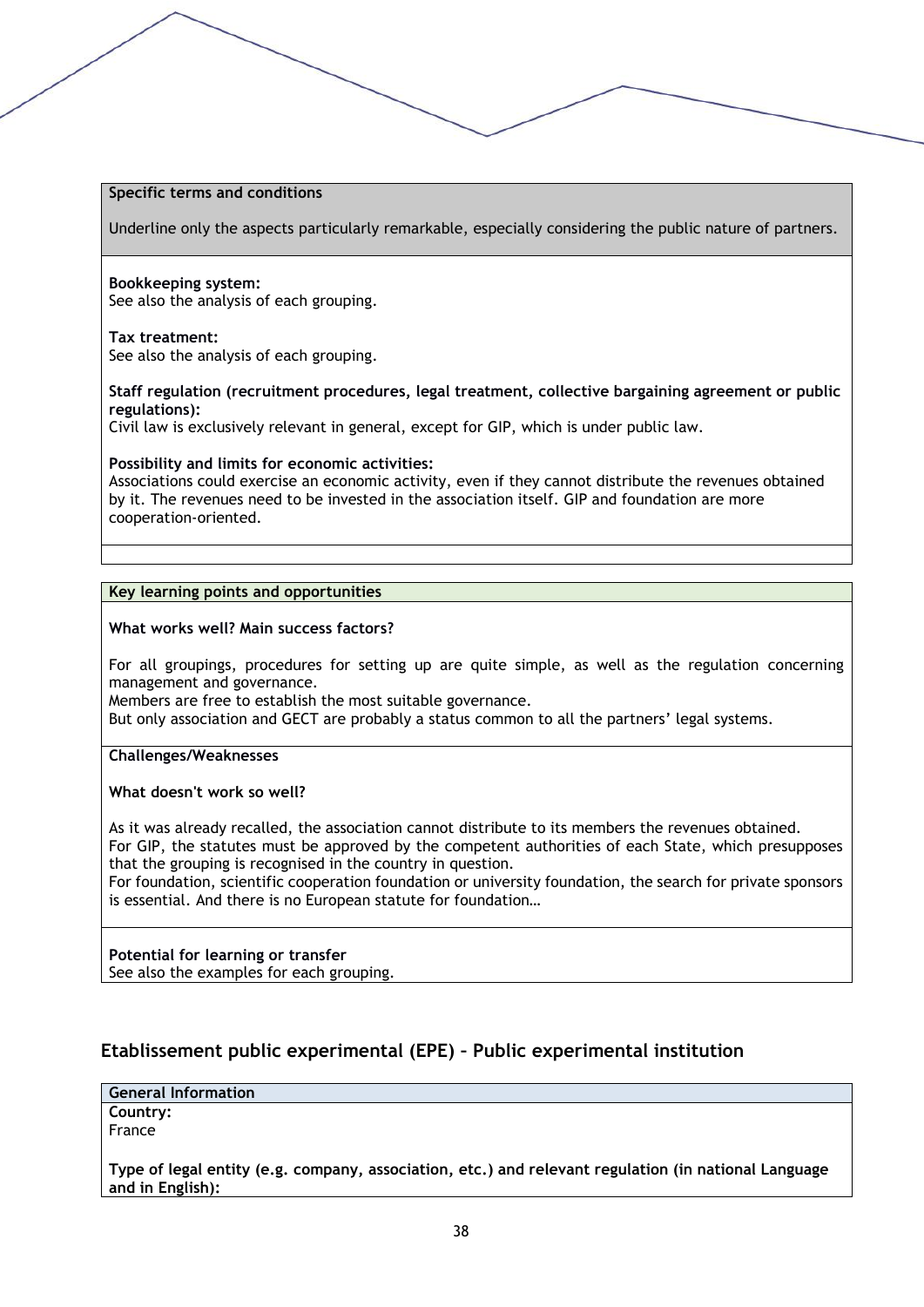Ordonnance n° 2018-1131 du 12 décembre 2018 relative à l'expérimentation de nouvelles formes de rapprochement, de regroupement ou de fusion des établissements d'enseignement supérieur et de recherche

#### **General description:**

Experimental status for higher education institutions, which can merge to test new forms of organisation, functioning, in order to achieve a common project.

It does not mention the possibility to include universities from other countries.

#### **Procedures for setting up:**

Creation by the National Center for Research and Higer Education. It approves the statutes, which must already have been approved by each member.

Each modification of the statutes must be approved by the Executive Board of the EPE and validated by a decree.

The statutes must define many aspects of the EPE, such as:

- a list of its members
- the possibility and conditions to stop the collaboration of one member during the course of the experimentation
- the relation between the EPE and its members
- its missions and attributions (as well as the ones it shares with its members)
- its aims and goals
- the role, attributions and designation mode of the nominated rector
- the role and rules of the Executive Board
- the other Boards, Committees and Bodies it will implement
- the possibility of having its own credits and employees

Created for max 10 years. Evaluation by the High Council for Higher Education and Research (HCERES), minimum a year prior to the end of the experimentation. After two years, the EPE can ask to exit the experimentation status. This must be approved by the HCERES.

**Type of regulation and legal personality (public/private entity)** Each member can keep their legal personality. They are called composing-institutions. Each member can only join one EPE. The EPE must respect the Education French Code as well as the Research French Code.

**Specific terms and conditions Underline only the aspects particularly remarkable, especially considering the public nature of partners.**

**Bookkeeping system:** No information

**Tax treatment:** No information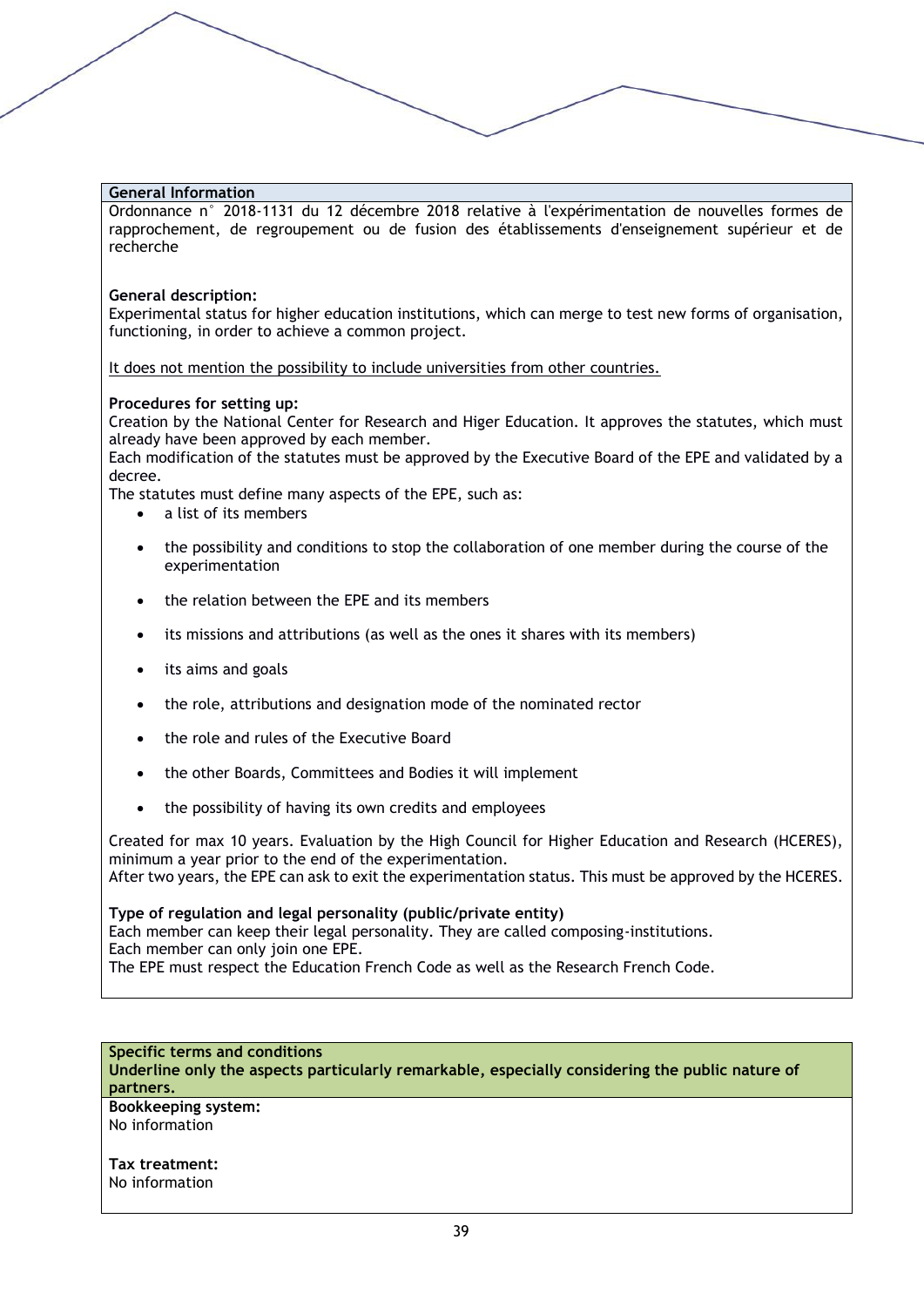### **Specific terms and conditions**

**Underline only the aspects particularly remarkable, especially considering the public nature of partners.**

**Staff regulation (recruitment procedures, legal treatment, collective bargaining agreement or public regulations):**

Possibility to hire staff on its own. Very detailed and precise information but for French institutions.

#### **Possibility and limits for economic activities:** No information

#### **Key learning points and opportunities**

**What works well? Main success factors?**

- Experimental status: possibility to innovate, try features and assess if they match our long-term vision of UNITA
- Possibility to ask for the accreditation to deliver common diplomas
- French universities and higher education institutions use it to increase their attractivity and visibility on an international scale + increase their research capacities: aim of UNITA

#### **Challenges/Weaknesses**

- New form: no hindshight
- The law does not mention the possibility to create an EPE with universities from other countires

#### **Potential for learning or transfer**

• Possibility to reflect on what we need for UNITA

# **AISBL – Association international sans but lucratif – Internation non-profit making association**

# **General Information**

**Country:** Belgium

**Type of legal entity (e.g. company, association, etc.) and relevant regulation (in national Language and in English):** 

Association

**C**ountry: Belgium – ruled by Belgian law.

article 46 de la loi du 27 juin 1921 (insérée par la loi du 2 mai 2002) (Belgium) Code des sociétés et des associations

#### **General description:**

It gathers physical or moral persons aiming at a non-profit making goal on an international scale. Its goal and the activities it plans on implementing must appear in the statutes.

The AISBL has two authorities: the general assembly and the administrative authority. The latter must be defined in the statutes of the organisation (legal form, composition, functioning, etc.)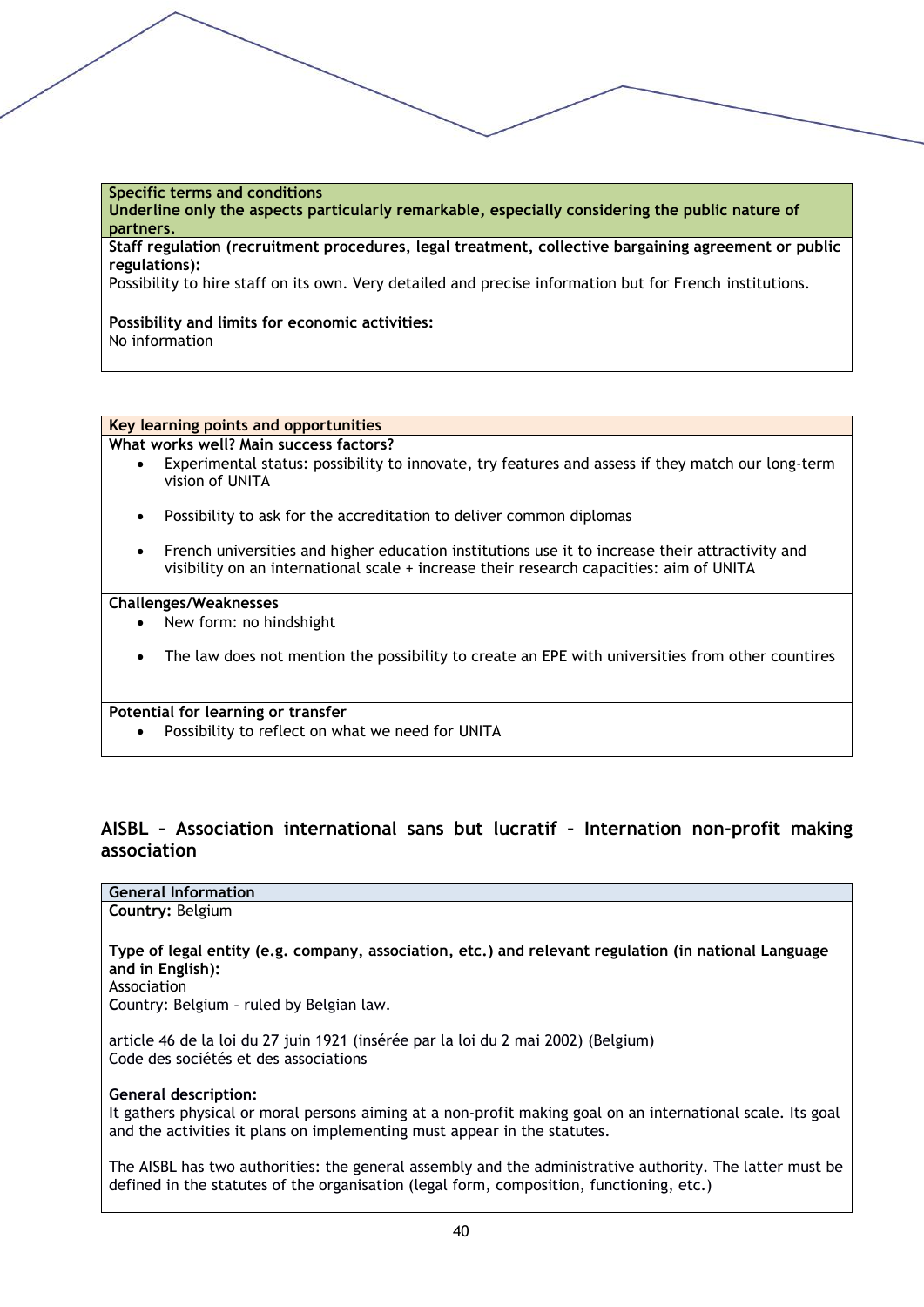/!\ it is different from the ASBL - non-profit making association and the ASBLE - non-profit making association abroad (an association which has its legal headquarters in another country but opens an operational centre in Belgium).

#### **Procedures for setting up:**

The head office must be set up in Belgium, but the AISBL is open to members of all countries. The legal personality is granted, after the approval of a notary, by a royal decree. All modifications must go through a royal decree. (sending documents to the Service Public Fédéral – Justice) The King is therefore the one granting the legal personality. The goals and activities must be clearly presented in the statutes.

#### **Type of regulation and legal personality (public/private entity)**

Legal personality. Not automatic, must be granted by the King (signature of a royal decree) No personal responsibility of the members.

#### **Specific terms and conditions**

**Underline only the aspects particularly remarkable, especially considering the public nature of partners.**

#### **Bookkeeping system:**

article 53 de la loi du 27 juin 1921- Belgium

Depends on the size: micro, small, large.

To be defined as micro, it must not exceed on of the following criteria:

- average of 10 full-time equivalent working per year
- yearly revenue of 700 000  $\epsilon$
- total balance sheet: 350 000  $\epsilon$

To be defined as large, it must exceed one of the following criteria:

- average of 50 full-time equivalent working per year
- vearly revenue of 9 000 000  $\epsilon$
- total balance sheet: 4 500 000  $\epsilon$

If it does not meet these criteria, it is defined as small.

To be eligible to a simplified bookkeeping system, the AISBL must meet two of the following criteria:

- average of maximum 5 full-time equivalent working per year
- yearly revenue of 334 500 €
- total balance sheet: 1 337 000  $\epsilon$

Micro AISBL: simplified bookkeeping system, showing the movements of the liquid assets and the accounts. Small AISNL: classic bookkeeping system, establishing their annual accounting. Large AISBL: hire auditors to control their bookkeeping system and the regularity of their spending.

The books must be sent to the Tribunal Registry or to the National Belgian Bank.

The large AISBL must, in addition to the books, write a report on the management of the accounts and the association.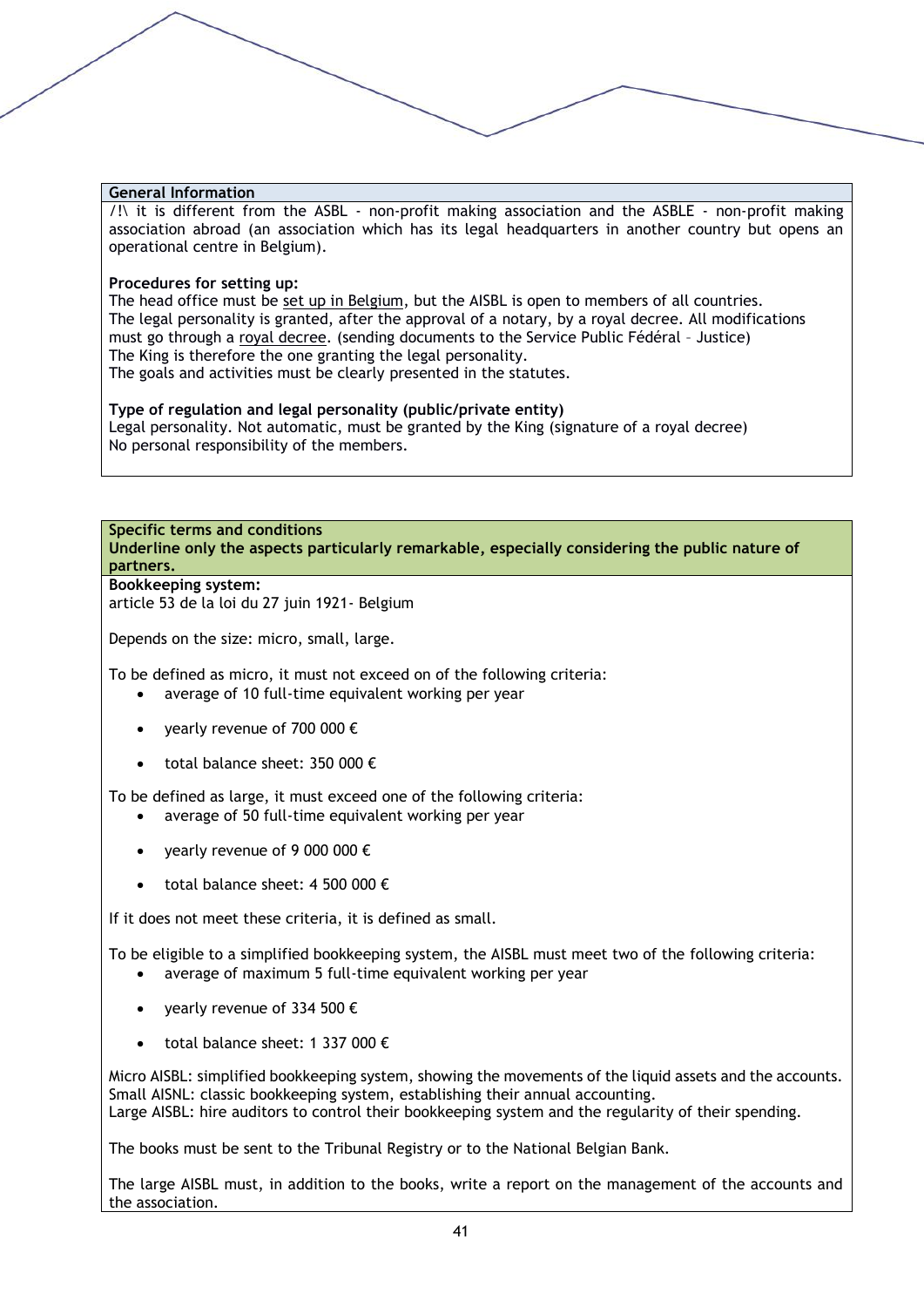# **Specific terms and conditions**

**Underline only the aspects particularly remarkable, especially considering the public nature of partners.**

The AISBLs must adopt a budget, approved by the general assembly yearly. The assembly also has to approve the books of the previous year.

#### **Tax treatment:**

A tax declaration must be filled, even if the AISBL does not pay taxes on that year.

**Staff regulation (recruitment procedures, legal treatment, collective bargaining agreement or public regulations):**

**Possibility and limits for economic activities:** No restrictions found

**Key learning points and opportunities What works well? Main success factors?**

- Well-known and widely used
- •

### **Challenges/Weaknesses**

- Head office must be set up in Belgium
- Set up and modification through royal decrees

#### **Potential for learning or transfer**

Many of them: we can contact them and Exchange with them.

# **COUNTRY: ITALY**

#### **Preliminary analysis**

**Does national legal system establish any particular limit or condition for the creation of private law organizations (for profit or nonprofit) by Universities?**

According to Italian law, public entities could create corporations only for the production of "goods and services strictly necessary for the realization of their institutional aims" (d.lgs. 19.08.2016, n. 175, art. 3.1).

No specific limits are provided for the establishment of nonprofit organization. Considering the purposes of Unita and of the creation of a legal entity, it is possible to conclude that it is possible to choose both a for profit and a non-profit organization.

Public corporations could be limited liability or stock corporations.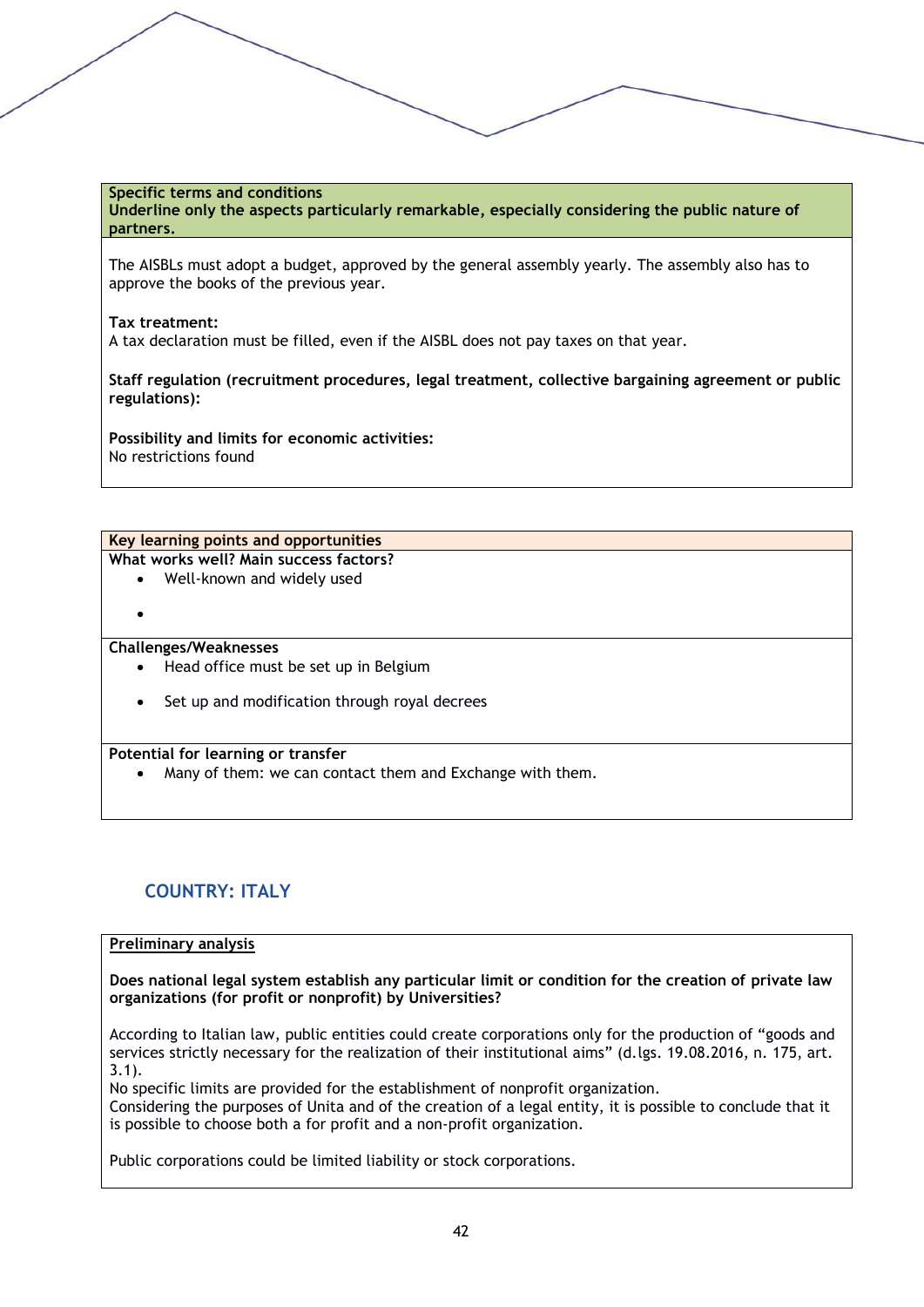#### **1) BENEFIT CORPORATION**

#### **General Information**

**Type of legal entity (e.g. company, association, etc.) and relevant regulation (in national Language and in English):** 

Benefit corporation ("società benefit") – limited liability corporation L. 28.12.2015, n. 208, art.1.376-384 Civil code, art. 2462 ss. D.lgs. 19.08.2016, n. 175

#### **General description:**

The benefit corporation was recently introduced in the Italian legal system with the aim of increasing the confidence of consumers and attracting potential investors.

Its main character derives from the combination of the pursuit of a "common benefit" to the normal pursuit of profit. More precisely, the benefit corporation is a typical corporation (e.g. stock corporation, limited liability corporation and so on) which has two aims: profit (or cooperation) and "common benefit". The commercial activity needs to be integrated with the pursuit of the common benefit. According to the law, benefit corporations act "in a responsible, sustainable and transparent way towards people, communities, geographical areas and environment, cultural and social goods and activities, entities and associations and other stakeholders". The "other stakeholders" correspond to workers, consumers, providers, creditors, lenders, public administration and civil society.

The common benefit could correspond to a positive effect on the categories of stakeholders listed before, or to the reduction of a negative effect.

In the case of Unita the common benefit could correspond to the development of members' societies and territories in a European dimension, and to a greater mobility or integration of the academic communities involved.

The managers of benefit corporations are requested to balance the interest of the owners with the interest of the stakeholders or of those who can be impacted by the corporate activities. If they do not act consistently with the pursue of the common benefit, the corporation could be sanctioned by concurrence and market authorities (e.g. for misleading claims).

Unita can create a benefit corporation based on a limited liability company.

The governance of limited liability corporations is based on a General Assembly, composed by representatives of its members. Normally there is a unique director, but the assembly could attribute the management to a board composed of three or five members. Administrators cannot be employees of the public entities which control the corporation.

It is mandatory to provide for the appointment of a board of auditors.

The statute can establish other bodies.

#### **Procedures for setting up:**

According to Italian law, a limited liability company could be established by the signature of a contract, which needs to be signed in public form (in front of a notary).

The corporation acquires the legal personality with the deposit of the contract at the companies register office.

The common benefit aim of the corporation needs to be explicitly stated in its business objective. Furthermore, the corporation has to produce an annual report concerning the realization of the common benefit, which has to be joint to the financial statement. The report includes the description of the specific aims of the corporation and the actions realized by the administrators to pursue them; the evaluation of the impact generated and the descriptions of the new aims for the next exercise. It has to be publicized on the website of the company.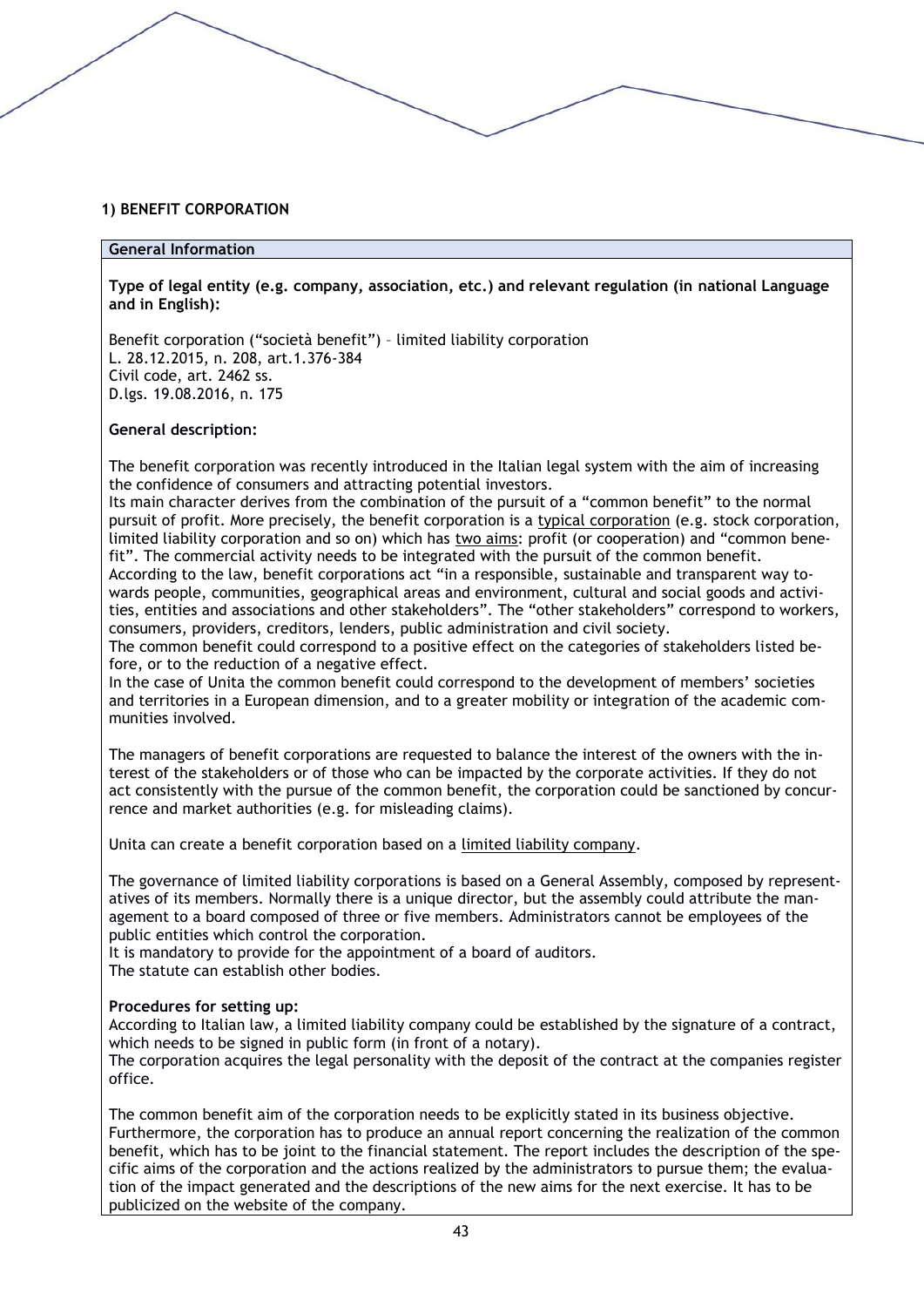#### **Type of regulation and legal personality (public/private entity)** Private entity.

Italian law establishes a special regulation for "public corporations" (d.lgs. 19/08/2016, n. 175, "*Testo unico in materia di società a partecipazione pubblica*"). This regulation provides for some specific aspects concerning public corporations' functioning (e.g. liability, staff management and so on). Some specific aspects could also be regulated by legal provisions explicitly established for public entities and for private organizations controlled or owned by public entities, such as procurement, or anti-corruption obligations.

Except for these aspects, public corporations' functioning is regulated by civil law.

## **Specific terms and conditions**

Underline only the aspects particularly remarkable, especially considering the public nature of partners.

## **Bookkeeping system:**

Corporations are subject to private entities bookkeeping regulation. Nonetheless, Italian law provides for some specific regulations for public corporations, namely concerning systems of separate bookkeeping for the activities to which Member States grant special or exclusive rights (d.lgs. 19/08/2016, n. 175, art. 6.1).

## **Tax treatment:**

Some specific fiscal benefits have been provided for the establishment of a benefit corporation with a temporary regulation. Namely, benefit corporations could profit for 50% of tax credit until 30 June 2021: even if this provision will expire very soon, it is possible to foresee similar exemptions in the future.

#### **Staff regulation (recruitment procedures, legal treatment, collective bargaining agreement or public regulations):**

According to d.lgs. 19/08/2016, n. 175, public companies should adopt special regulation for staff recruitment in order to establish procedures inspired by EU principles of transparency, publicity and impartiality. In the absence of these regulation, the provisions established for personnel recruitment in the public sector are relevant.

#### **Possibility and limits for economic activities:**

See preliminary analysis and general description.

#### **Key learning points and opportunities**

#### **What works well? Main success factors?**

The benefit corporation is an interesting model because it allows to emphasize the social mission of Unita, without excluding the realization (and distribution to members) of profit.

#### **Challenges/Weaknesses**

#### **What doesn't work so well?**

A preliminary analysis needs to be conducted in order to verify if every member could participate in a for profit entity. In the case of 4EU+, for instance, the limited liability company was considered as an option for the creation of a legal entity, but it was finally excluded because it was not legally acceptable for some partners.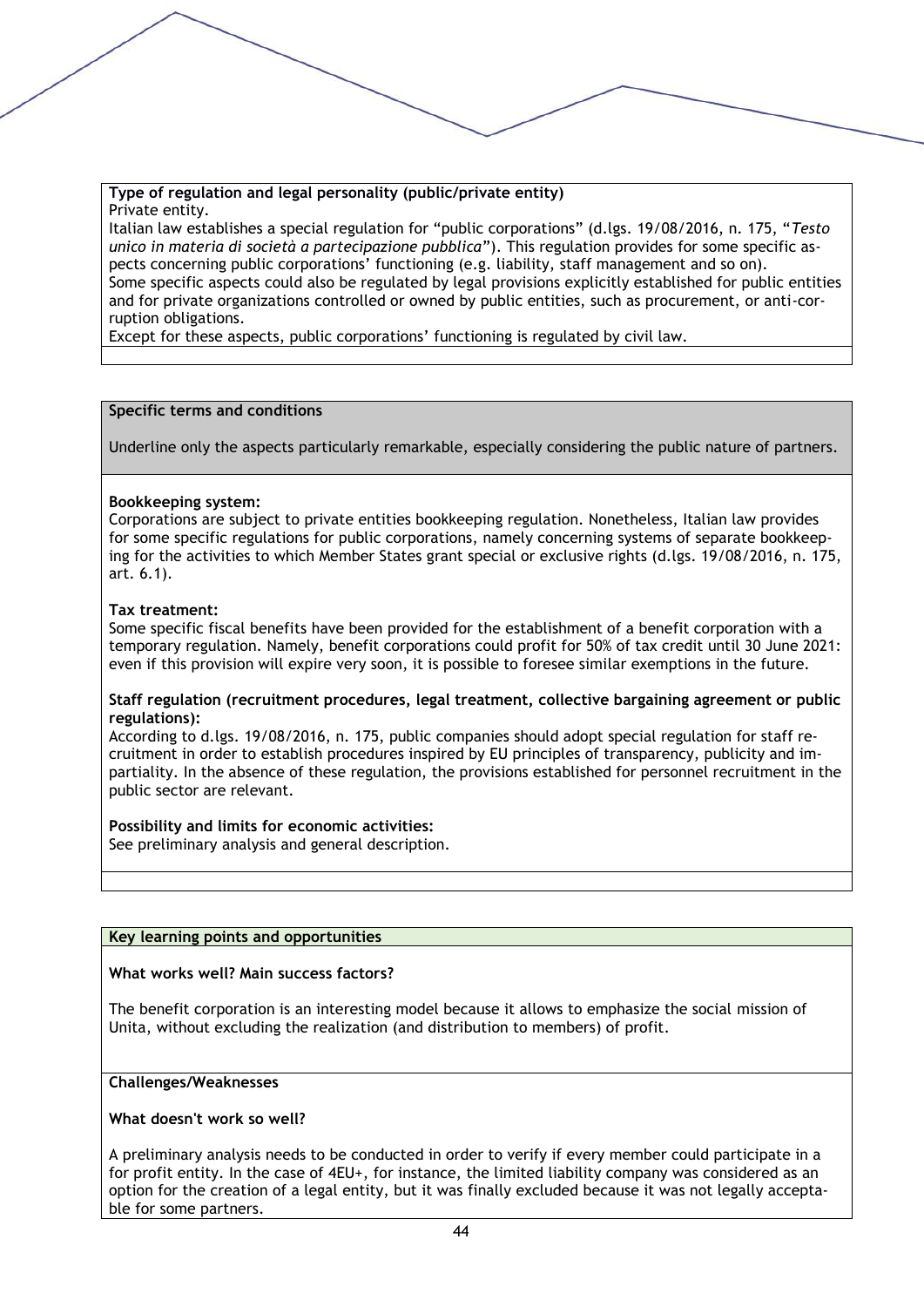#### **Key learning points and opportunities**

**Potential for learning or transfer** 

## **2) NONPROFIT ASSOCIATION**

#### **General Information**

**Type of legal entity (e.g. company, association, etc.) and relevant regulation (in national Language and in English):** 

Association ("associazione riconosciuta")

Civil code artt. 14-35

D.P.R. 10.02.2000, n. 361, "*Regolamento recante norme per la semplificazione dei procedimenti di riconoscimento di persone giuridiche private e di approvazione delle modifiche dell'atto costitutivo e dello statuto*"

#### **General description:**

Persons or organizations could establish an association by the signature of a "contract of association", which needs to be signed in public form (in front of a notary). The contract creates an obligation to pursue a non profit aim, which basically means that any revenues that exceed expenses must be committed to the organization's purposes and not taken by parties. However, associations could exercise economic activities.

The governance of associations is based on a General Assembly, composed by representatives of its members and on a Board of Directors which is charged with the execution of Assembly decisions and of general management. In addition to these bodies, the governance could be designed by the statute without special limitation.

#### **Procedures for setting up:**

Associations acquire legal personality through the registration in the legal persons' register established by the prefecture of the place where the association is seated.

To obtain the registration, the parties have to deposit the contract ("atto costitutivo") and the statute of the association.

The contract of the association establishes the name of the association, its aim, its assets<sup>7</sup>, the more important aspects of its management, the rights and duties of its members, the conditions to admit new members and so on.

The statute establishes in detail the regulation of management and governance of the association.

# **Type of regulation and legal personality (public/private entity)**

Private entity.

Some specific aspects could be regulated by legal provisions explicitly established for public entities and their associations, or for private organizations controlled or owned by public entities, such as procurement, or anti-corruption obligations.

Except for these aspects, association functioning is regulated by civil law.

 $<sup>7</sup>$  The "third sector" code establishes that, in order to obtain the personhood, an association should dispose of a minimal amount of</sup> assets, corresponding to 15.000 euros. Nonetheless this provision does not apply to associations established by public entities (d.lgs. 2.7.2017, n. 117, art. 4.2).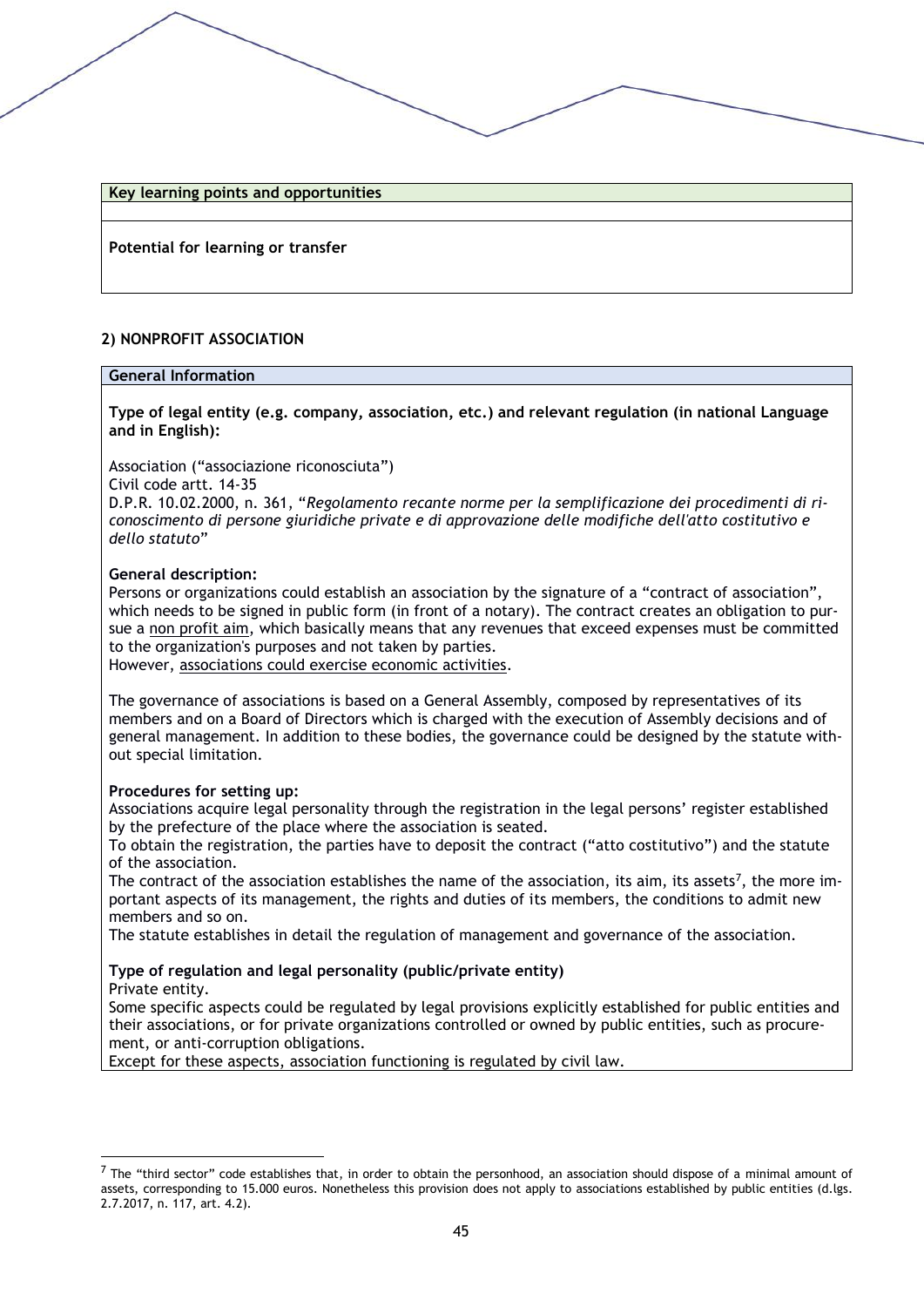#### **Specific terms and conditions**

Underline only the aspects particularly remarkable, especially considering the public nature of partners.

#### **Bookkeeping system:**

Associations of public entities are subject to private nonprofit entities bookkeeping regulation.

#### **Tax treatment:**

Simplifications and facilitations are provided for non-commercial activities exercised by associations.

#### **Staff regulation (recruitment procedures, legal treatment, collective bargaining agreement or public regulations):**

Civil law is exclusively relevant.

#### **Possibility and limits for economic activities:**

Associations could exercise an economic activity, even if they cannot distribute the revenues obtained by it. The revenues need to be invested in the association itself.

# **Key learning points and opportunities**

#### **What works well? Main success factors?**

Procedures for setting up are quite simple, as well as the regulation concerning management and governance.

Members are free to establish the most suitable governance.

It is probably a status common to all the partners' legal systems.

#### **Challenges/Weaknesses**

**What doesn't work so well?**

As it was already recalled, the association cannot distribute to its members the revenues obtained.

#### **Potential for learning or transfer**

Two existing EU universities' alliances created a nonprofit association:

-**UNA EUROPA** (alliance composed by Alma Mater Studiorum Università di Bologna, KU Leuven, Freie Universität Berlin, University of Edinburgh, Helsingin Yliopisto/ Helsingfors universitet, Uniwersytet Jagielloński w Krakowie, Universidad Complutense de Madrid, Université Paris 1 Panthéon-Sorbonne) created an association according to Belgian law and based in Brussels.

The association is responsible for:

- pursuing integrated cooperation between its university partners in high-quality education research, and services to society
- creating a culture of excellence in education and research and fostering best practices
- contributing to the development of the European Higher Education Area and the European Research Area

Its governance structure is based on a General Assembly which consists of the eight partner universities and eight university-related members (foundations or other associations related to alliance members) represented by their Rectors or Presidents; a Board of Directors which consists of the eight partners'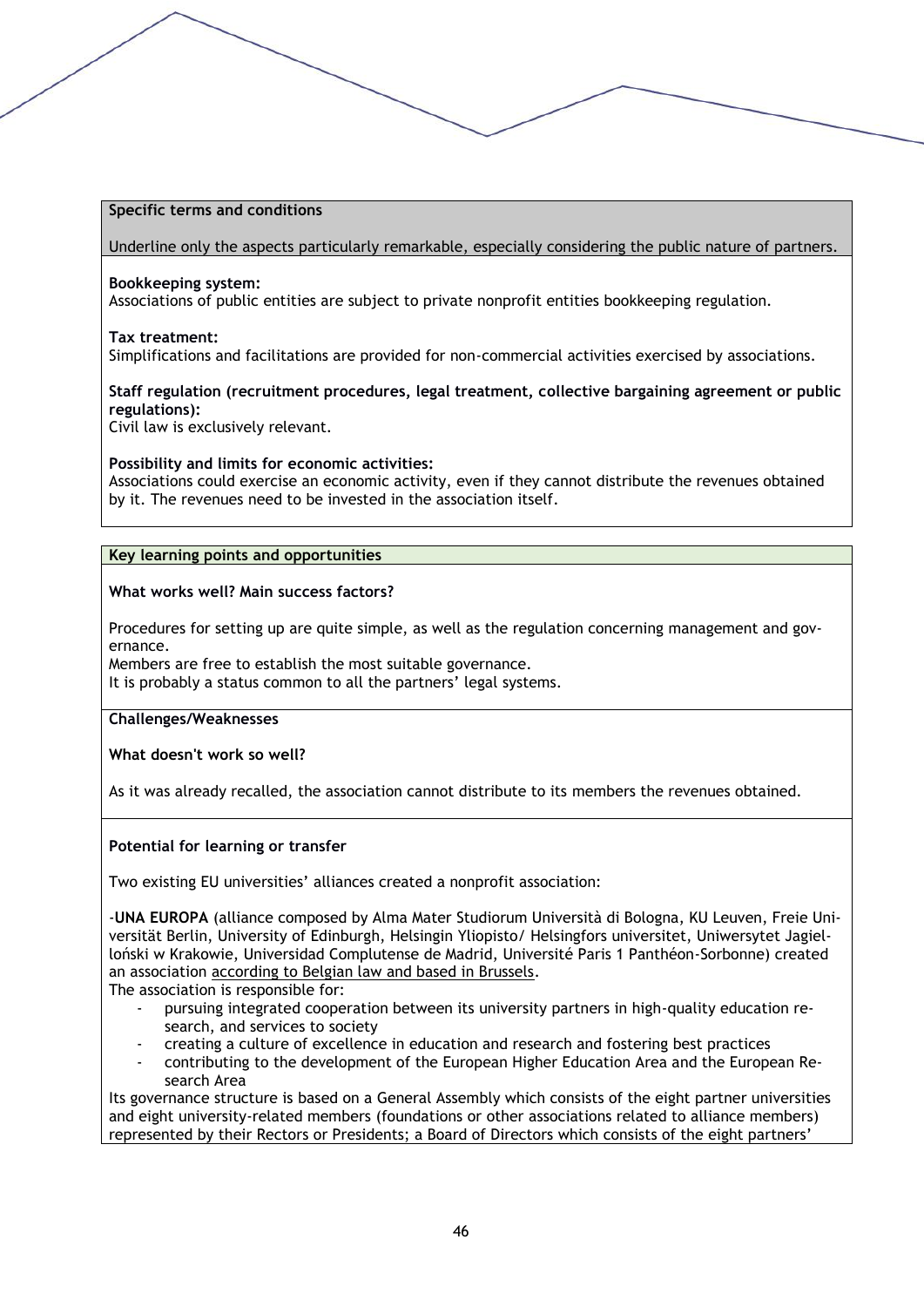#### **Key learning points and opportunities**

Vice-Rectors; an Executive Committee composed by the same members of the Board of Directors; an External Advisory Board designated by the General Assembly<sup>8</sup>.

-**4EU+** (alliance composed by the Trinity College Dublin, Universiteit Utrecht, Université de Montpellier, Charles University, Sorbonne University, University of Copenhagen, University of Milan, University of Warsaw).

The Rectors of the members universities passed on 1 April 2021 a resolution to establish an association which will be registered in Heidelberg, Germany $^9\!\!$  .

# **COUNTRY: ROMANIA**

<sup>8</sup> See<https://www.una-europa.eu/governance> (last access: 20.05.2021)

<sup>9</sup> <https://4euplus.eu/4EU-12.html?news=12648&locale=en> (last access: 20.05.2021).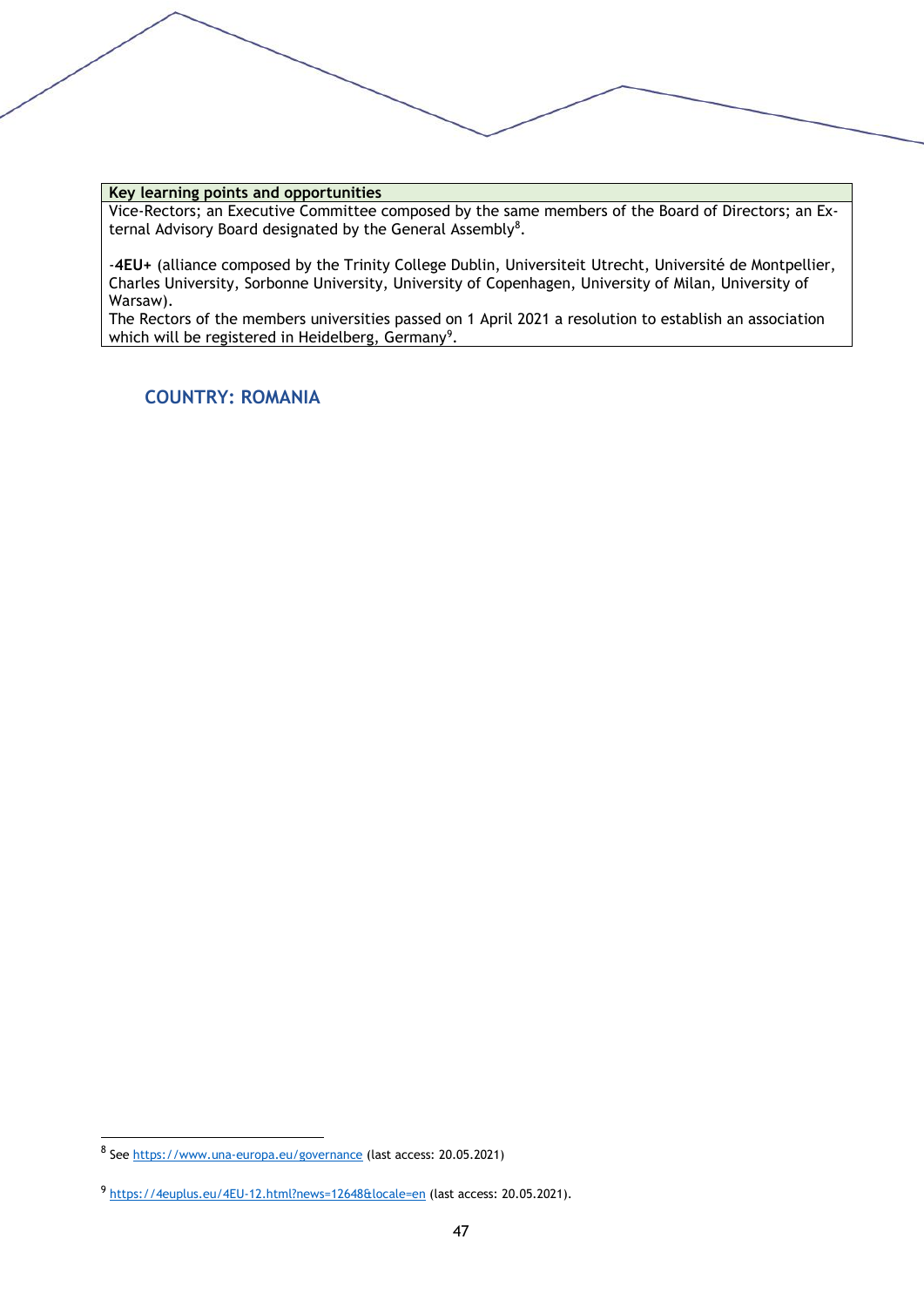#### **Preliminary observation**

**Does the national legal system establish any particular limit or condition for the creation of privatelaw organizations (for profit or nonprofit) by Universities?**

All Romanian higher education institutions, whether state-funded, private or confessional, are set upand operate under the provisions of Law no. 1/2011 on national education. Such institutions include universities, academies, institutes, schools of higher studies and other similar bodies, all of which aregoverned by the general rules provided by Law no. 1/2011.

Pursuant to article 114(4)-(5) of Law no. 1/2011, universities are endowed with legal personality, havea nonprofit purpose and are apolitical. Depending on their source of funding (state or private), universities are considered either bodies (legal persons) governed by public law or private legal personsof public utility.

The analysis carried out in respect of the options included in the present survey takes due account ofthe specificities of Romanian legislation governing universities and is therefore limited to examples of legal entities whose setting up would be compatible with the functioning and general rules applicableto Romanian universities.

Under article 129 of Law no. 1/2011, universities may set up (by themselves or in association with other entities) companies, foundations, non-profit associations, in observance of the relevant legal provisions applicable to each type of entity. The prevailing condition for setting up such entities is that the latter effectively contribute to increasing the performance of the university and not have any negative impact upon the teaching and research activities of the institution. When setting up companies, foundations or non-profit associations, the contribution by the university is limited to monetary funds, patents or other industrial property rights. The university may confer, on a contractual basis and upon prior approval by the university senate, the right of use and/or administration over its assets to the companies, associations or foundations in which it is a shareholderor founder. The right of use and administration over public property assets cannot form the object ofthe university's contribution to the social capital of any company, foundation or association.

In conclusion, under Romanian law, the creation of both for profit and non-profit entities by public universities is possible, as long as the entity created serves a purpose contributing to the improvementof the university's performance and does not negatively impact the research and teaching activities of the institution.

#### $\mathbf{L}$ NON-PROFIT ASSOCIATION OR FOUNDATION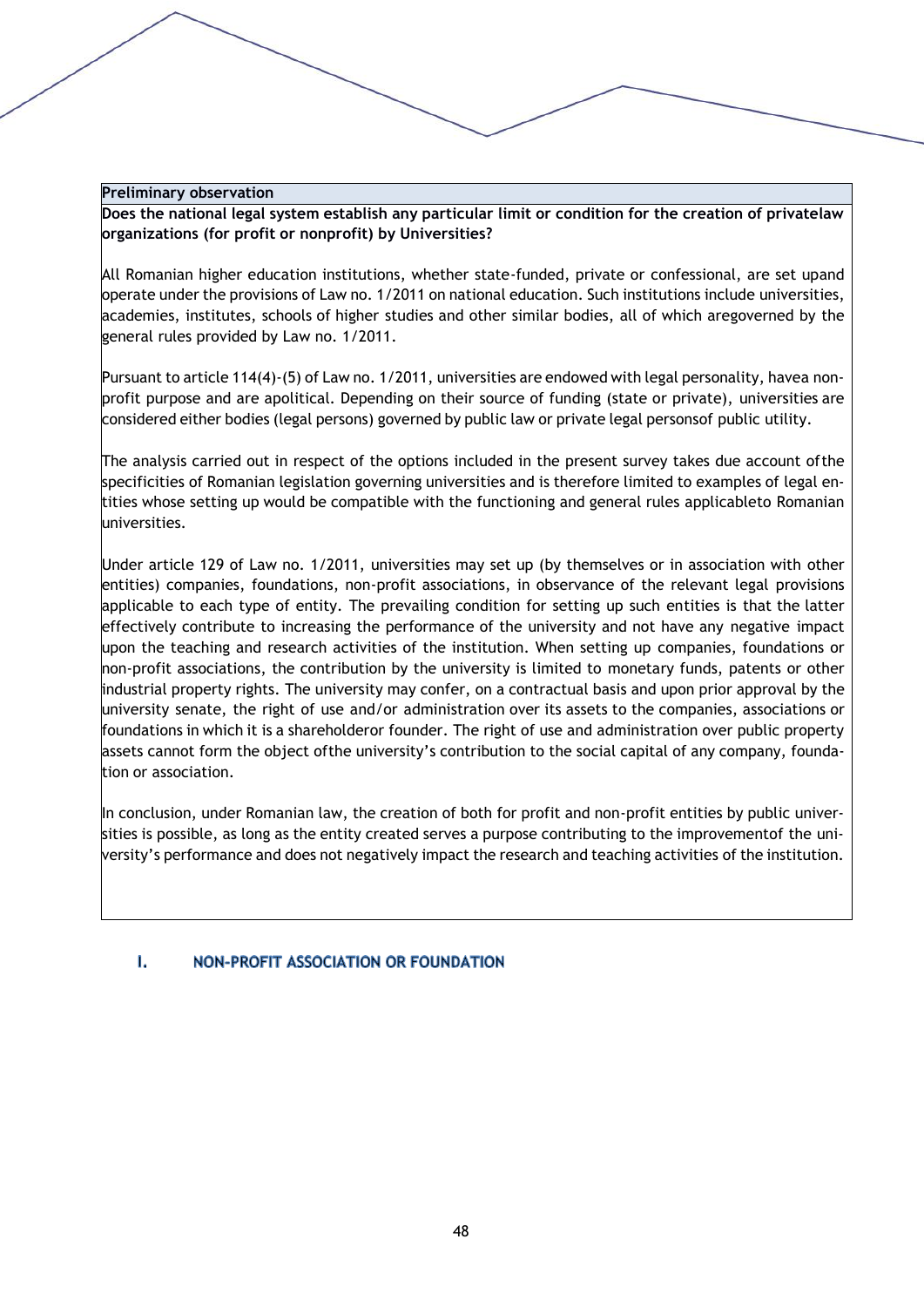#### **Country: Romania**

**Type of legal entity (e.g. company, association, etc.) and relevant regulation (in nationalLanguage and in English):**

#### NON-PROFIT ASSOCIATION OR FOUNDATION

Relevant regulation: Government Ordinance (G.O.) no. 26/2000 on associations and foundations(*Ordonanta Guvernului nr. 26/2000 cu privire la asociatii si fundatii*)

#### **General description:**

Associations and foundations allow the possibility of natural and legal persons to associate in order tocarry out activities in the general interest, in the interest of certain communities or in their individual, non-pecuniary (non-profit) interest. Under Romanian law, associations and foundations are considerednon-profit, private legal persons (article 1 of G.O. no. 26/2000). Two or several associations or foundations may, in their turn, set up federations, which function under the same legal regime as associations..

As indicated in the preliminary observations, public universities may participate in the setting up of nonprofit associations or foundations for purposes connected to their relevant areas of activity. While the general rules concerning non-profit entities are applicable to both associations and foundations, the setting up formalities and the functioning rules are specific to each type of entity (see the section below).

Individual associations and foundations established in accordance with Romanian legislation may be recognized the status of public utility entities under certain conditions. Such conditions are in principle related to the general or community interest pursued, the continuous and efficient character of theiractivities, their collaboration with public institutions and authorities, national or from abroad, their financial resources and staff etc.). The recognition of the public utility profile of an association or foundation is made by means of a Government Decision and entails several rights and benefits for therecognized entity, such as free use of public property and public assets relevant to its activities.

#### **Procedures for setting up:**

1. Associations

The setting up of an association under Romanian law requires the participation of three or more (natural and/or legal) persons "who, based on an agreement, decide to jointly use their material resources, knowledge or work efforts, without any right of restitution, in order to carry out activitiesin the general interest, in the interest of certain communities or in their own, non-pecuniary interest."(article 4 of G.O. no. 26/2000)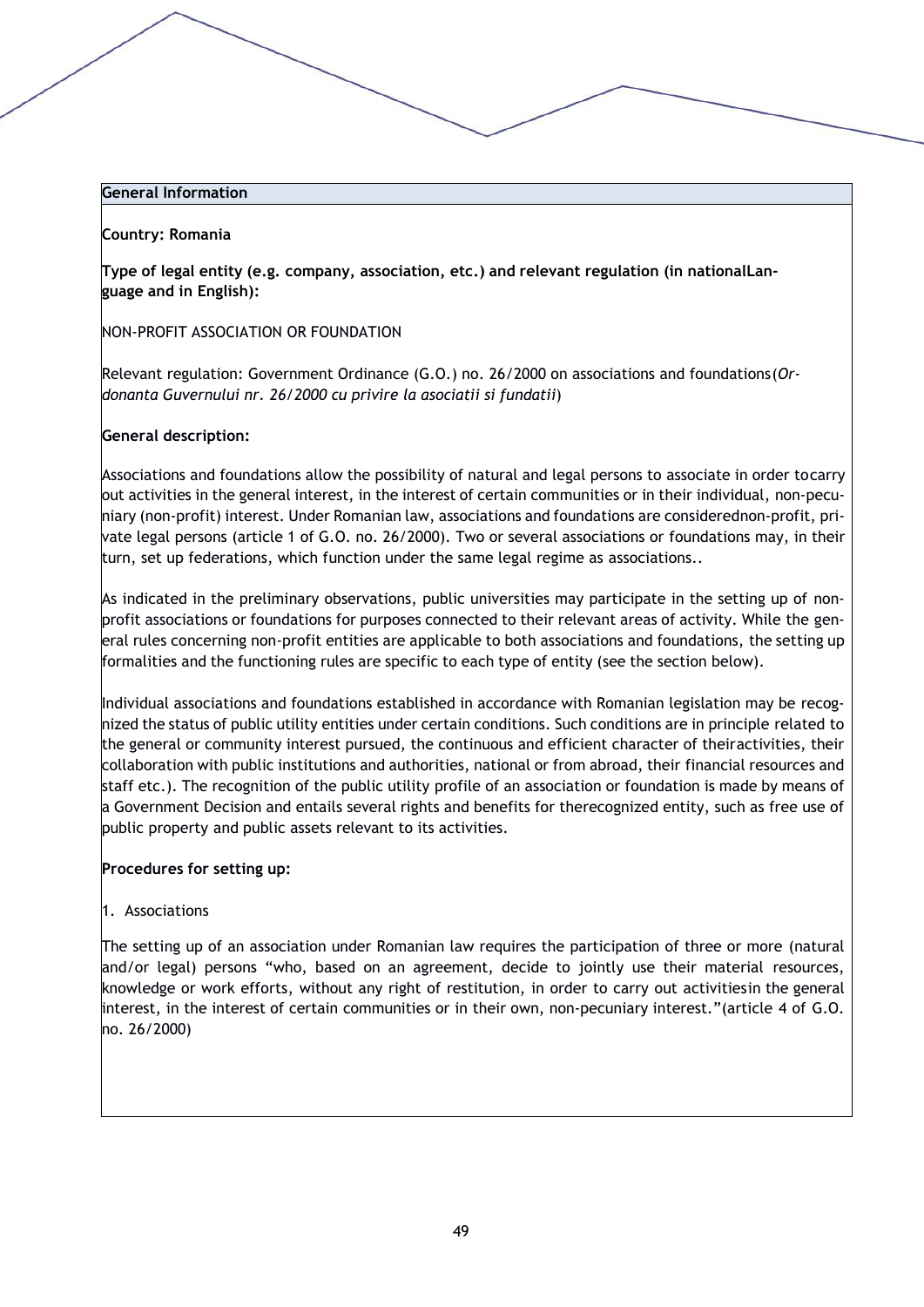The members of the association conclude the articles of association indicating, among others, the objectives of the new entity, its resources and its functioning rules, including administrative and governing bodies. The association acquires legal personality based on registration in the Registry of associations and foundations, kept by the *greffe* of the local court, in the jurisdiction where its registered office is located.

## 2. Foundations

Foundations may be set up by one or several natural and/or legal persons who, based on an act *inter vivos*  or *mortis causa*, create(s) a legal patrimony which is assigned, on a permanent and irrevocable basis, to the attainment of a general or community interest.

The initial patrimony of the foundation must include assets (either monetary or in kind) whose total value amounts to at least 10 times the basic minimum gross income in Romania at the date of registration (in total, approximately Eur 5,000).

The foundation acquires legal personality based on registration in the Registry of associations and foundations, kept by the *greffe* of the local court, in the jurisdiction where its registered office is located.

# **Type of regulation and legal personality (public/private entity)**

Both associations and foundations are private entities, governed by the provisions of general civil law,as well as by the specific rules comprised in G.O. no. 26/2000.

#### **Specific terms and conditions**

**Underline only the aspects particularly remarkable, especially considering the public nature of partners.**

#### **Bookkeeping system:**

No particular aspects, the general rules apply.

#### **Tax treatment:**

Associations and foundations receive a sole fiscal identification code and must register with the localtax authorities. For economic activities carried out by means of trading companies or other trading entities, associations and foundations are subject to the tax rules pertaining to the specific areas of activity and/or entity through which they operate (dividend tax, income tax, VAT).

**Staff regulation (recruitment procedures, legal treatment, collective bargaining agreement orpublic regulations):**

General labour law rules apply. Associations and foundations may employ staff in order to carry outtheir object of activity.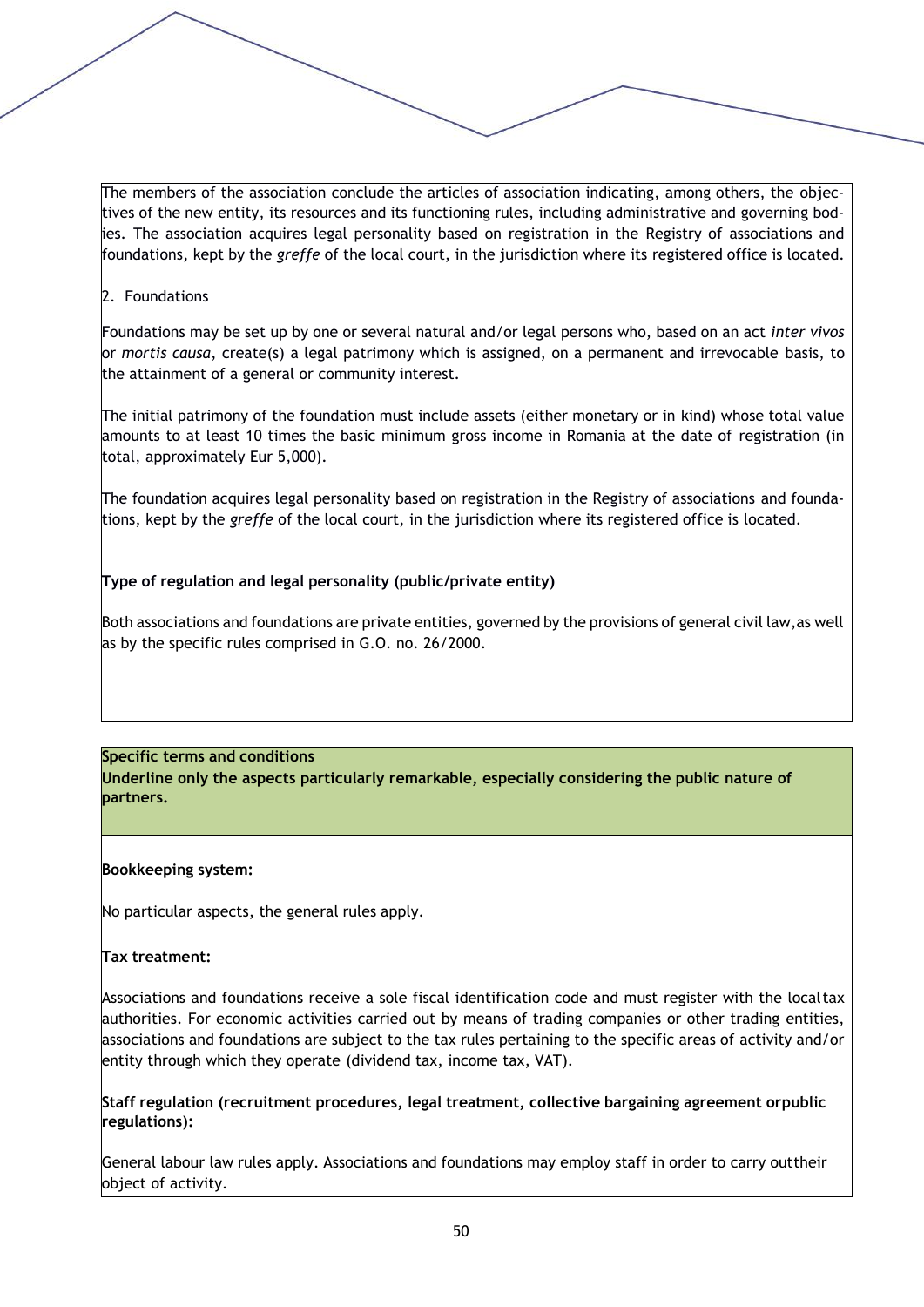### **Possibility and limits for economic activities:**

Under G.O. no. 26/2000, associations and foundations may obtain income from economic activity that could include investments, dividends obtained from trading companies set up by the association/ foundation or income resulting from direct economic activities carried out by the association/ foundation itself.

Associations and foundations may set up trading companies under the various legal forms available under Romanian legislation. In this case, dividends obtained by the association/ foundation from the activities carried out by the trading company must be either reinvested in the same company or be used solely for the purposes and objectives of the association/ foundation itself.

Associations and foundations may carry out any other direct economic activity, only if such activity isof an ancillary character and is strongly linked to the main objective of the entity itself.

## **Key learning points and opportunities**

**What works well? Main success factors?**

Both legal forms (associations and foundations) are easy to set up and do not involve complex formalities or documentation. The setting up procedures are fast. The types and modes of participation in economic activities are flexible and adaptable to the purposes and objectives of a group of Europeanuniversities.

#### **Challenges/Weaknesses**

Potential obstacles generated by the different legal regimes applicable to public universities in therelevant countries.

#### **Potential for learning or transfer**

#### 11. EUROPEAN GROUPING OF TERRITORIAL COOPERATION (EGTC)

# **General Information**

---

**Country: Romania / EU**

**Type of legal entity (e.g. company, association, etc.) and relevant regulation (in national**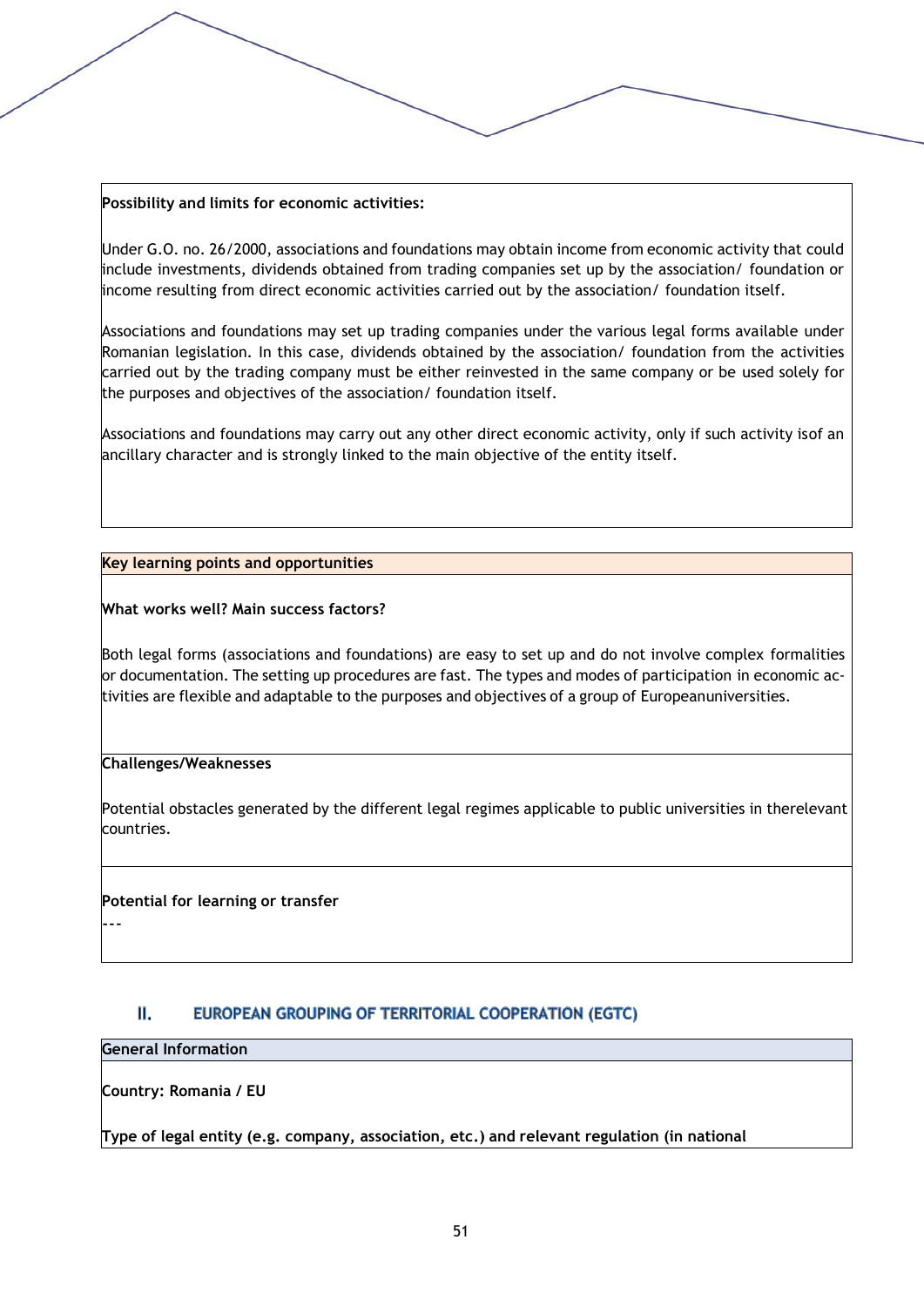#### **Language and in English):**

### **EUROPEAN GROUPING OF TERRITORIAL COOPERATION (EGTC)**

Relevant regulations:

- Regulation no. 1082/2006 of the European Parliament and of the Council of 5 July 2006 on a European grouping of territorial cooperation (EGTC)
- Regulation (EU) No 1302/2013 of the European Parliament and of the Council of17 December 2013 amending Regulation (EC) No 1082/2006 on a European grouping of territorial cooperation (EGTC) as regards the clarification, simplification and improvement ofthe establishment and functioning of such groupings

#### **General description:**

EGTCs are structures aimed at facilitating and promoting cross-border, territorial cooperation betweentheis members, with the aim of strengthening economic, social and territorial cohesion in the EU.

#### **Procedures for setting up:**

EGTCs can be created by partners based in at least two Member States and may include, amongothers, bodies governed by public law, such as public universities.

EGTCs have legal personality and are governed by conventions concluded unanimously by their members. EGTCs act on behalf of their members, who adopt their statutes by means of special conventions outlining the organisation and activities of the EGTC. As a minimum requirement, an EGTC must have two organs: an assembly, which is made up of representatives of its members, and a director, who represents the EGTC and acts on its behalf.

The powers of EGTCs are limited by the respective powers of their members. Public authority powers, such as policymaking and regulatory powers, cannot be transferred to an EGTC. Members ofthe EGTC are financially liable for any debts, in proportion to their contribution to the budget of theentity.

**Type of regulation and legal personality (public/private entity)**

Public law entity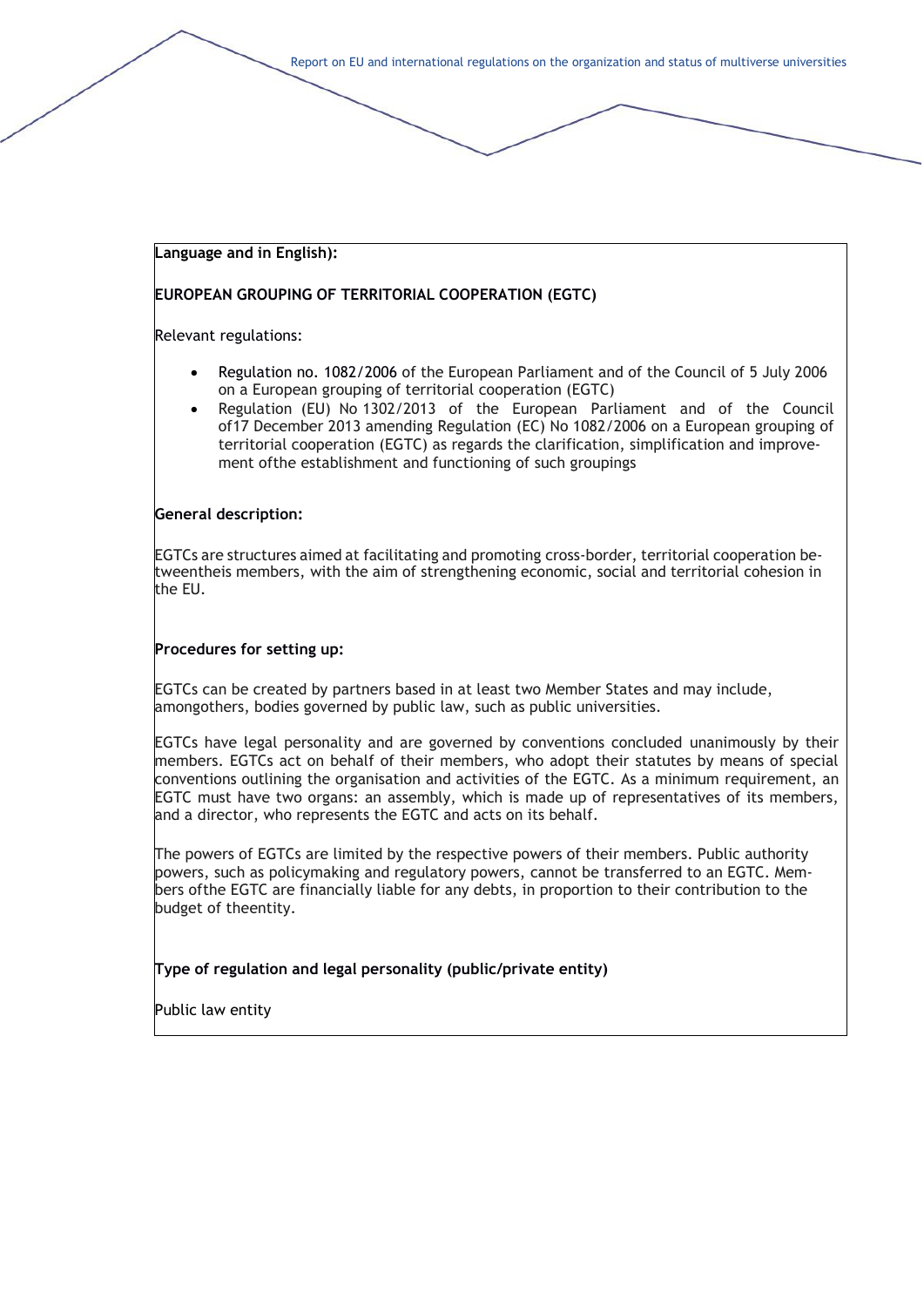**Specific terms and conditions Underline only the aspects particularly remarkable, especially considering the public nature ofpartners.**

#### **Bookkeeping system:**

Depending on the rules of the domestic jurisdiction in which the registered offices of the EGTC arelocated.

#### **Tax treatment:**

Depending on applicable EU rules and the rules of the domestic jurisdiction in which the registeredoffices of the EGTC are located.

**Staff regulation (recruitment procedures, legal treatment, collective bargaining agreement orpublic regulations):**

To be included in the statutes of the EGTC and depending on the jurisdiction in which the registeredoffices of the EGTC are located.

**Possibility and limits for economic activities:**

Depending on applicable EU rules and the rules of the domestic jurisdiction in which the registeredoffices of the EGTC are located.

#### **Key learning points and opportunities**

#### **What works well? Main success factors?**

European entity with a novel character, uniform rules for the members.

# **Challenges/Weaknesses**

Difficulties related to the setting up formalities.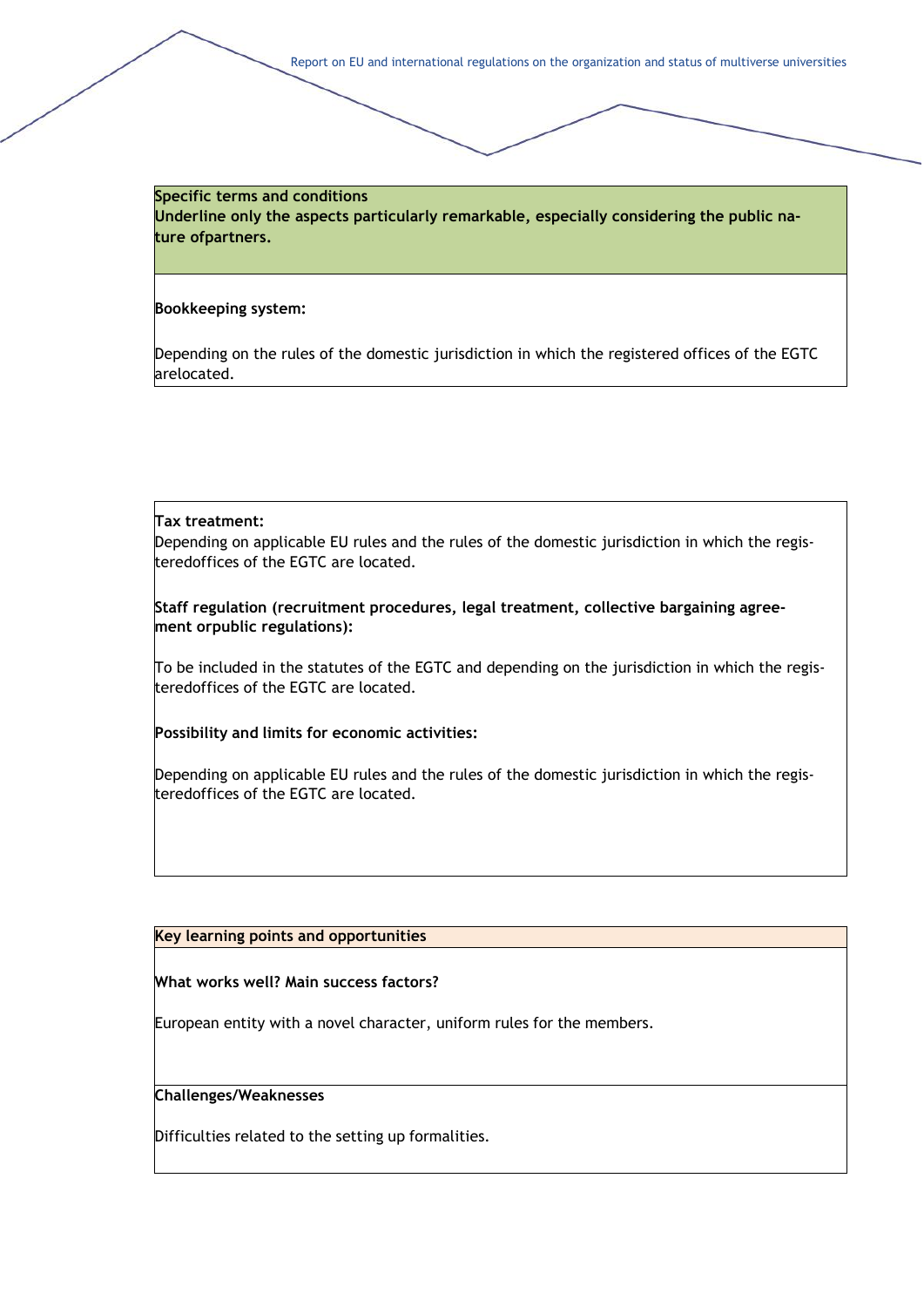**Potential for learning or transfer**

#### $III.$ PUBLIC ENTITY - UNIVERSITY CONSORTIUM

#### **General Information**

---

#### **Country: Romania**

**Type of legal entity (e.g. company, association, etc.) and relevant regulation (in national Language and in English):**

#### **UNIVERSITY CONSORTIUM**

Relevant legislation:

- Law no. 287/2004 on university consortia (*Legea consortiilor universitare nr. 287/2004*)
- Law no. 1/2011 on national education (*Legea educatiei nationale nr. 1/2011*)

#### **General description:**

The creation of a consortium including the UNITA universities can be analyzed as a public law entity option. The Romanian legislation contains specific provisions regarding the setting up of consortia, comprised in Law no. 287/2004 on university consortia.

Types of objectives pursued by means of university consortia (article 7 of Law no. 287/2004):

- The efficient use of material, financial and human resources of partner universities in theconsortium;
- The proposing of collaboration principles and joint strategic objectives for the institutions inthe consortium;
- $\Box$ The substantial reduction of costs by joint use of the available teaching and research facilities,accommodation, sports facilities and other similar assets, based on uniform policies;
- $\Box$  The promotion of joint academic programmes;
- $\Box$ Offering students the possibility to participate in courses and specialized programmes based on accumulation and transfer of credits within the consortium;
- $\Box$ An integrated admissions strategy and a single student guide, valid consortium-wide, comprising all the courses and specializations available, based on accumulation and transfer of credits within the consortium;
- $\Box$ Identifying areas of excellence in research and offering logistics and financial support to research centres resulting from the pooling of resources of the participating institutions;
- $\Box$ Facilitating the mobility of teaching staff within the consortium.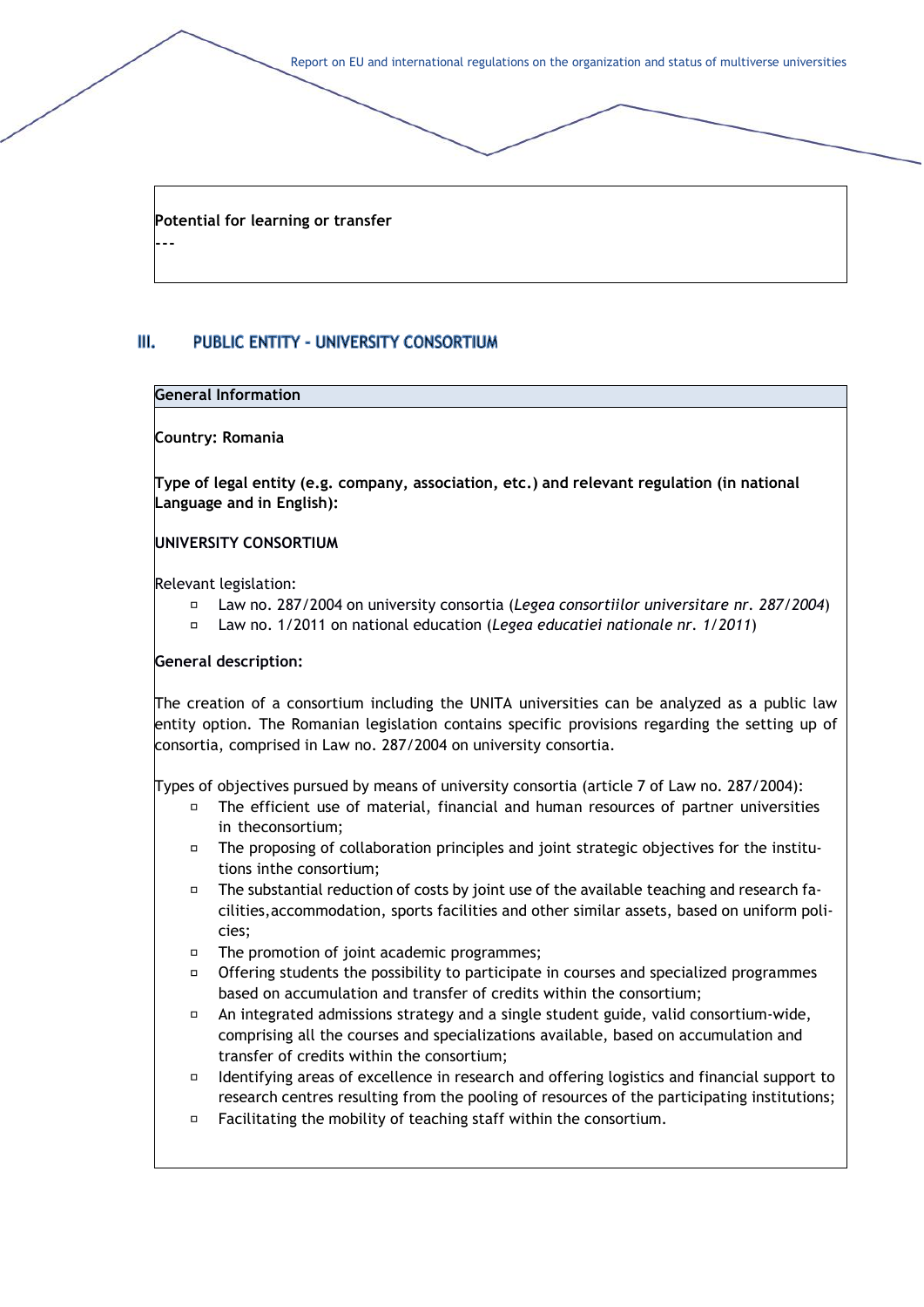# **General Information**

**Procedures for setting up:**

A notarized partnership agreement is concluded by two or several members of the consortium, out ofwhich at least one must be an accredited university. The consortium may also include research and development entities, in addition to universities. The law indicates that an individual university or a research and development entity may be associated only with one university consortium (article 2(3) of Law no. 287/2004).

The partnership agreement clarifies the modes of cooperation and the main fields of activity of the consortium and establishes its distinct administration bodies, as well as a separate budget, based on the contributions of its members.

#### **Type of regulation and legal personality (public/private entity)**

Public entity: upon completion of the setting up formalities, the consortium is automatically recognized as a legal person of public utility.

**Specific terms and conditions Underline only the aspects particularly remarkable, especially considering the public nature ofpartners.**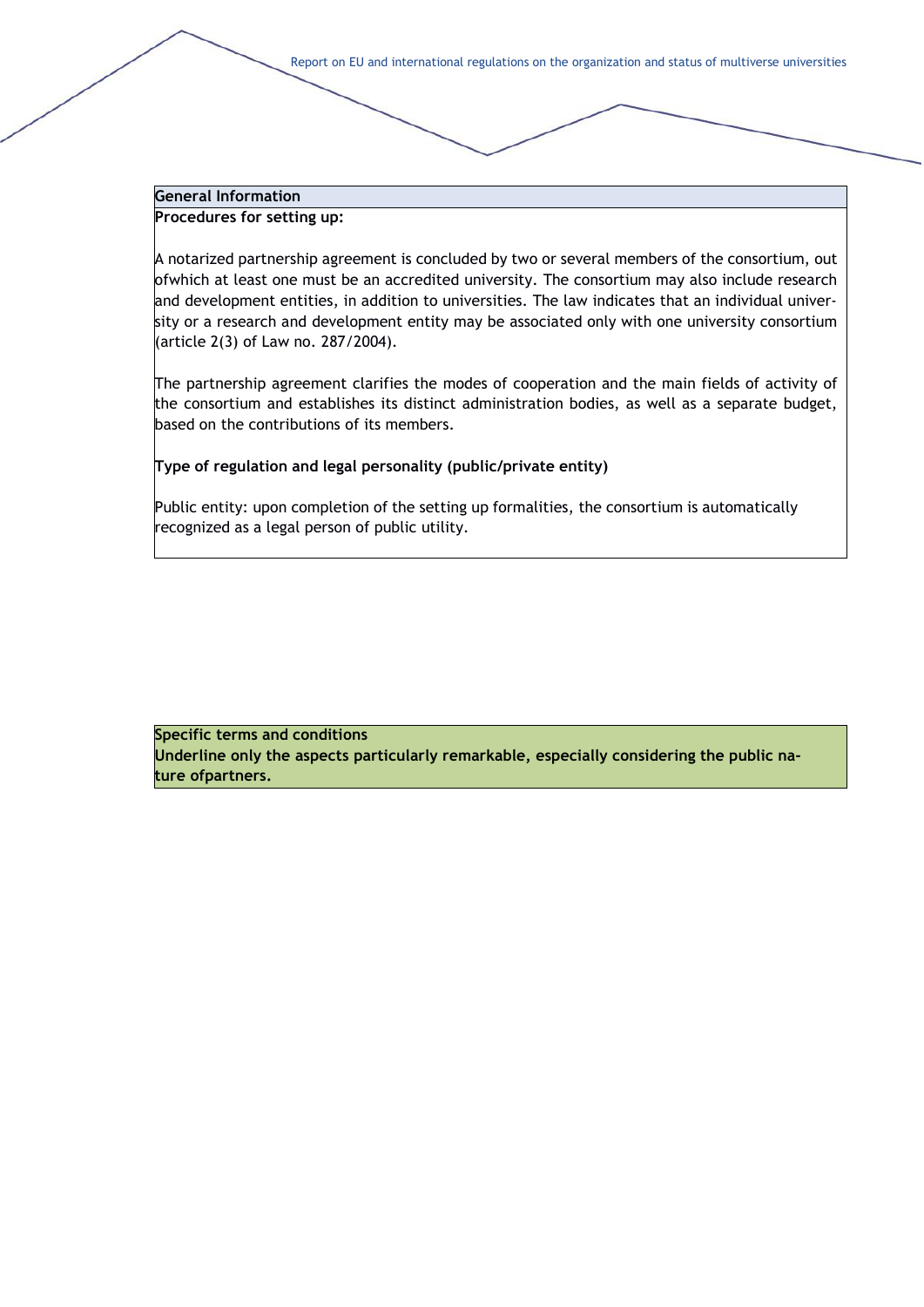### **Bookkeeping system:**

The general rules applicable to universities apply.

#### **Tax treatment:**

The general rules applicable to universities apply.

**Staff regulation (recruitment procedures, legal treatment, collective bargaining agreement or public regulations):**

The general labour law provisions apply, as well as the specific rules concerning the recruitment andregime of university staff under Law no. 1/2011.

The consortium recruits permanent staff, both technical and administrative, based on the provisions of the partnership agreement. The permanent staff working in the administrative structure of the consortium is remunerated under the remuneration schemes applicable in the system of higher education.

#### **Possibility and limits for economic activities:**

As university consortia are public law entities (with a recognized public utility purpose), the general rules applicable to such institutions are relevant.

In the case of joint investments by the members of the consortium, the investment contracts must indicate, for the respective partners, the following elements: (i) their contribution to the investment;

 $(iii)$  rights of use; (iii) access time allocation; (iv) share of expenses covered for the maintenance and functioning of the investment; (v) share of potential income obtained as a result of the investment. Any assets obtained from the activities carried out by the consortium are owned jointly and inseparably for the entire duration of the consortium.

In case the consortium ceases to exist or one of the partners withdraws, the applicable rules concerningthe legal situation of the assets or of any other results of the joint activities are those established bythe partnership agreement.

#### **Key learning points and opportunities**

#### **What works well? Main success factors?**

The university consortium structure allows its members a relatively high degree of flexibility in determining the objectives, activities and resources that will form the object of cooperation, while respecting their individual autonomy.

#### **Challenges/Weaknesses**